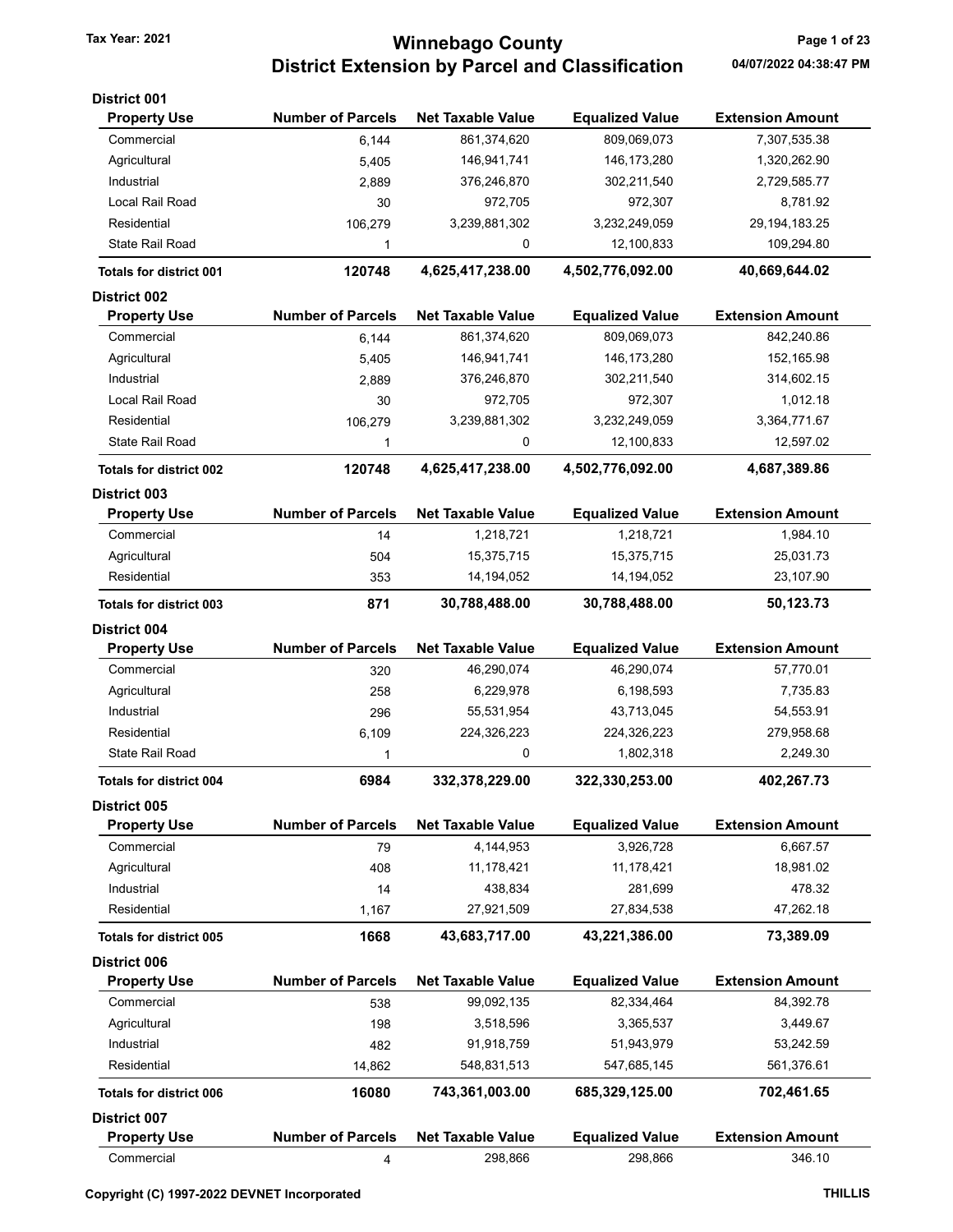# Tax Year: 2021 **1988 12:33 Tax Year: 2021** Page 2 of 23 District Extension by Parcel and Classification 04/07/2022 04:38:47 PM

| <b>District 007</b>            |                          |                          |                        |                         |
|--------------------------------|--------------------------|--------------------------|------------------------|-------------------------|
| <b>Property Use</b>            | <b>Number of Parcels</b> | <b>Net Taxable Value</b> | <b>Equalized Value</b> | <b>Extension Amount</b> |
| Agricultural                   | 327                      | 7,797,518                | 7,797,518              | 9,029.50                |
| Residential                    | 224                      | 9,295,496                | 9,295,496              | 10,764.23               |
| <b>Totals for district 007</b> | 555                      | 17,391,880.00            | 17,391,880.00          | 20,139.83               |
| <b>District 008</b>            |                          |                          |                        |                         |
| <b>Property Use</b>            | <b>Number of Parcels</b> | <b>Net Taxable Value</b> | <b>Equalized Value</b> | <b>Extension Amount</b> |
| Commercial                     | 5                        | 423,055                  | 423,055                | 485.24                  |
| Agricultural                   | 401                      | 8,740,362                | 8,740,362              | 10,025.15               |
| Industrial                     | 1                        | 10,422                   | 10,422                 | 11.95                   |
| Residential                    | 889                      | 29,494,709               | 29,494,709             | 33,830.84               |
| <b>Totals for district 008</b> | 1296                     | 38,668,548.00            | 38,668,548.00          | 44,353.18               |
| <b>District 009</b>            |                          |                          |                        |                         |
| <b>Property Use</b>            | <b>Number of Parcels</b> | <b>Net Taxable Value</b> | <b>Equalized Value</b> | <b>Extension Amount</b> |
| Commercial                     | 33                       | 1,407,286                | 1,407,286              | 1,898.45                |
| Agricultural                   | 420                      | 11,303,599               | 11,303,599             | 15,248.53               |
| Industrial                     | 42                       | 11,802,132               | 11,802,132             | 15,921.10               |
| Residential                    | 1,668                    | 71,386,822               | 71,386,822             | 96,300.62               |
| State Rail Road                | 1                        | 0                        | 673,332                | 908.32                  |
| <b>Totals for district 009</b> | 2164                     | 95,899,839.00            | 96,573,171.00          | 130,277.02              |
| <b>District 010</b>            |                          |                          |                        |                         |
| <b>Property Use</b>            | <b>Number of Parcels</b> | <b>Net Taxable Value</b> | <b>Equalized Value</b> | <b>Extension Amount</b> |
| Commercial                     | 93                       | 3,697,914                | 3,697,914              | 6,378.85                |
| Agricultural                   | 451                      | 12,180,922               | 12,180,922             | 21,012.03               |
| Industrial                     | 44                       | 2,289,286                | 2,289,286              | 3,949.02                |
| Residential                    | 1,682                    | 61,641,328               | 61,641,328             | 106,331.19              |
| <b>Totals for district 010</b> | 2270                     | 79,809,450.00            | 79,809,450.00          | 137,671.09              |
| <b>District 011</b>            |                          |                          |                        |                         |
| <b>Property Use</b>            | <b>Number of Parcels</b> | <b>Net Taxable Value</b> | <b>Equalized Value</b> | <b>Extension Amount</b> |
| Commercial                     | 4,198                    | 597,539,365              | 565,116,613            | 662,881.52              |
| Agricultural                   | 720                      | 13,386,216               | 12,802,199             | 15,017.03               |
| Industrial                     | 1,714                    | 169,482,196              | 150, 177, 650          | 176,158.40              |
| Local Rail Road                | 26                       | 133,481                  | 133,083                | 156.12                  |
| Residential                    | 62,695                   | 1,478,059,749            | 1,471,918,695          | 1,726,559.35            |
| <b>State Rail Road</b>         | 1                        | 0                        | 5,798,410              | 6,801.54                |
| <b>Totals for district 011</b> | 69354                    | 2,258,601,007.00         | 2,205,946,650.00       | 2,587,573.96            |
| <b>District 012</b>            |                          |                          |                        |                         |
| <b>Property Use</b>            | <b>Number of Parcels</b> | <b>Net Taxable Value</b> | <b>Equalized Value</b> | <b>Extension Amount</b> |
| Commercial                     | 338                      | 24,265,468               | 21,769,107             | 40,272.89               |
| Agricultural                   | 355                      | 11,560,438               | 11,560,438             | 21,386.80               |
| Industrial                     | 143                      | 17,476,547               | 15,362,535             | 28,420.66               |
| Residential                    | 5,970                    | 243,659,602              | 243,423,450            | 450,333.10              |
| State Rail Road                | 1                        | 0                        | 1,493,749              | 2,763.44                |
| <b>Totals for district 012</b> | 6807                     | 296,962,055.00           | 293,609,279.00         | 543,176.89              |
| District 013                   |                          |                          |                        |                         |
| <b>Property Use</b>            | <b>Number of Parcels</b> | <b>Net Taxable Value</b> | <b>Equalized Value</b> | <b>Extension Amount</b> |
| Commercial                     | 362                      | 70,241,836               | 69,831,298             | 95,738.83               |
| Agricultural                   |                          |                          |                        | 10,750.52               |
|                                | 269                      | 7,841,353                | 7,841,353              |                         |

Industrial 124 24,147,655 23,481,707 32,193.40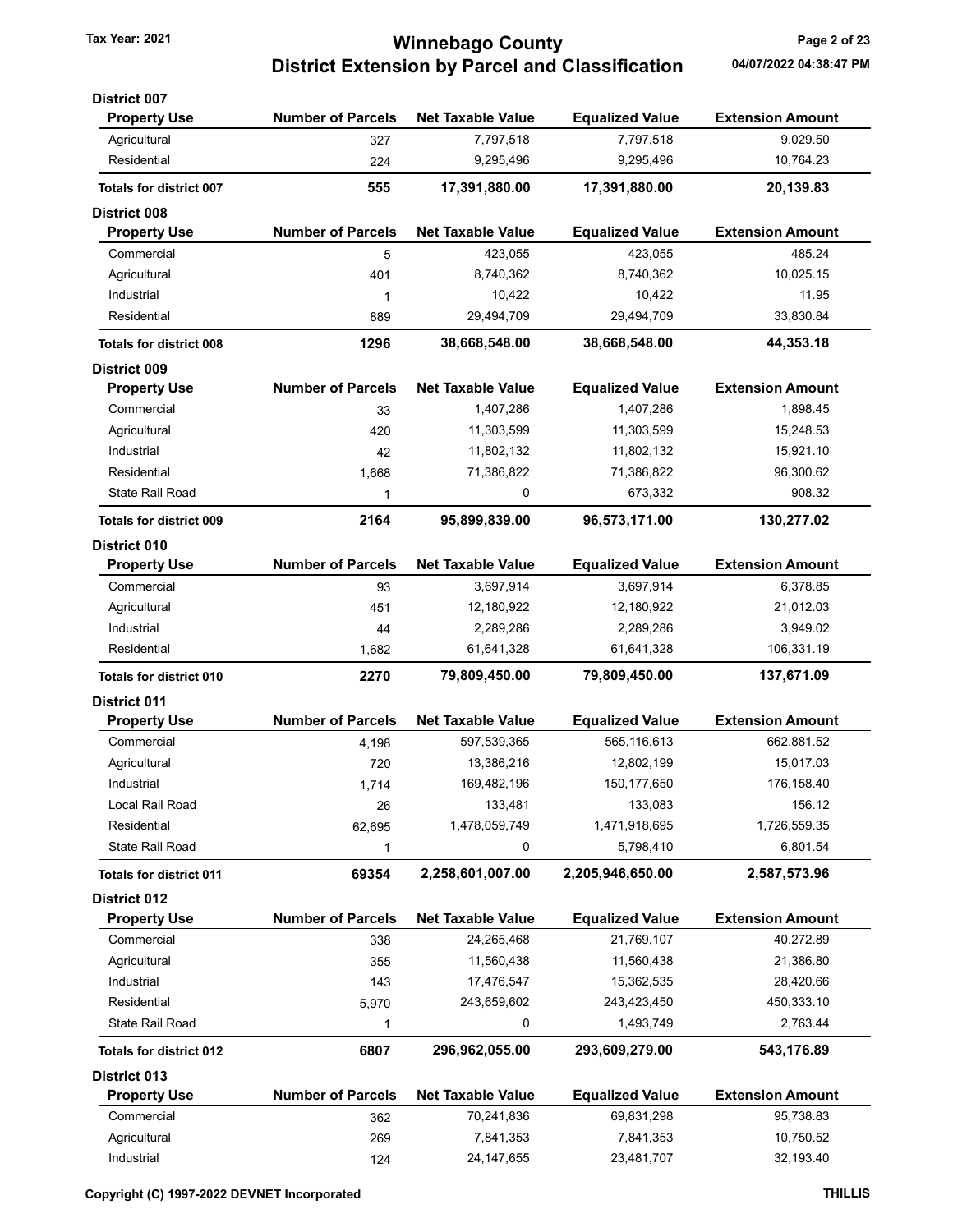# Tax Year: 2021 **Winnebago County Tax Year: 2021** Page 3 of 23 District Extension by Parcel and Classification 04/07/2022 04:38:47 PM

| <b>District 013</b>            |                          |                          |                        |                         |
|--------------------------------|--------------------------|--------------------------|------------------------|-------------------------|
| <b>Property Use</b>            | <b>Number of Parcels</b> | <b>Net Taxable Value</b> | <b>Equalized Value</b> | <b>Extension Amount</b> |
| Residential                    | 7,815                    | 419,195,975              | 419, 174, 277          | 574,687.98              |
| <b>State Rail Road</b>         | 1                        | 0                        | 926,834                | 1,270.70                |
| <b>Totals for district 013</b> | 8571                     | 521,426,819.00           | 521,255,469.00         | 714,641.43              |
| <b>District 014</b>            |                          |                          |                        |                         |
| <b>Property Use</b>            | <b>Number of Parcels</b> | <b>Net Taxable Value</b> | <b>Equalized Value</b> | <b>Extension Amount</b> |
| Commercial                     | 47                       | 3,879,209                | 3,879,209              | 14,752.64               |
| Agricultural                   | 452                      | 15,999,311               | 15,999,311             | 60,845.27               |
| Industrial                     | 4                        | 188,216                  | 188,216                | 715.78                  |
| Local Rail Road                | 2                        | 689                      | 689                    | 2.62                    |
| Residential                    | 243                      | 8,972,306                | 8,972,306              | 34,121.68               |
| <b>State Rail Road</b>         | 1                        | 0                        | 756,151                | 2,875.64                |
| <b>Totals for district 014</b> | 749                      | 29,039,731.00            | 29,795,882.00          | 113,313.63              |
| <b>District 015</b>            |                          |                          |                        |                         |
| <b>Property Use</b>            | <b>Number of Parcels</b> | <b>Net Taxable Value</b> | <b>Equalized Value</b> | <b>Extension Amount</b> |
| Commercial                     | 20                       | 1,097,005                | 1,097,005              | 1,975.69                |
| Agricultural                   | 269                      | 8,651,630                | 8,651,630              | 15,581.56               |
| Residential                    | 516                      | 16,823,295               | 16,823,295             | 30,298.21               |
| <b>Totals for district 015</b> | 805                      | 26,571,930.00            | 26,571,930.00          | 47,855.46               |
| <b>District 016</b>            |                          |                          |                        |                         |
| <b>Property Use</b>            | <b>Number of Parcels</b> | <b>Net Taxable Value</b> | <b>Equalized Value</b> | <b>Extension Amount</b> |
| Commercial                     | 93                       | 7,778,733                | 7,778,733              | 12,018.10               |
| Agricultural                   | 373                      | 13,177,682               | 13,177,682             | 20,359.44               |
| Industrial                     | 25                       | 2,960,869                | 2,960,869              | 4,574.55                |
| Local Rail Road                | 2                        | 838,535                  | 838,535                | 1,295.54                |
| Residential                    | 2,086                    | 86,078,723               | 86,078,723             | 132,991.95              |
| <b>State Rail Road</b>         | 1                        | 0                        | 650,039                | 1,004.32                |
| <b>Totals for district 016</b> | 2580                     | 110,834,542.00           | 111,484,581.00         | 172,243.90              |
| <b>District 017</b>            |                          |                          |                        |                         |
| <b>Property Use</b>            | <b>Number of Parcels</b> | <b>Net Taxable Value</b> | <b>Equalized Value</b> | <b>Extension Amount</b> |
| Commercial                     | 140                      | 39,799,147               | 39,799,147             | 0.00                    |
| Agricultural                   | 50                       | 660,069                  | 579,398                | 0.00                    |
| Industrial                     | 7                        | 14,605,396               | 2,742,974              | 0.00                    |
| Residential                    | 983                      | 38,156,227               | 38, 156, 227           | 0.00                    |
| <b>State Rail Road</b>         | 1                        | 0                        | 222,482                | 0.00                    |
| <b>Totals for district 017</b> | 1181                     | 93,220,839.00            | 81,500,228.00          | 0.00                    |
| District 018                   |                          |                          |                        |                         |
| <b>Property Use</b>            | <b>Number of Parcels</b> | <b>Net Taxable Value</b> | <b>Equalized Value</b> | <b>Extension Amount</b> |
| Commercial                     | 68                       | 3,613,982                | 3,395,757              | 9,362.11                |
| Agricultural                   | 7                        | 89,236                   | 89,236                 | 246.03                  |
| Industrial                     | 13                       | 372,427                  | 215,292                | 593.58                  |
| Residential                    | 603                      | 14,844,501               | 14,757,530             | 40,686.63               |
| <b>Totals for district 018</b> | 691                      | 18,920,146.00            | 18,457,815.00          | 50,888.35               |
| <b>District 019</b>            |                          |                          |                        |                         |
| <b>Property Use</b>            | <b>Number of Parcels</b> | <b>Net Taxable Value</b> | <b>Equalized Value</b> | <b>Extension Amount</b> |
| Commercial                     | 738                      | 97,245,249               | 94,038,896             | 0.00                    |
| Agricultural                   | 87                       | 535,513                  | 416,587                | 0.00                    |
| Industrial                     | 393                      | 71,107,583               | 41,214,330             | 0.00                    |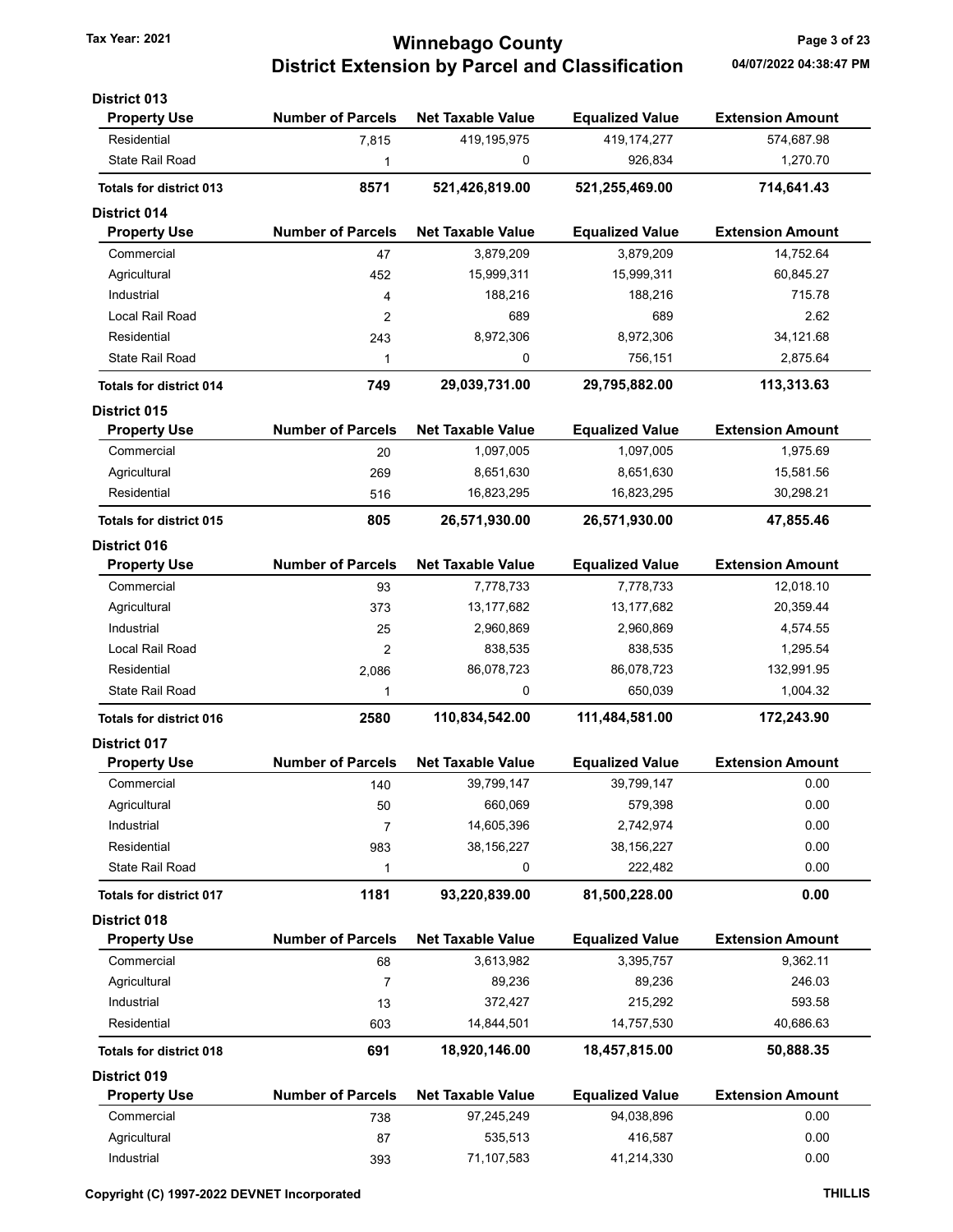## Tax Year: 2021 **Tax Year: 2021 Page 4 of 23** District Extension by Parcel and Classification 04/07/2022 04:38:47 PM

| <b>District 019</b>            |                          |                          |                        |                         |
|--------------------------------|--------------------------|--------------------------|------------------------|-------------------------|
| <b>Property Use</b>            | <b>Number of Parcels</b> | <b>Net Taxable Value</b> | <b>Equalized Value</b> | <b>Extension Amount</b> |
| Residential                    | 8,001                    | 264,707,800              | 264,103,035            | 0.00                    |
| <b>Totals for district 019</b> | 9219                     | 433,596,145.00           | 399,772,848.00         | 0.00                    |
| <b>District 020</b>            |                          |                          |                        |                         |
| <b>Property Use</b>            | <b>Number of Parcels</b> | <b>Net Taxable Value</b> | <b>Equalized Value</b> | <b>Extension Amount</b> |
| Commercial                     | 275                      | 63,464,075               | 46,706,404             | 0.00                    |
| Agricultural                   | 43                       | 446,009                  | 402,763                | 0.00                    |
| Industrial                     | 214                      | 41,842,987               | 28,491,271             | 0.00                    |
| Residential                    | 9,355                    | 306,980,348              | 306,330,409            | 0.00                    |
| <b>Totals for district 020</b> | 9887                     | 412,733,419.00           | 381,930,847.00         | 0.00                    |
| <b>District 021</b>            |                          |                          |                        |                         |
| <b>Property Use</b>            | <b>Number of Parcels</b> | <b>Net Taxable Value</b> | <b>Equalized Value</b> | <b>Extension Amount</b> |
| Commercial                     | 15                       | 895,322                  | 895,322                | 0.00                    |
| Agricultural                   | 28                       | 435,652                  | 393,789                | 0.00                    |
| Industrial                     | 8                        | 397,126                  | 377,992                | 0.00                    |
| Residential                    | 552                      | 8,848,038                | 8,820,119              | 0.00                    |
| <b>Totals for district 021</b> | 603                      | 10,576,138.00            | 10,487,222.00          | 0.00                    |
| <b>District 022</b>            |                          |                          |                        |                         |
| <b>Property Use</b>            | <b>Number of Parcels</b> | <b>Net Taxable Value</b> | <b>Equalized Value</b> | <b>Extension Amount</b> |
| Commercial                     | 81                       | 2,954,983                | 2,954,983              | 22,345.60               |
| Agricultural                   | 10                       | 60,892                   | 60,892                 | 460.47                  |
| Industrial                     | 31                       | 1,961,017                | 1,961,017              | 14,829.20               |
| Residential                    | 896                      | 25,648,380               | 25,648,380             | 193,952.97              |
| <b>Totals for district 022</b> | 1018                     | 30,625,272.00            | 30,625,272.00          | 231,588.24              |
| <b>District 023</b>            |                          |                          |                        |                         |
| <b>Property Use</b>            | <b>Number of Parcels</b> | <b>Net Taxable Value</b> | <b>Equalized Value</b> | <b>Extension Amount</b> |
| Commercial                     | 3,640                    | 517,531,187              | 488, 347, 244          | 12,872,863.46           |
| Agricultural                   | 196                      | 1,921,285                | 1,514,762              | 39,930.66               |
| Industrial                     | 1,683                    | 184,036,990              | 168,066,199            | 4,416,551.09            |
| Local Rail Road                | 25                       | 133,481                  | 133,083                | 3,508.21                |
| Residential                    | 49,860                   | 1,141,858,650            | 1,135,853,851          | 29,942,245.28           |
| State Rail Road                | 1                        | 0                        | 4,767,785              | 125,683.60              |
| <b>Totals for district 023</b> | 55405                    | 1,845,481,593.00         | 1,798,682,924.00       | 47,400,782.30           |
| District 024                   |                          |                          |                        |                         |
| <b>Property Use</b>            | <b>Number of Parcels</b> | <b>Net Taxable Value</b> | <b>Equalized Value</b> | <b>Extension Amount</b> |
| Commercial                     | 144                      | 23, 127, 737             | 21,254,414             | 131,947.38              |
| Agricultural                   | 40                       | 710,116                  | 710,116                | 4,408.39                |
| Industrial                     | 33                       | 6,048,187                | 4,742,623              | 29,442.19               |
| Residential                    | 2,897                    | 150,022,085              | 149,859,738            | 930,329.03              |
| State Rail Road                | 1                        | 0                        | 192,543                | 1,195.32                |
| <b>Totals for district 024</b> | 3115                     | 179,908,125.00           | 176,759,434.00         | 1,097,322.31            |
| District 025                   |                          |                          |                        |                         |
| <b>Property Use</b>            | <b>Number of Parcels</b> | <b>Net Taxable Value</b> | <b>Equalized Value</b> | <b>Extension Amount</b> |
| Commercial                     | 202                      | 43,954,580               | 43,954,580             | 270,452.63              |
| Agricultural                   | 55                       | 839,023                  | 839,023                | 5,162.52                |
| Industrial                     | 108                      | 12,221,120               | 12,062,898             | 74,222.97               |
| Residential                    | 3,865                    | 191,514,774              | 191,514,774            | 1,178,390.64            |
|                                |                          |                          |                        |                         |
| <b>Totals for district 025</b> | 4230                     | 248,529,497.00           | 248,371,275.00         | 1,528,228.76            |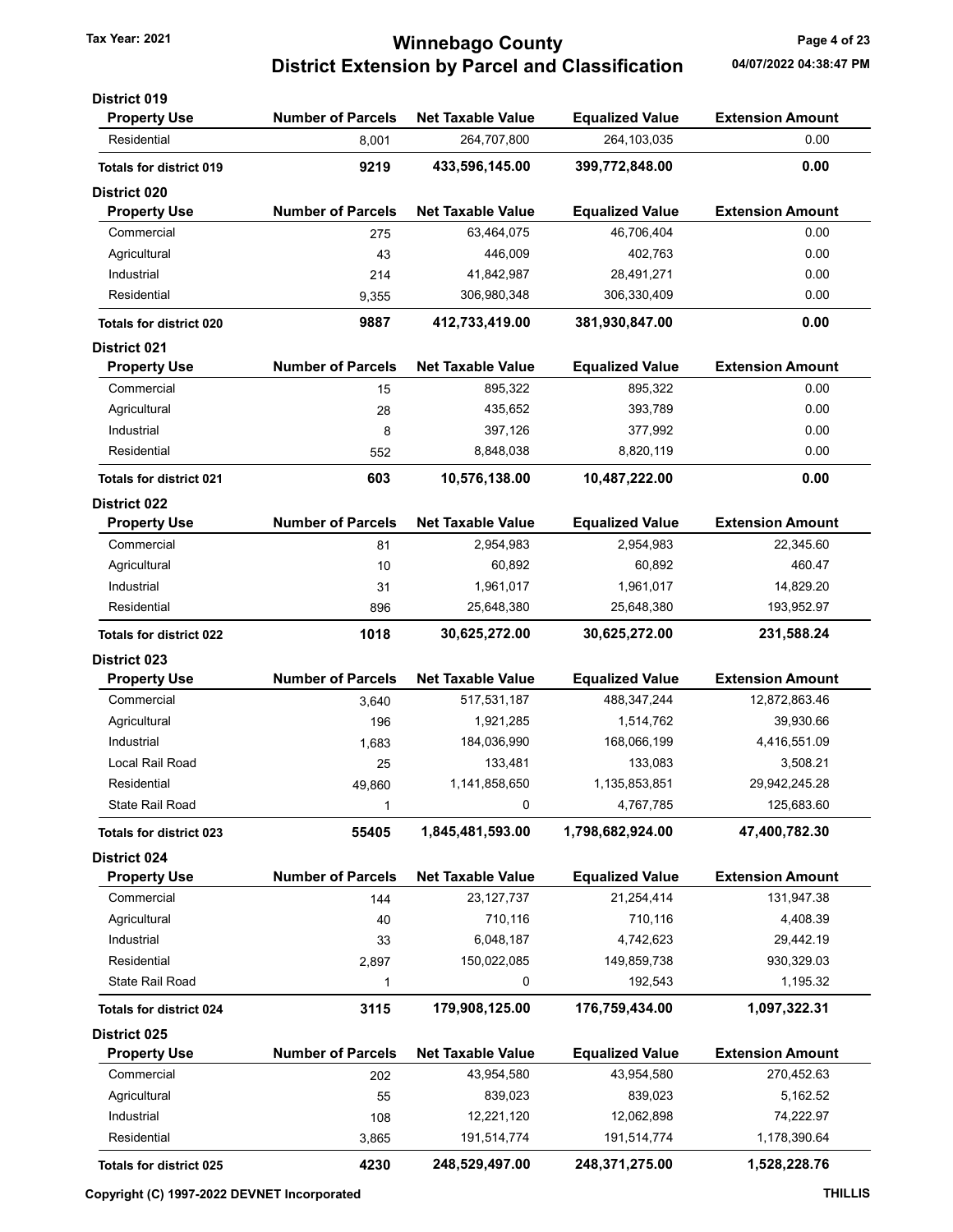# Tax Year: 2021 **Winnebago County Tax Year: 2021** Page 5 of 23 District Extension by Parcel and Classification 04/07/2022 04:38:47 PM

| <b>Equalized Value</b> | <b>Extension Amount</b>                 |
|------------------------|-----------------------------------------|
| 23,541,488             | 239,393.53                              |
| 416,291                | 4,233.24                                |
| 16,957,535             | 172,441.14                              |
| 89,319,188             | 908,286.71                              |
| 1,492,716              | 15,179.44                               |
| 131,727,218.00         | 1,339,534.06                            |
|                        |                                         |
| <b>Equalized Value</b> | <b>Extension Amount</b>                 |
| 5,815,496              | 48,797.84                               |
| 176,070                | 1,477.41                                |
| 774,572                | 6,499.44                                |
| 48,197,399             | 404,424.36                              |
| 54,963,537.00          | 461,199.05                              |
|                        |                                         |
| <b>Equalized Value</b> | <b>Extension Amount</b>                 |
| 2,530,527              | 21,506.94                               |
| 4,360,594              | 37,060.77                               |
| 1,491,161              | 12,673.37                               |
| 40,202,060             | 341,677.27                              |
| 255,736                | 2,173.50                                |
| 48,840,078.00          | 415,091.85                              |
|                        |                                         |
|                        | <b>Extension Amount</b>                 |
| 51,784,855             | 511,893.22                              |
| 6,890,108              | 68,108.68                               |
| 4,549,008              | 44,966.94                               |
|                        | 2,937,776.63                            |
| 899,012                | 8,886.74                                |
| 361,318,428.00         | 3,571,632.21                            |
|                        |                                         |
| <b>Equalized Value</b> | <b>Extension Amount</b>                 |
| 5,232,640              | 37,094.19                               |
| 33,493,546             | 237,435.65                              |
| 292,121                | 2,070.85                                |
| 79,030,310             | 560,245.08                              |
| 118,048,617.00         | 836,845.77                              |
|                        |                                         |
| <b>Equalized Value</b> | <b>Extension Amount</b>                 |
| 1,790,528              | 13,214.12                               |
| 180,153                | 1,329.52                                |
|                        |                                         |
| 1,970,681.00           | 14,543.64                               |
|                        |                                         |
| <b>Equalized Value</b> | <b>Extension Amount</b>                 |
| 97,467,386             | 690,751.43                              |
| 10,037,050             | 71,132.62                               |
| 50,377,049             | 357,022.19                              |
|                        | <b>Equalized Value</b><br>297, 195, 445 |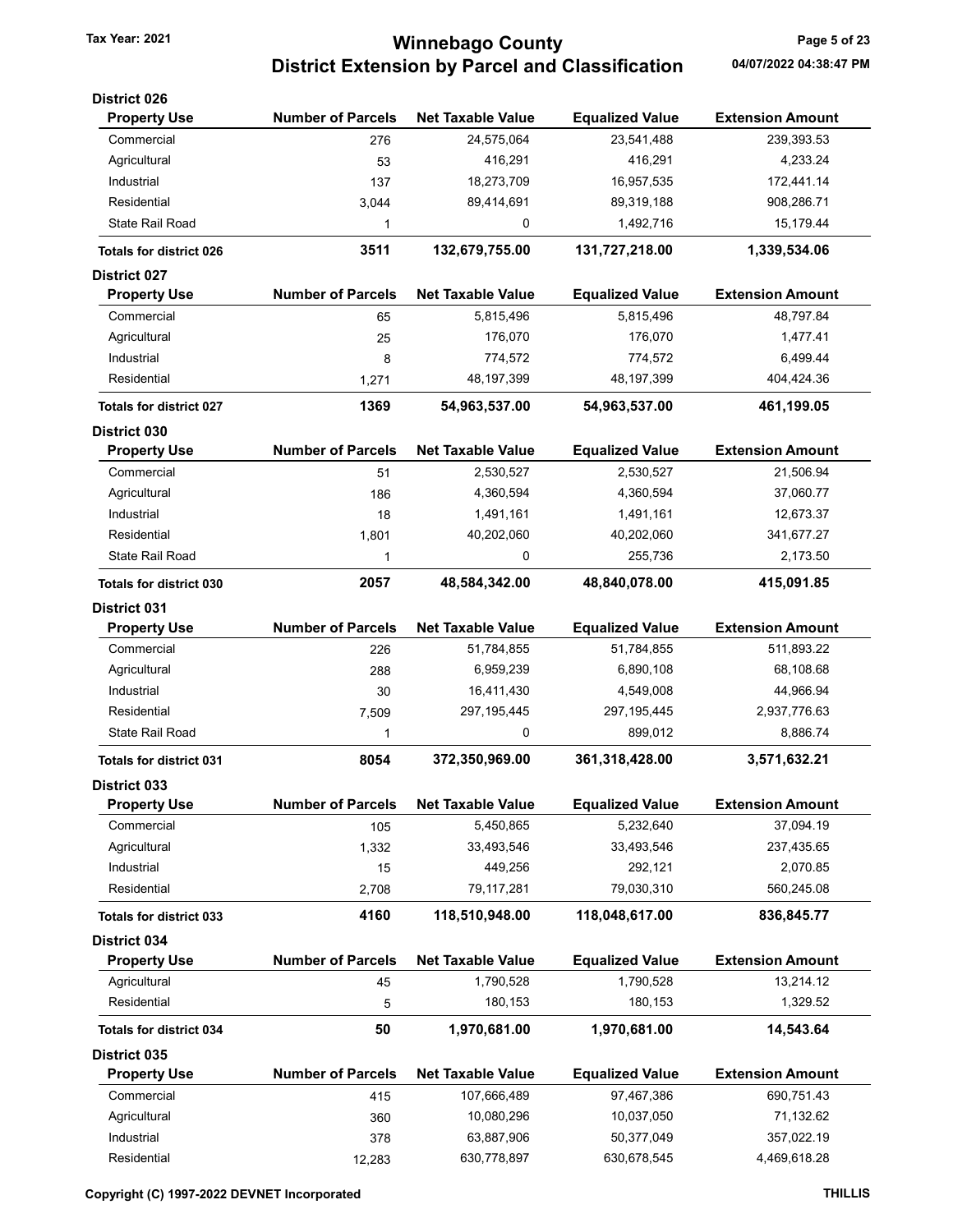# Tax Year: 2021 **Winnebago County Tax Year: 2021** Page 6 of 23 District Extension by Parcel and Classification 04/07/2022 04:38:47 PM

| <b>District 035</b>            |                          |                          |                        |                         |
|--------------------------------|--------------------------|--------------------------|------------------------|-------------------------|
| <b>Property Use</b>            | <b>Number of Parcels</b> | <b>Net Taxable Value</b> | <b>Equalized Value</b> | <b>Extension Amount</b> |
| <b>State Rail Road</b>         | 1                        | 0                        | 516,062                | 3,657.34                |
| <b>Totals for district 035</b> | 13437                    | 812,413,588.00           | 789,076,092.00         | 5,592,181.86            |
| <b>District 036</b>            |                          |                          |                        |                         |
| <b>Property Use</b>            | <b>Number of Parcels</b> | <b>Net Taxable Value</b> | <b>Equalized Value</b> | <b>Extension Amount</b> |
| Commercial                     | 35                       | 2,409,008                | 2,376,552              | 21,873.80               |
| Agricultural                   | 119                      | 2,605,238                | 2,474,603              | 22,776.24               |
| Industrial                     | 42                       | 2,388,054                | 2,368,920              | 21,803.57               |
| Residential                    | 1,393                    | 33,109,255               | 33,081,336             | 304,479.95              |
| <b>State Rail Road</b>         | 1                        | 0                        | 194,764                | 1,792.62                |
| <b>Totals for district 036</b> | 1590                     | 40,511,555.00            | 40,496,175.00          | 372,726.18              |
| <b>District 037</b>            |                          |                          |                        |                         |
| <b>Property Use</b>            | <b>Number of Parcels</b> | <b>Net Taxable Value</b> | <b>Equalized Value</b> | <b>Extension Amount</b> |
| Commercial                     | 140                      | 17,336,130               | 10,777,562             | 45,104.12               |
| Agricultural                   | 48                       | 1,028,967                | 1,028,967              | 4,306.24                |
| Industrial                     | 10                       | 2,969,115                | 2,969,115              | 12,425.74               |
| Local Rail Road                | 1                        | 0                        | 0                      | 0.00                    |
| Residential                    | 6,226                    | 179,045,337              | 178,495,750            | 747,005.61              |
| <b>State Rail Road</b>         | 1                        | 0                        | 586,227                | 2,453.36                |
| <b>Totals for district 037</b> | 6426                     | 200,379,549.00           | 193,857,621.00         | 811,295.07              |
| District 038                   |                          |                          |                        |                         |
| <b>Property Use</b>            | <b>Number of Parcels</b> | <b>Net Taxable Value</b> | <b>Equalized Value</b> | <b>Extension Amount</b> |
| Commercial                     | 20                       | 858,888                  | 858,888                | 4,439.61                |
| Agricultural                   | 240                      | 5,748,711                | 5,748,711              | 29,715.08               |
| Industrial                     | 18                       | 829,410                  | 829,410                | 4,287.22                |
| Residential                    | 1,662                    | 59,496,689               | 59,496,689             | 307,538.50              |
| <b>State Rail Road</b>         | 1                        | 0                        | 522,943                | 2,703.10                |
| <b>Totals for district 038</b> | 1941                     | 66,933,698.00            | 67,456,641.00          | 348,683.51              |
| <b>District 039</b>            |                          |                          |                        |                         |
| <b>Property Use</b>            | <b>Number of Parcels</b> | <b>Net Taxable Value</b> | <b>Equalized Value</b> | <b>Extension Amount</b> |
| Commercial                     | 139                      | 7,544,697                | 7,544,697              | 27,206.24               |
| Agricultural                   | 882                      | 26,481,049               | 26,481,049             | 95,490.77               |
| Industrial                     | 48                       | 2,477,502                | 2,477,502              | 8,933.89                |
| <b>Local Rail Road</b>         | $\overline{2}$           | 689                      | 689                    | 2.48                    |
| Residential                    | 1,941                    | 71,196,288               | 71,196,288             | 256,733.81              |
| <b>State Rail Road</b>         | 1                        | 0                        | 652,077                | 2,351.40                |
| <b>Totals for district 039</b> | 3013                     | 107,700,225.00           | 108,352,302.00         | 390,718.59              |
| District 040                   |                          |                          |                        |                         |
| <b>Property Use</b>            | <b>Number of Parcels</b> | <b>Net Taxable Value</b> | <b>Equalized Value</b> | <b>Extension Amount</b> |
| Agricultural                   | 3                        | 22,149                   | 22,149                 | 14.11                   |
| Industrial                     | 5                        | 496,120                  | 496,120                | 316.04                  |
| Residential                    | 96                       | 2,465,384                | 2,465,384              | 1,570.47                |
| State Rail Road                | 1                        | 0                        | 945,218                | 602.10                  |
| <b>Totals for district 040</b> | 105                      | 2,983,653.00             | 3,928,871.00           | 2,502.72                |
| <b>District 041</b>            |                          |                          |                        |                         |
| <b>Property Use</b>            | <b>Number of Parcels</b> | <b>Net Taxable Value</b> | <b>Equalized Value</b> | <b>Extension Amount</b> |
| Commercial                     | 185                      | 13,851,283               | 11,977,960             | 78,755.16               |
| Agricultural                   | 617                      | 20,811,921               | 20,811,921             | 136,838.36              |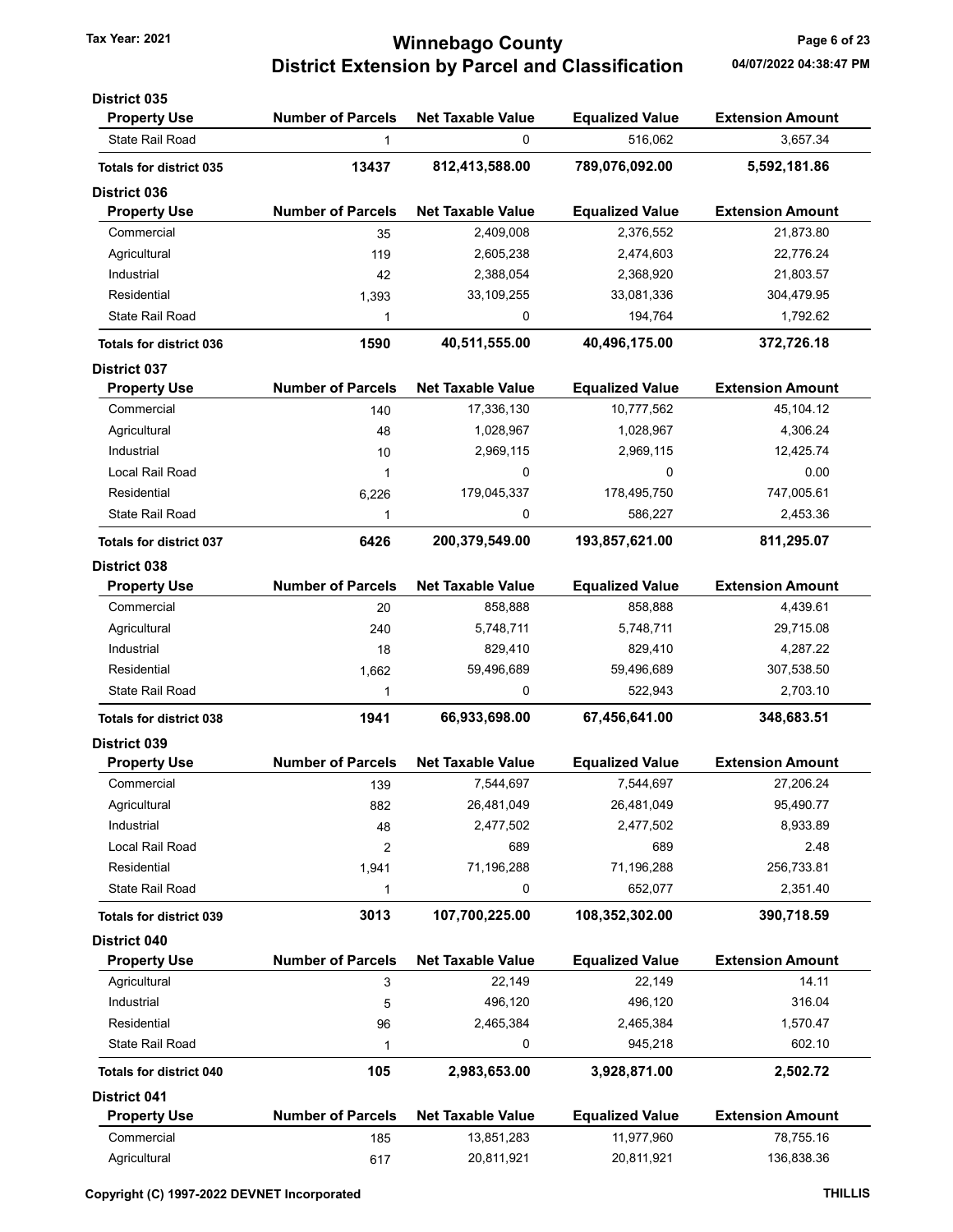# Tax Year: 2021 **Winnebago County Tax Year: 2021** Page 7 of 23 District Extension by Parcel and Classification 04/07/2022 04:38:47 PM

| <b>District 041</b>            |                          |                          |                        |                         |
|--------------------------------|--------------------------|--------------------------|------------------------|-------------------------|
| <b>Property Use</b>            | <b>Number of Parcels</b> | <b>Net Taxable Value</b> | <b>Equalized Value</b> | <b>Extension Amount</b> |
| Industrial                     | 40                       | 6,422,153                | 5,116,589              | 33,641.58               |
| Residential                    | 4,719                    | 222, 148, 219            | 221,985,872            | 1,459,557.42            |
| <b>State Rail Road</b>         | 1                        | 0                        | 781,567                | 5,138.82                |
| <b>Totals for district 041</b> | 5562                     | 263,233,576.00           | 260,673,909.00         | 1,713,931.34            |
| <b>District 042</b>            |                          |                          |                        |                         |
| <b>Property Use</b>            | <b>Number of Parcels</b> | <b>Net Taxable Value</b> | <b>Equalized Value</b> | <b>Extension Amount</b> |
| Commercial                     | 5                        | 125,681                  | 125,681                | 1,167.70                |
| Agricultural                   | 67                       | 1,724,961                | 1,724,961              | 16,026.63               |
| Residential                    | 183                      | 8,671,382                | 8,671,382              | 80,565.82               |
| <b>Totals for district 042</b> | 255                      | 10,522,024.00            | 10,522,024.00          | 97,760.15               |
| <b>District 043</b>            |                          |                          |                        |                         |
| <b>Property Use</b>            | <b>Number of Parcels</b> | <b>Net Taxable Value</b> | <b>Equalized Value</b> | <b>Extension Amount</b> |
| Commercial                     | 61                       | 3,434,817                | 3,434,817              | 17,373.34               |
| Agricultural                   | 38                       | 631,589                  | 631,589                | 3,194.58                |
| Industrial                     | 47                       | 2,045,612                | 2,045,612              | 10,346.73               |
| Residential                    | 2,430                    | 20,783,803               | 20,783,803             | 105, 124. 13            |
| State Rail Road                | 1                        | $\mathbf 0$              | 32,604                 | 164.92                  |
| <b>Totals for district 043</b> | 2577                     | 26,895,821.00            | 26,928,425.00          | 136,203.70              |
| <b>District 044</b>            |                          |                          |                        |                         |
| <b>Property Use</b>            | <b>Number of Parcels</b> | <b>Net Taxable Value</b> | <b>Equalized Value</b> | <b>Extension Amount</b> |
| Commercial                     | 108                      | 9,029,880                | 9,029,880              | 72,771.78               |
| Agricultural                   | 844                      | 28,329,864               | 28,329,864             | 228,310.43              |
| Industrial                     | 25                       | 2,960,869                | 2,960,869              | 23,861.64               |
| Local Rail Road                | 2                        | 838,535                  | 838,535                | 6,757.75                |
| Residential                    | 2,418                    | 99,509,968               | 99,509,968             | 801,950.83              |
| <b>State Rail Road</b>         | 1                        | 0                        | 754,113                | 6,077.40                |
| <b>Totals for district 044</b> | 3398                     | 140,669,116.00           | 141,423,229.00         | 1,139,729.83            |
| <b>District 046</b>            |                          |                          |                        |                         |
| <b>Property Use</b>            | <b>Number of Parcels</b> | <b>Net Taxable Value</b> | <b>Equalized Value</b> | <b>Extension Amount</b> |
| Commercial                     | 4,671                    | 670,604,887              | 638,214,591            | 6,215,572.04            |
| Agricultural                   | 630                      | 9,818,392                | 9,361,996              | 91,176.43               |
| Industrial                     | 2,181                    | 264,991,991              | 219, 127, 947          | 2,132,921.18            |
| <b>Local Rail Road</b>         | 26                       | 133,481                  | 133,083                | 1,296.10                |
| Residential                    | 69,178                   | 1,716,836,762            | 1,710,227,198          | 16,655,903.27           |
| State Rail Road                | 1                        | 0                        | 5,954,873              | 57,994.54               |
| <b>Totals for district 046</b> | 76687                    | 2,662,385,513.00         | 2,583,019,688.00       | 25, 154, 863. 56        |
| <b>District 047</b>            |                          |                          |                        |                         |
| <b>Property Use</b>            | <b>Number of Parcels</b> | <b>Net Taxable Value</b> | <b>Equalized Value</b> | <b>Extension Amount</b> |
| Commercial                     | 103                      | 4,460,002                | 4,460,002              | 6,065.60                |
| Agricultural                   | 597                      | 17,291,578               | 17,291,578             | 23,516.48               |
| Industrial                     | 44                       | 2,289,286                | 2,289,286              | 3,113.40                |
| Residential                    | 1,754                    | 64,747,488               | 64,747,488             | 88,056.40               |
| <b>Totals for district 047</b> | 2498                     | 88,788,354.00            | 88,788,354.00          | 120,751.88              |
| <b>District 048</b>            |                          |                          |                        |                         |
| <b>Property Use</b>            | <b>Number of Parcels</b> | <b>Net Taxable Value</b> | <b>Equalized Value</b> | <b>Extension Amount</b> |
| Commercial                     | 93                       | 7,778,733                | 7,778,733              | 9,334.45                |
| Agricultural                   | 373                      | 13, 177, 682             | 13,177,682             | 15,813.26               |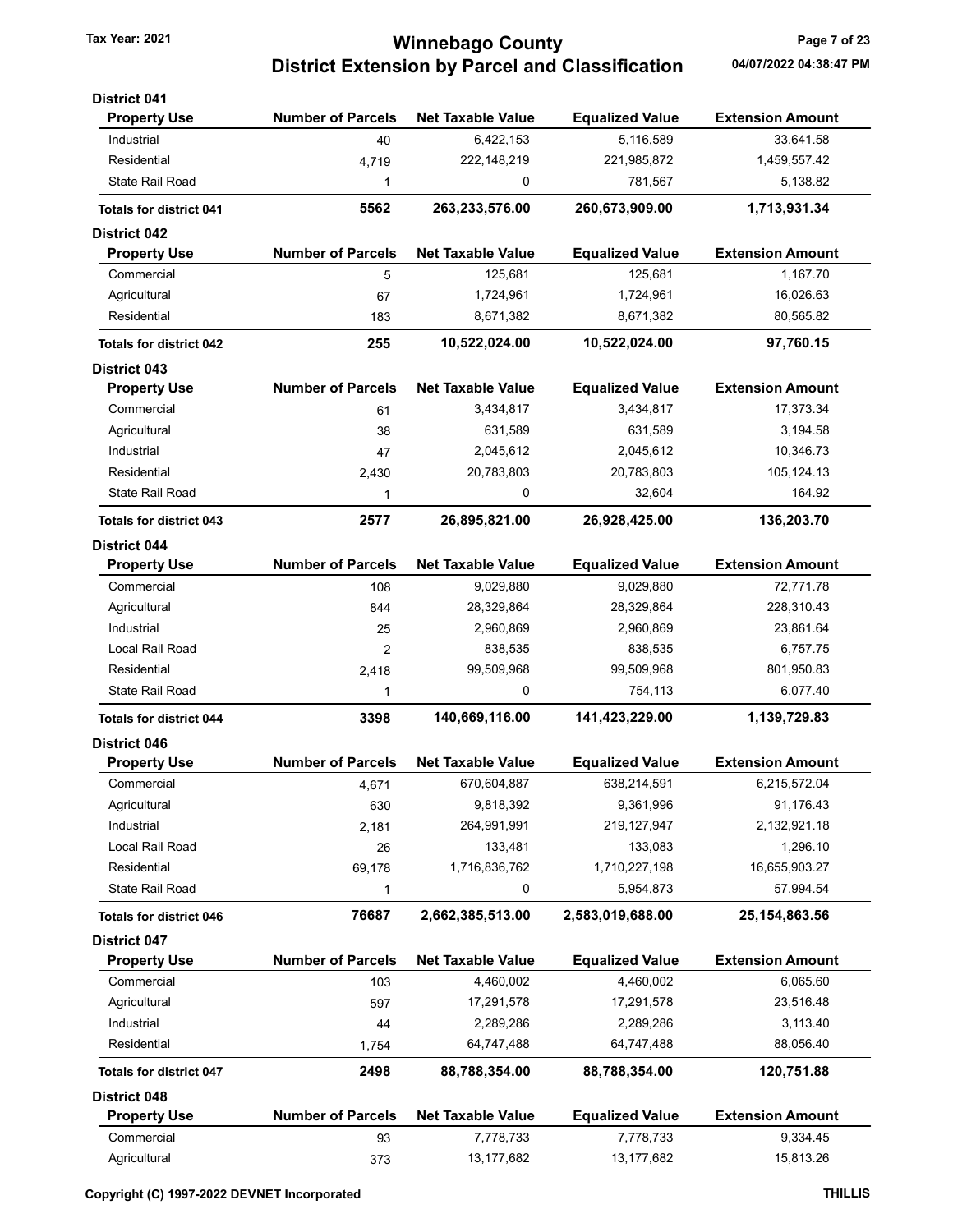# Tax Year: 2021 **Winnebago County Tax Year: 2021** Page 8 of 23 District Extension by Parcel and Classification 04/07/2022 04:38:47 PM

| <b>District 048</b>            |                          |                          |                        |                         |
|--------------------------------|--------------------------|--------------------------|------------------------|-------------------------|
| <b>Property Use</b>            | <b>Number of Parcels</b> | <b>Net Taxable Value</b> | <b>Equalized Value</b> | <b>Extension Amount</b> |
| Industrial                     | 25                       | 2,960,869                | 2,960,869              | 3,553.06                |
| Local Rail Road                | $\overline{2}$           | 838,535                  | 838,535                | 1,006.24                |
| Residential                    | 2,086                    | 86,078,723               | 86,078,723             | 103,294.52              |
| <b>State Rail Road</b>         | 1                        | 0                        | 650,039                | 780.06                  |
| <b>Totals for district 048</b> | 2580                     | 110,834,542.00           | 111,484,581.00         | 133,781.59              |
| <b>District 049</b>            |                          |                          |                        |                         |
| <b>Property Use</b>            | <b>Number of Parcels</b> | <b>Net Taxable Value</b> | <b>Equalized Value</b> | <b>Extension Amount</b> |
| Commercial                     | 37                       | 3,117,121                | 3,117,121              | 4,245.51                |
| Agricultural                   | 306                      | 10,888,655               | 10,888,655             | 14,830.29               |
| Industrial                     | 4                        | 188,216                  | 188,216                | 256.35                  |
| Local Rail Road                | 2                        | 689                      | 689                    | 0.94                    |
| Residential                    | 171                      | 5,866,146                | 5,866,146              | 7,989.68                |
| <b>State Rail Road</b>         | 1                        | 0                        | 756,151                | 1,029.88                |
| <b>Totals for district 049</b> | 521                      | 20,060,827.00            | 20,816,978.00          | 28,352.65               |
| <b>District 050</b>            |                          |                          |                        |                         |
| <b>Property Use</b>            | <b>Number of Parcels</b> | <b>Net Taxable Value</b> | <b>Equalized Value</b> | <b>Extension Amount</b> |
| Commercial                     | 68                       | 3,613,982                | 3,395,757              | 1,344.72                |
| Agricultural                   | 13                       | 106,439                  | 106,439                | 42.14                   |
| Industrial                     | 13                       | 372,427                  | 215,292                | 85.25                   |
| Residential                    | 517                      | 12,980,303               | 12,893,332             | 5,105.80                |
| <b>Totals for district 050</b> | 611                      | 17,073,151.00            | 16,610,820.00          | 6,577.91                |
| <b>District 051</b>            |                          |                          |                        |                         |
| <b>Property Use</b>            | <b>Number of Parcels</b> | <b>Net Taxable Value</b> | <b>Equalized Value</b> | <b>Extension Amount</b> |
| Commercial                     | 5,087                    | 772,632,806              | 724,347,886            | 1,253,846.20            |
| Agricultural                   | 428                      | 4,383,260                | 4,232,592              | 7,326.63                |
| Industrial                     | 2,387                    | 302,414,693              | 252, 191, 753          | 436,544.08              |
| Local Rail Road                | 26                       | 133,481                  | 133,083                | 230.38                  |
| Residential                    | 78,599                   | 2,101,227,927            | 2,093,987,660          | 3,624,693.76            |
| <b>State Rail Road</b>         | 1                        | 0                        | 6,396,107              | 11,071.68               |
| <b>Totals for district 051</b> | 86528                    | 3,180,792,167.00         | 3,081,289,081.00       | 5,333,712.73            |
| <b>District 052</b>            |                          |                          |                        |                         |
| <b>Property Use</b>            | <b>Number of Parcels</b> | <b>Net Taxable Value</b> | <b>Equalized Value</b> | <b>Extension Amount</b> |
| Commercial                     | 4                        | 74,695                   | $\mathbf 0$            | 1,050.74                |
| Industrial                     | 47                       | 2,638,885                | 0                      | 99,682.36               |
| Residential                    | 8                        | 3,549                    | 0                      | 0.00                    |
| <b>Totals for district 052</b> | 59                       | 2,717,129.00             | 0.00                   | 100,733.10              |
| <b>District 053</b>            |                          |                          |                        |                         |
| <b>Property Use</b>            | <b>Number of Parcels</b> | <b>Net Taxable Value</b> | <b>Equalized Value</b> | <b>Extension Amount</b> |
| Commercial                     | 30                       | 2,078,184                | 2,078,184              | 1,666.73                |
| Agricultural                   | 11                       | 154,358                  | 154,358                | 123.78                  |
| Industrial                     | 4                        | 188,216                  | 188,216                | 150.94                  |
| Local Rail Road                | 2                        | 689                      | 689                    | 0.56                    |
| Residential                    | 95                       | 2,415,326                | 2,415,326              | 1,937.11                |
| <b>State Rail Road</b>         | 1                        | 0                        | 67,245                 | 53.94                   |
| <b>Totals for district 053</b> | 143                      | 4,836,773.00             | 4,904,018.00           | 3,933.06                |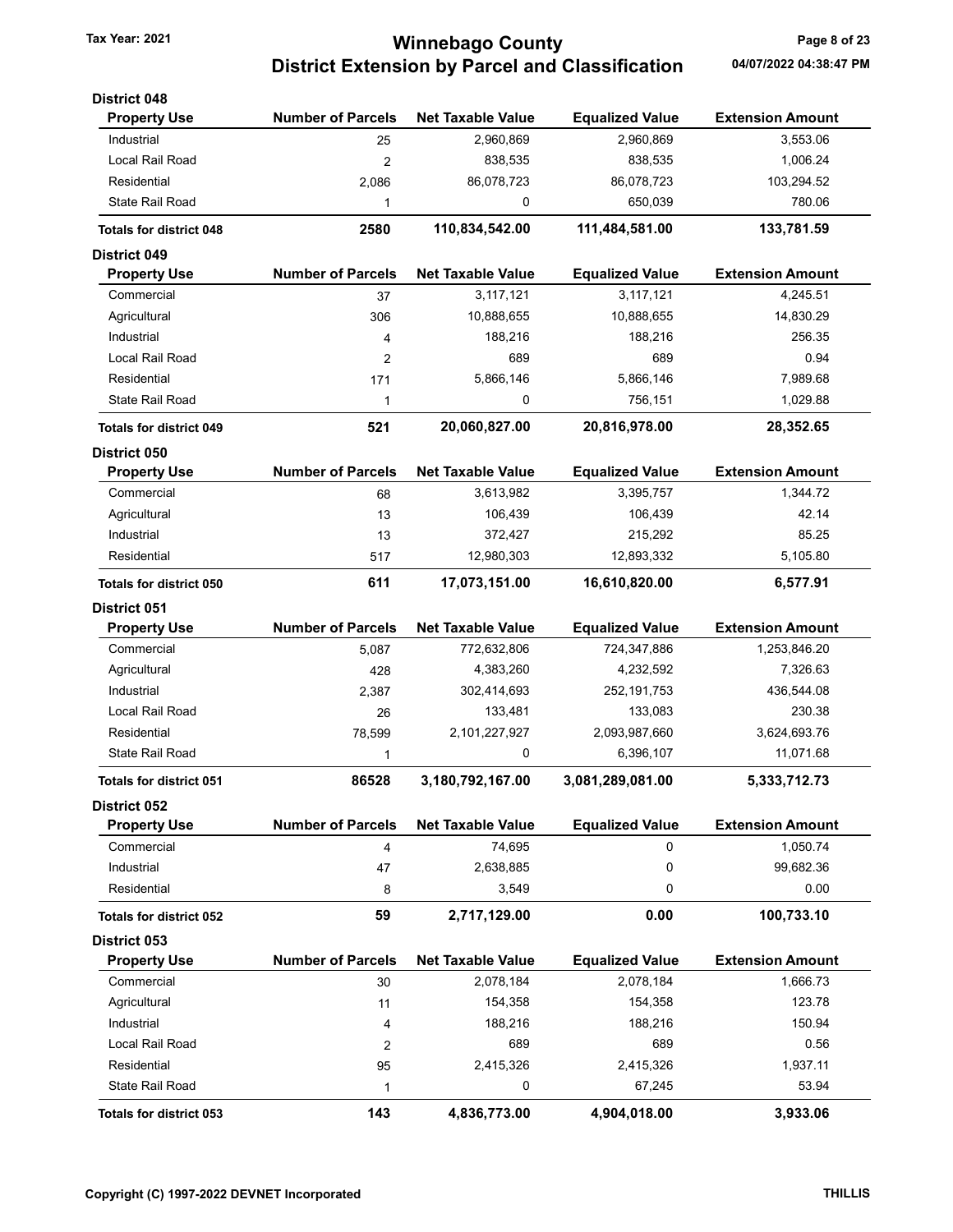# Tax Year: 2021 **Winnebago County Tax Year: 2021** Page 9 of 23 District Extension by Parcel and Classification 04/07/2022 04:38:47 PM

| <b>District 054</b>            |                          |                          |                        |                         |
|--------------------------------|--------------------------|--------------------------|------------------------|-------------------------|
| <b>Property Use</b>            | <b>Number of Parcels</b> | <b>Net Taxable Value</b> | <b>Equalized Value</b> | <b>Extension Amount</b> |
| Commercial                     | 199                      | 48,042,277               | 48,009,821             | 167,794.37              |
| Agricultural                   | 313                      | 8,038,094                | 7,838,328              | 27,395.02               |
| Industrial                     | 39                       | 15,689,134               | 3,807,578              | 13,307.48               |
| Residential                    | 5,612                    | 235, 142, 600            | 235, 114, 681          | 821,725.61              |
| State Rail Road                | 1                        | 0                        | 1,137,475              | 3,975.48                |
| <b>Totals for district 054</b> | 6164                     | 306,912,105.00           | 295,907,883.00         | 1,034,197.96            |
| <b>District 055</b>            |                          |                          |                        |                         |
| <b>Property Use</b>            | <b>Number of Parcels</b> | <b>Net Taxable Value</b> | <b>Equalized Value</b> | <b>Extension Amount</b> |
| Commercial                     | 1,287                    | 221,688,298              | 201,724,274            | 560,188.23              |
| Agricultural                   | 469                      | 10,853,730               | 10,691,558             | 29,690.49               |
| Industrial                     | 780                      | 137,963,692              | 94,559,582             | 262,591.96              |
| Local Rail Road                | $\mathbf{1}$             | 0                        | 0                      | 0.00                    |
| Residential                    | 26,168                   | 1,066,834,947            | 1,065,580,243          | 2,959,116.41            |
| State Rail Road                | 1                        | 0                        | 1,280,700              | 3,556.52                |
| <b>Totals for district 055</b> | 28706                    | 1,437,340,667.00         | 1,373,836,357.00       | 3,815,143.61            |
| <b>District 056</b>            |                          |                          |                        |                         |
| <b>Property Use</b>            | <b>Number of Parcels</b> | <b>Net Taxable Value</b> | <b>Equalized Value</b> | <b>Extension Amount</b> |
| Commercial                     | 111                      | 5,052,014                | 5,052,014              | 9,179.44                |
| Agricultural                   | 831                      | 23,920,635               | 23,920,635             | 43,463.79               |
| Industrial                     | 44                       | 2,289,286                | 2,289,286              | 4,159.64                |
| Residential                    | 1,970                    | 71,464,321               | 71,464,321             | 129,850.74              |
| <b>Totals for district 056</b> | 2956                     | 102,726,256.00           | 102,726,256.00         | 186,653.61              |
| <b>District 057</b>            |                          |                          |                        |                         |
| <b>Property Use</b>            | <b>Number of Parcels</b> | <b>Net Taxable Value</b> | <b>Equalized Value</b> | <b>Extension Amount</b> |
| Commercial                     | 176                      | 13,146,498               | 11,273,175             | 31,474.71               |
| Agricultural                   | 342                      | 11,525,518               | 11,525,518             | 32,179.25               |
| Industrial                     | 40                       | 6,422,153                | 5,116,589              | 14,285.54               |
| Residential                    | 4,147                    | 197,037,697              | 196,875,350            | 549,675.62              |
| <b>State Rail Road</b>         | 1                        | $\mathbf 0$              | 549,147                | 1,533.22                |
| <b>Totals for district 057</b> | 4706                     | 228,131,866.00           | 225,339,779.00         | 629,148.34              |
| <b>District 058</b>            |                          |                          |                        |                         |
| <b>Property Use</b>            | <b>Number of Parcels</b> | <b>Net Taxable Value</b> | <b>Equalized Value</b> | <b>Extension Amount</b> |
| Commercial                     | 140                      | 11,754,027               | 11,754,027             | 22,920.32               |
| Agricultural                   | 1,044                    | 35,554,398               | 35,554,398             | 69,331.19               |
| Industrial                     | 33                       | 3,512,974                | 3,512,974              | 6,850.30                |
| Local Rail Road                | 4                        | 839,224                  | 839,224                | 1,636.49                |
| Residential                    | 2,873                    | 119,660,860              | 119,660,860            | 233,338.74              |
| <b>Totals for district 058</b> | 4094                     | 171,321,483.00           | 171,321,483.00         | 334,077.04              |
| District 059                   |                          |                          |                        |                         |
| <b>Property Use</b>            | <b>Number of Parcels</b> | <b>Net Taxable Value</b> | <b>Equalized Value</b> | <b>Extension Amount</b> |
| Commercial                     | 3,640                    | 517,531,187              | 488, 347, 244          | 2,003,688.65            |
| Agricultural                   | 196                      | 1,921,285                | 1,514,762              | 6,215.06                |
| Industrial                     | 1,683                    | 184,036,990              | 168,066,199            | 689,575.56              |
| Local Rail Road                | 25                       | 133,481                  | 133,083                | 546.03                  |
| Residential                    | 49,860                   | 1,141,858,650            | 1,135,853,851          | 4,660,408.08            |
| State Rail Road                | 1                        | 0                        | 4,781,701              | 19,619.34               |
| Totals for district 059        | 55405                    | 1,845,481,593.00         | 1,798,696,840.00       | 7,380,052.72            |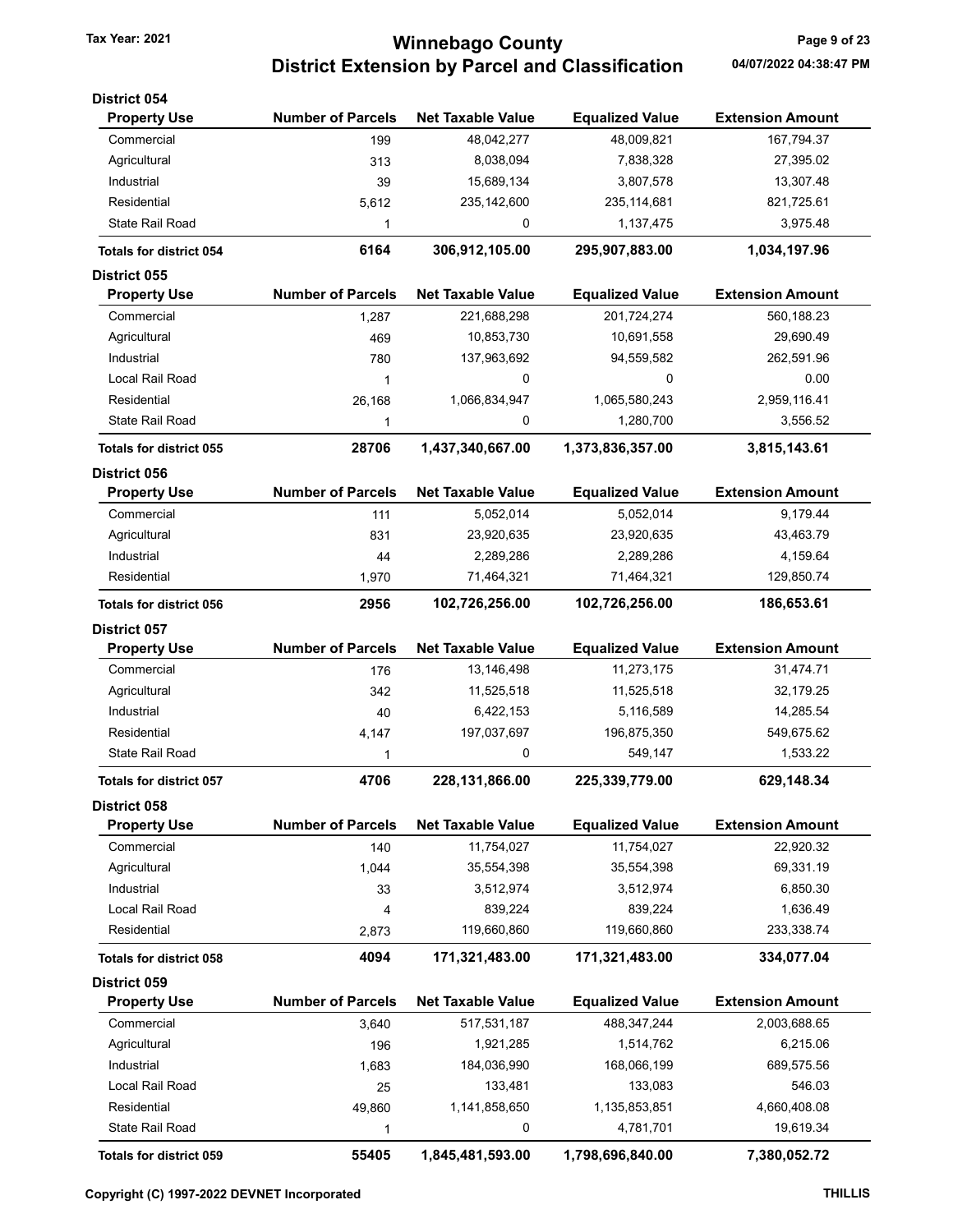# Tax Year: 2021 **1988 10 OCCULL COUNTY** Tax Year: 2021 **Page 10 of 23** District Extension by Parcel and Classification 04/07/2022 04:38:47 PM

| <b>Number of Parcels</b>      | <b>Net Taxable Value</b>            | <b>Equalized Value</b>      | <b>Extension Amount</b>              |
|-------------------------------|-------------------------------------|-----------------------------|--------------------------------------|
| 5,049                         | 742,951,894                         | 694,014,510                 | 662,784.06                           |
| 1,447                         | 30,295,262                          | 29,526,801                  | 28,198.12                            |
| 2,529                         | 328,636,279                         | 257,558,861                 | 245,968.62                           |
| 26                            | 133,481                             | 133,083                     | 127.07                               |
| 85,182                        | 2,317,940,238                       | 2,310,661,300               | 2,206,683.28                         |
| 1                             | 0                                   | 8,274,060                   | 7,901.74                             |
| 94234                         | 3,419,957,154.00                    | 3,300,168,615.00            | 3,151,662.89                         |
|                               |                                     |                             |                                      |
| <b>Number of Parcels</b>      | <b>Net Taxable Value</b>            | <b>Equalized Value</b>      | <b>Extension Amount</b>              |
| 276                           | 24,575,064                          | 23,541,488                  | 45,811.75                            |
| 53                            | 416,291                             | 416,291                     | 810.08                               |
| 137                           | 18,273,709                          | 16,957,535                  | 32,999.35                            |
| 3,044                         | 89,414,691                          | 89,319,188                  | 173,815.10                           |
| 1                             | 0                                   | 1,492,716                   | 2,904.84                             |
| 3511                          | 132,679,755.00                      | 131,727,218.00              | 256,341.12                           |
|                               |                                     |                             |                                      |
| <b>Number of Parcels</b>      | <b>Net Taxable Value</b>            | <b>Equalized Value</b>      | <b>Extension Amount</b>              |
| 28                            | 2,563,857                           | 2,563,857                   | 951.20                               |
| 33                            | 494,802                             | 494,802                     | 183.58                               |
| 13                            | 1,228,014                           | 1,228,014                   | 455.59                               |
| 432                           | 7,858,833                           | 7,858,833                   | 2,915.59                             |
| 506                           | 12,145,506.00                       | 12,145,506.00               | 4,505.96                             |
|                               |                                     |                             |                                      |
| <b>Number of Parcels</b>      | <b>Net Taxable Value</b>            | <b>Equalized Value</b>      | <b>Extension Amount</b>              |
| 91                            | 673,733                             | 673,733                     | 0.00                                 |
| 91                            | 673,733.00                          | 673,733.00                  | 0.00                                 |
|                               |                                     |                             |                                      |
| <b>Number of Parcels</b>      | <b>Net Taxable Value</b>            | <b>Equalized Value</b>      | <b>Extension Amount</b>              |
| 2                             | 18,668                              | 18,668                      | 2.35                                 |
| 4                             | 103,084                             | 103,084                     | 12.99                                |
| 543                           | 1,539,227                           | 1,539,227                   | 193.72                               |
| 549                           | 1,660,979.00                        | 1,660,979.00                | 209.06                               |
|                               |                                     |                             |                                      |
| <b>Number of Parcels</b>      | <b>Net Taxable Value</b>            | <b>Equalized Value</b>      | <b>Extension Amount</b>              |
| 70                            | 12,802,590                          | 0                           | 143,925.04                           |
| 70                            | 12,802,590.00                       | 0.00                        | 143,925.04                           |
|                               |                                     |                             |                                      |
| <b>Number of Parcels</b>      | <b>Net Taxable Value</b>            |                             | <b>Extension Amount</b>              |
| 35                            | 1,052,281                           | 0                           | 65,413.16                            |
| 18                            | 116,502                             | 0                           | 1,194.08                             |
|                               |                                     | 0                           | 46,287.32                            |
|                               |                                     |                             | 112,894.56                           |
|                               |                                     |                             |                                      |
|                               |                                     |                             |                                      |
|                               |                                     |                             |                                      |
| <b>Number of Parcels</b><br>8 | <b>Net Taxable Value</b><br>105,663 | <b>Equalized Value</b><br>0 | <b>Extension Amount</b><br>12,473.26 |
|                               | 1,693<br>1746                       | 9,165,149<br>10,333,932.00  | <b>Equalized Value</b><br>0.00       |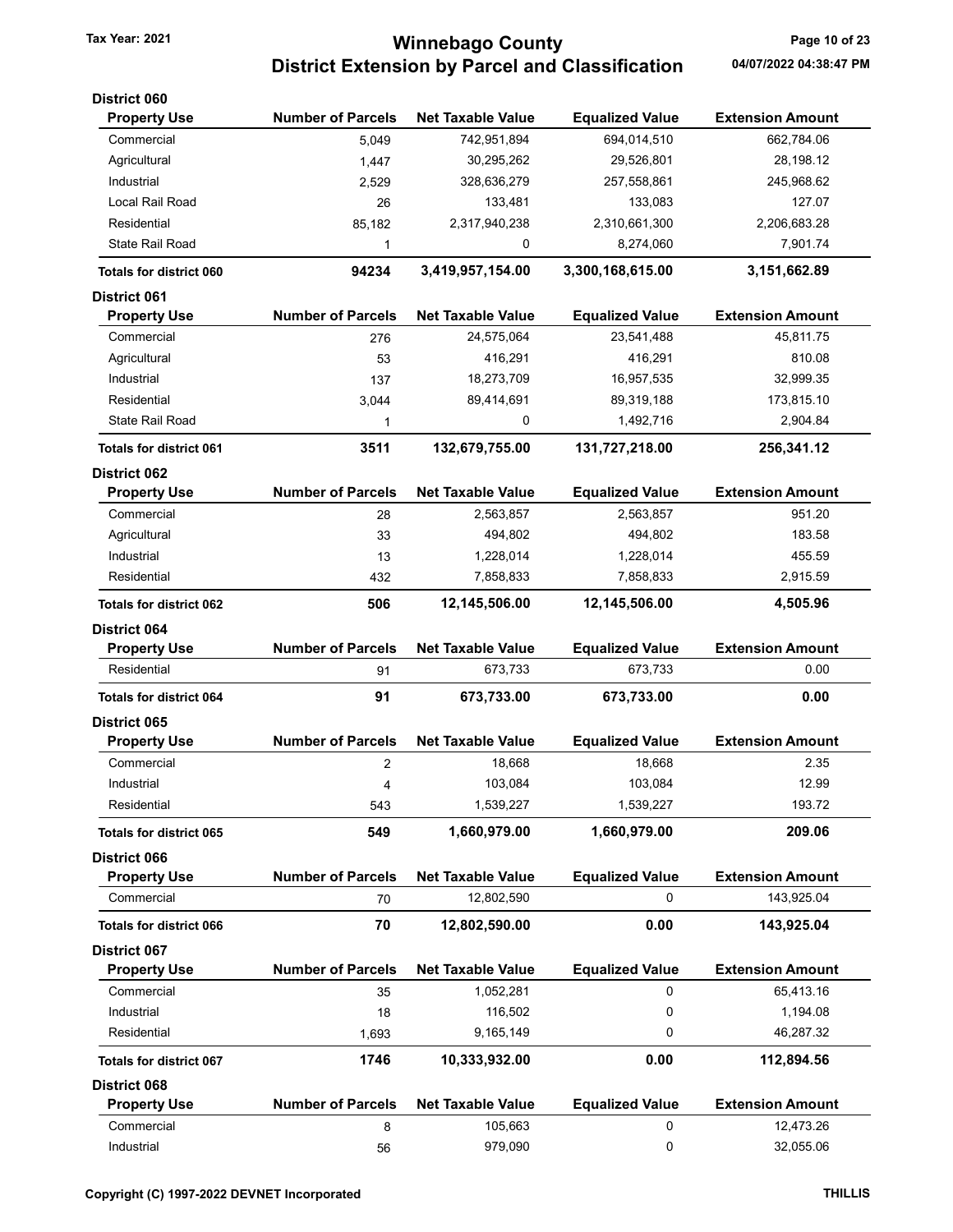# Tax Year: 2021 **120 COUNTY** Tax Year: 2021 **Page 11 of 23** District Extension by Parcel and Classification 04/07/2022 04:38:47 PM

| <b>District 068</b>            |                          |                          |                        |                         |
|--------------------------------|--------------------------|--------------------------|------------------------|-------------------------|
| <b>Property Use</b>            | <b>Number of Parcels</b> | <b>Net Taxable Value</b> | <b>Equalized Value</b> | <b>Extension Amount</b> |
| Residential                    | 15                       | 53,338                   | 0                      | 773.26                  |
| <b>Totals for district 068</b> | 79                       | 1,138,091.00             | 0.00                   | 45,301.58               |
| <b>District 070</b>            |                          |                          |                        |                         |
| <b>Property Use</b>            | <b>Number of Parcels</b> | <b>Net Taxable Value</b> | <b>Equalized Value</b> | <b>Extension Amount</b> |
| Commercial                     | 964                      | 143,692,545              | 124,981,435            | 8,572,351.62            |
| Agricultural                   | 48                       | 529,721                  | 527,148                | 36,156.53               |
| Industrial                     | 622                      | 88,628,272               | 68,278,273             | 4,683,138.52            |
| Local Rail Road                | 1                        | 0                        | 0                      | 0.00                    |
| Residential                    | 16,110                   | 518,619,931              | 517,877,198            | 35,520,679.19           |
| <b>State Rail Road</b>         | 1                        | 0                        | 685,775                | 47,036.62               |
| <b>Totals for district 070</b> | 17746                    | 751,470,469.00           | 712,349,829.00         | 48,859,362.48           |
| <b>District 071</b>            |                          |                          |                        |                         |
| <b>Property Use</b>            | <b>Number of Parcels</b> | <b>Net Taxable Value</b> | <b>Equalized Value</b> | <b>Extension Amount</b> |
| Commercial                     | 210                      | 49,393,804               | 49,393,804             | 1,942,806.41            |
| Agricultural                   | 123                      | 4,390,532                | 4,390,532              | 172,692.82              |
| Industrial                     | 53                       | 8,593,880                | 8,435,658              | 331,799.76              |
| Residential                    | 5,260                    | 294,903,562              | 294,903,562            | 11,599,441.65           |
| <b>State Rail Road</b>         | 1                        | 0                        | 134,723                | 5,299.08                |
| <b>Totals for district 071</b> | 5647                     | 357,281,778.00           | 357,258,279.00         | 14,052,039.72           |
| <b>District 072</b>            |                          |                          |                        |                         |
| <b>Property Use</b>            | <b>Number of Parcels</b> | <b>Net Taxable Value</b> | <b>Equalized Value</b> | <b>Extension Amount</b> |
| Commercial                     | 53                       | 14,057,018               | 14,057,018             | 552,258.03              |
| Agricultural                   | 148                      | 3,850,333                | 3,850,333              | 151,267.99              |
| Industrial                     | 10                       | 5,388,543                | 5,388,543              | 211,699.68              |
| Residential                    | 2,009                    | 123,963,788              | 123,963,788            | 4,870,165.45            |
| <b>Totals for district 072</b> | 2220                     | 147,259,682.00           | 147,259,682.00         | 5,785,391.15            |
| <b>District 073</b>            |                          |                          |                        |                         |
| <b>Property Use</b>            | <b>Number of Parcels</b> | <b>Net Taxable Value</b> | <b>Equalized Value</b> | <b>Extension Amount</b> |
| Commercial                     | 23                       | 1,333,400                | 1,333,400              | 48,983.79               |
| Agricultural                   | 392                      | 12,397,630               | 12,397,630             | 455.439.28              |
| Residential                    | 628                      | 22,305,583               | 22,305,583             | 819,418.07              |
| <b>Totals for district 073</b> | 1043                     | 36,036,613.00            | 36,036,613.00          | 1,323,841.14            |
| <b>District 074</b>            |                          |                          |                        |                         |
| <b>Property Use</b>            | <b>Number of Parcels</b> | <b>Net Taxable Value</b> | <b>Equalized Value</b> | <b>Extension Amount</b> |
| Commercial                     | 148                      | 12,560,605               | 10,687,282             | 373,894.53              |
| Agricultural                   | 511                      | 16,885,603               | 16,885,603             | 590,742.78              |
| Industrial                     | 62                       | 12,236,984               | 10,931,420             | 382,435.69              |
| Residential                    | 4,828                    | 229,216,959              | 229,054,612            | 8,013,475.54            |
| <b>State Rail Road</b>         | 1                        | 0                        | 726,880                | 25,429.92               |
| <b>Totals for district 074</b> | 5550                     | 270,900,151.00           | 268,285,797.00         | 9,385,978.46            |
| <b>District 075</b>            |                          |                          |                        |                         |
| <b>Property Use</b>            | <b>Number of Parcels</b> | <b>Net Taxable Value</b> | <b>Equalized Value</b> | <b>Extension Amount</b> |
| Commercial                     | 1                        | 616,559                  | 616,559                | 41,445.10               |
| Agricultural                   | 4                        | 175,521                  | 175,521                | 11,798.52               |
| Residential                    | 3                        | 416,982                  | 416,982                | 28,029.53               |
| Totals for district 075        | 8                        | 1,209,062.00             | 1,209,062.00           | 81,273.15               |
|                                |                          |                          |                        |                         |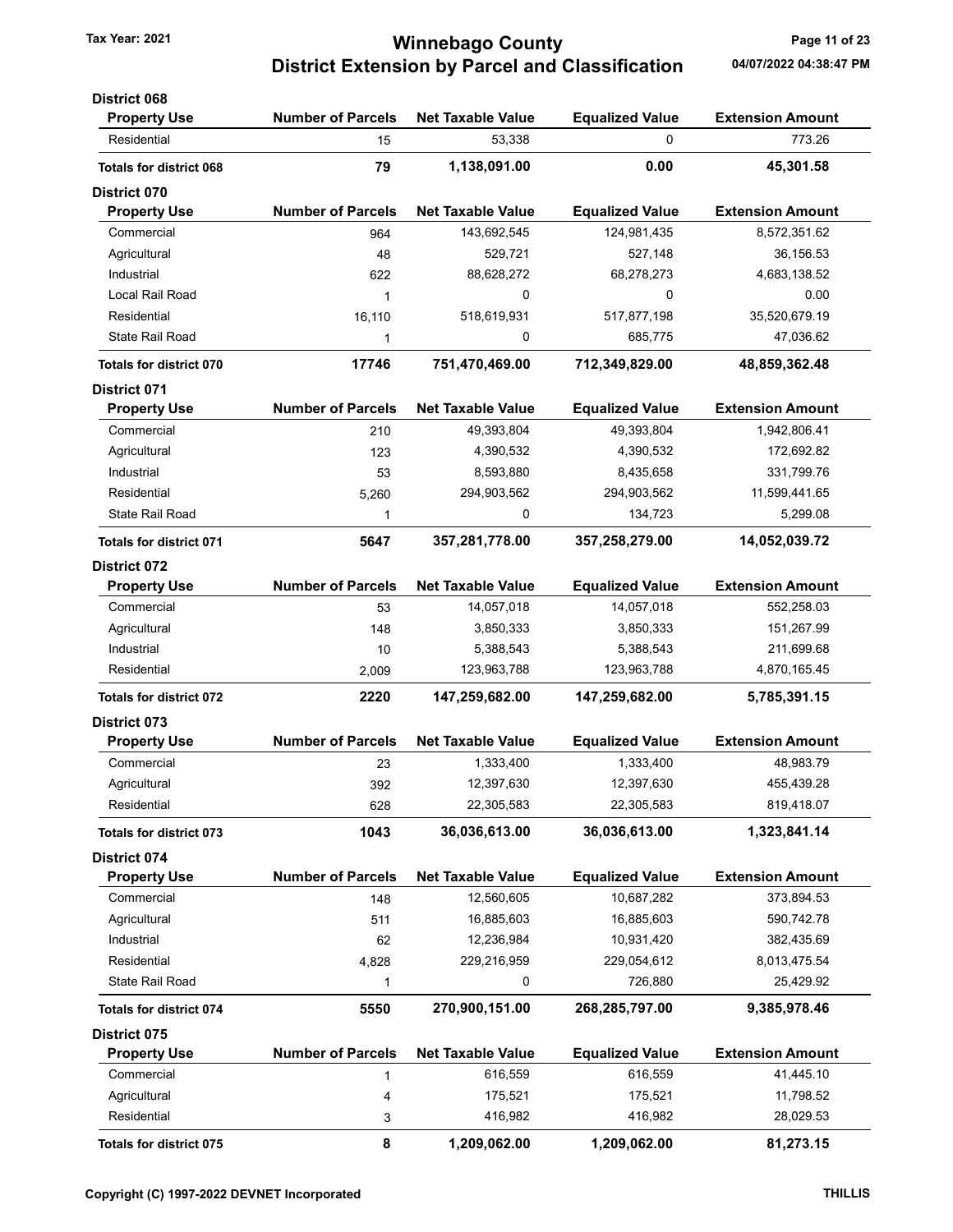## Tax Year: 2021 **120 COUNTY** Tax Year: 2021 **Page 12 of 23** District Extension by Parcel and Classification 04/07/2022 04:38:47 PM

| <b>District 076</b>            |                          |                          |                        |                         |
|--------------------------------|--------------------------|--------------------------|------------------------|-------------------------|
| <b>Property Use</b>            | <b>Number of Parcels</b> | <b>Net Taxable Value</b> | <b>Equalized Value</b> | <b>Extension Amount</b> |
| Commercial                     | 4,107                    | 599,912,907              | 569,443,594            | 35,673,363.22           |
| Agricultural                   | 1,130                    | 21,099,074               | 20,625,460             | 1,292,102.58            |
| Industrial                     | 1,900                    | 237,892,549              | 187, 144, 313          | 11,716,342.73           |
| Local Rail Road                | 25                       | 133,481                  | 133,083                | 8,337.13                |
| Residential                    | 67,541                   | 1,724,969,915            | 1,718,425,226          | 107,652,464.06          |
| <b>State Rail Road</b>         | 1                        | 0                        | 7,291,524              | 456,784.84              |
| <b>Totals for district 076</b> | 74704                    | 2,584,007,926.00         | 2,503,063,200.00       | 156,799,394.56          |
| <b>District 077</b>            |                          |                          |                        |                         |
| <b>Property Use</b>            | <b>Number of Parcels</b> | <b>Net Taxable Value</b> | <b>Equalized Value</b> | <b>Extension Amount</b> |
| Commercial                     | 434                      | 77,344,827               | 75,471,504             | 1,917,278.05            |
| Agricultural                   | 1,174                    | 37,524,098               | 37,524,098             | 953,262.29              |
| Industrial                     | 125                      | 26,219,407               | 24,755,621             | 628,891.79              |
| Residential                    | 12,725                   | 670,389,892              | 670,227,545            | 17,026,460.57           |
| State Rail Road                | 1                        | 0                        | 861,603                | 21,888.18               |
| <b>Totals for district 077</b> | 14459                    | 811,478,224.00           | 808,840,371.00         | 20,547,780.88           |
| District 078                   |                          |                          |                        |                         |
| <b>Property Use</b>            | <b>Number of Parcels</b> | <b>Net Taxable Value</b> | <b>Equalized Value</b> | <b>Extension Amount</b> |
| Commercial                     | 8                        | 275,550                  | 275,550                | 15,823.18               |
| Agricultural                   | 107                      | 2,584,048                | 2,291,774              | 131,602.82              |
| Residential                    | 237                      | 10,432,017               | 10,432,017             | 599,048.19              |
| State Rail Road                | 1                        | 0                        | 52,676                 | 3,024.88                |
| <b>Totals for district 078</b> | 353                      | 13,291,615.00            | 13,052,017.00          | 749,499.07              |
| <b>District 079</b>            |                          |                          |                        |                         |
| <b>Property Use</b>            | <b>Number of Parcels</b> | <b>Net Taxable Value</b> | <b>Equalized Value</b> | <b>Extension Amount</b> |
| Commercial                     | 293                      | 17,912,488               | 16,878,912             | 1,000,801.38            |
| Agricultural                   | 34                       | 353,831                  | 353,831                | 20,979.71               |
| Industrial                     | 143                      | 15,412,905               | 14,096,731             | 835,837.53              |
| Residential                    | 2,457                    | 56,213,231               | 56,117,728             | 3,327,388.54            |
| <b>State Rail Road</b>         | 1                        | 0                        | 1,631,895              | 96,759.98               |
| Totals for district 079        | 2928                     | 89,892,455.00            | 89,079,097.00          | 5,281,767.14            |
| <b>District 080</b>            |                          |                          |                        |                         |
| <b>Property Use</b>            | <b>Number of Parcels</b> | <b>Net Taxable Value</b> | <b>Equalized Value</b> | <b>Extension Amount</b> |
| Commercial                     | 109                      | 4,989,394                | 4,989,394              | 281,102.52              |
| Agricultural                   | 726                      | 20,541,795               | 20,541,795             | 1,157,324.56            |
| Industrial                     | 44                       | 2,289,286                | 2,289,286              | 128,978.40              |
| Residential                    | 1,942                    | 69,994,985               | 69,994,985             | 3,943,517.42            |
| <b>Totals for district 080</b> | 2821                     | 97,815,460.00            | 97,815,460.00          | 5,510,922.90            |
| <b>District 081</b>            |                          |                          |                        |                         |
| <b>Property Use</b>            | <b>Number of Parcels</b> | <b>Net Taxable Value</b> | <b>Equalized Value</b> | <b>Extension Amount</b> |
| Commercial                     | 86                       | 4,813,703                | 4,595,478              | 307,056.03              |
| Agricultural                   | 1,005                    | 24,617,994               | 24,617,994             | 1,644,900.59            |
| Industrial                     | 15                       | 449,256                  | 292,121                | 19,518.65               |
| Residential                    | 2,130                    | 61,142,387               | 61,055,416             | 4,079,539.81            |
| <b>Totals for district 081</b> | 3236                     | 91,023,340.00            | 90,561,009.00          | 6,051,015.08            |
| <b>District 082</b>            |                          |                          |                        |                         |
| <b>Property Use</b>            | <b>Number of Parcels</b> | <b>Net Taxable Value</b> | <b>Equalized Value</b> | <b>Extension Amount</b> |
| Commercial                     | 142                      | 11,816,647               | 11,816,647             | 751,715.99              |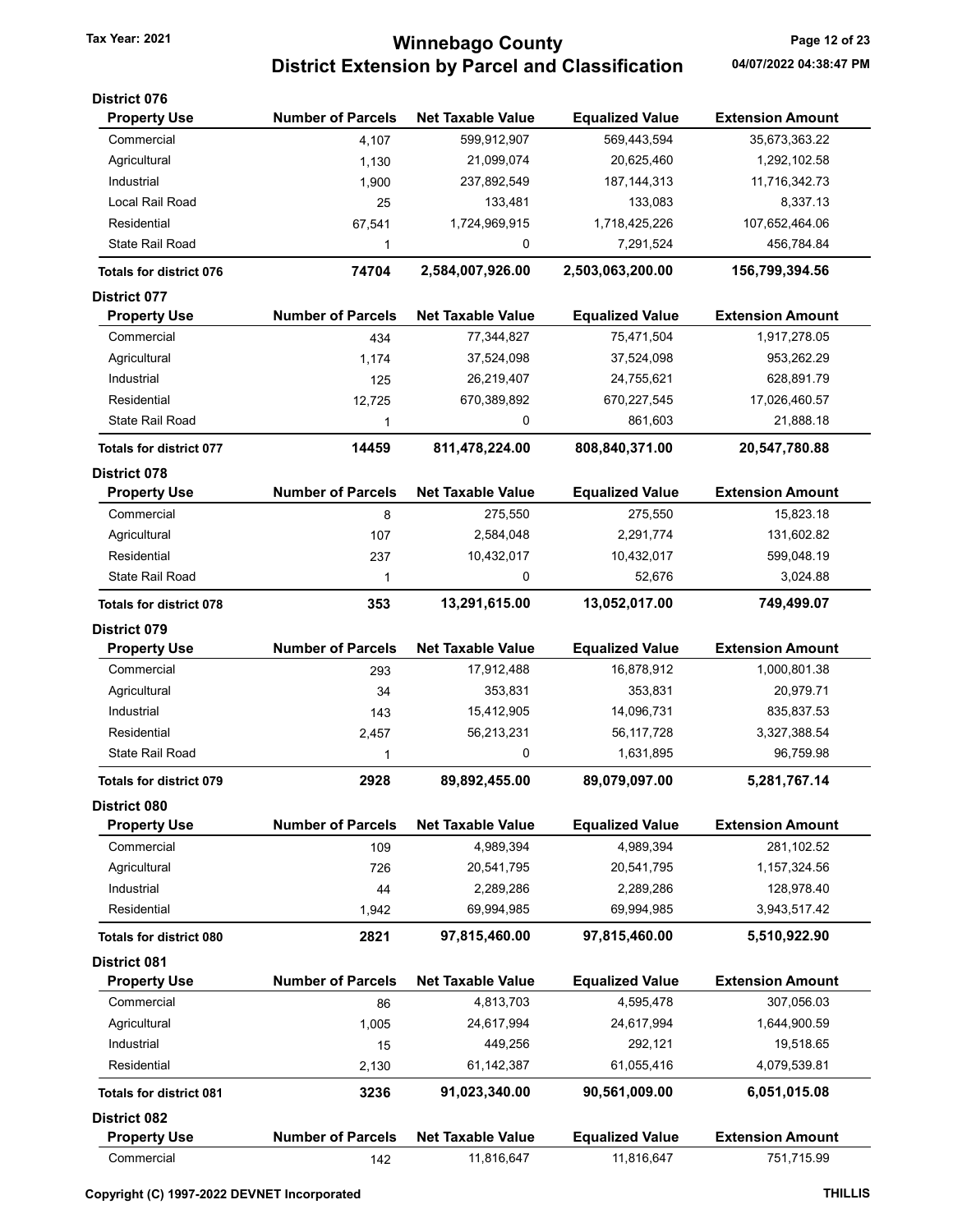# Tax Year: 2021 **120 COUNTY** Tax Year: 2021 **Page 13 of 23** District Extension by Parcel and Classification 04/07/2022 04:38:47 PM

| <b>District 082</b>            |                          |                          |                        |                         |
|--------------------------------|--------------------------|--------------------------|------------------------|-------------------------|
| <b>Property Use</b>            | <b>Number of Parcels</b> | <b>Net Taxable Value</b> | <b>Equalized Value</b> | <b>Extension Amount</b> |
| Agricultural                   | 1,165                    | 39,210,573               | 39,210,573             | 2,494,380.81            |
| Industrial                     | 40                       | 5,355,195                | 5,355,195              | 340,670.71              |
| Local Rail Road                | 4                        | 839,224                  | 839,224                | 53,387.23               |
| Residential                    | 3,125                    | 127,303,339              | 127,303,339            | 8,098,401.88            |
| State Rail Road                | 1                        | 0                        | 1,577,360              | 100,343.78              |
| <b>Totals for district 082</b> | 4477                     | 184,524,978.00           | 186,102,338.00         | 11,838,900.40           |
| <b>District 083</b>            |                          |                          |                        |                         |
| <b>Property Use</b>            | <b>Number of Parcels</b> | <b>Net Taxable Value</b> | <b>Equalized Value</b> | <b>Extension Amount</b> |
| Agricultural                   | 12                       | 305,086                  | 305,086                | 18,493.11               |
| Residential                    | 9                        | 398,623                  | 398,623                | 24,162.91               |
| <b>Totals for district 083</b> | 21                       | 703,709.00               | 703,709.00             | 42,656.02               |
| <b>District 084</b>            |                          |                          |                        |                         |
| <b>Property Use</b>            | <b>Number of Parcels</b> | <b>Net Taxable Value</b> | <b>Equalized Value</b> | <b>Extension Amount</b> |
| Commercial                     | 6,144                    | 861,374,620              | 809,069,073            | 3,692,591.51            |
| Agricultural                   | 5,393                    | 146,636,655              | 145,868,194            | 665,742.55              |
| Industrial                     | 2,889                    | 376,246,870              | 302,211,540            | 1,379,293.28            |
| Local Rail Road                | 30                       | 972,705                  | 972,307                | 4,437.62                |
| Residential                    | 106,270                  | 3,239,482,679            | 3,231,850,436          | 14,750,169.14           |
| State Rail Road                | 1                        | 0                        | 12,100,833             | 55,228.28               |
| <b>Totals for district 084</b> | 120727                   | 4,624,713,529.00         | 4,502,072,383.00       | 20,547,462.38           |
| District 085                   |                          |                          |                        |                         |
| <b>Property Use</b>            | <b>Number of Parcels</b> | <b>Net Taxable Value</b> | <b>Equalized Value</b> | <b>Extension Amount</b> |
| Agricultural                   | 12                       | 305,086                  | 305,086                | 1,955.91                |
| Residential                    | 9                        | 398,623                  | 398,623                | 2,555.57                |
| <b>Totals for district 085</b> | 21                       | 703,709.00               | 703,709.00             | 4,511.48                |
| <b>District 088</b>            |                          |                          |                        |                         |
| <b>Property Use</b>            | <b>Number of Parcels</b> | <b>Net Taxable Value</b> | <b>Equalized Value</b> | <b>Extension Amount</b> |
| Commercial                     | 33                       | 1,068,084                | 0                      | 29,555.56               |
| Industrial                     | 3                        | 89,674                   | 0                      | 2,531.52                |
| Residential                    | 32                       | 385,278                  | 0                      | 1,031.74                |
|                                | 68                       | 1,543,036.00             | 0.00                   | 33,118.82               |
| <b>Totals for district 088</b> |                          |                          |                        |                         |
| <b>District 089</b>            |                          |                          |                        |                         |
| <b>Property Use</b>            | <b>Number of Parcels</b> | <b>Net Taxable Value</b> | <b>Equalized Value</b> | <b>Extension Amount</b> |
| Commercial                     | 45                       | 2,478,151                | 0                      | 41,674.68               |
| Industrial                     | 1                        | 9,117                    | 0                      | 298.94                  |
| Residential                    | 423                      | 5,004,925                | 0                      | 3,308.74                |
| <b>Totals for district 089</b> | 469                      | 7,492,193.00             | 0.00                   | 45,282.36               |
| <b>District 093</b>            |                          |                          |                        |                         |
| <b>Property Use</b>            | <b>Number of Parcels</b> | <b>Net Taxable Value</b> | <b>Equalized Value</b> | <b>Extension Amount</b> |
| Commercial                     | 8                        | 785,890                  | 0                      | 38,801.40               |
| Industrial                     | 11                       | 331,624                  | 0                      | 2,219.14                |
| Residential                    | 17                       | 300,348                  | 0                      | 20,648.50               |
| <b>Totals for district 093</b> | 36                       | 1,417,862.00             | 0.00                   | 61,669.04               |
| <b>District 094</b>            |                          |                          |                        |                         |
| <b>Property Use</b>            | <b>Number of Parcels</b> | <b>Net Taxable Value</b> | <b>Equalized Value</b> | <b>Extension Amount</b> |
| Commercial                     | 25                       | 1,405,584                | 0                      | 22,538.04               |
| Agricultural                   | 11                       | 67,392                   | 0                      | 6,205.26                |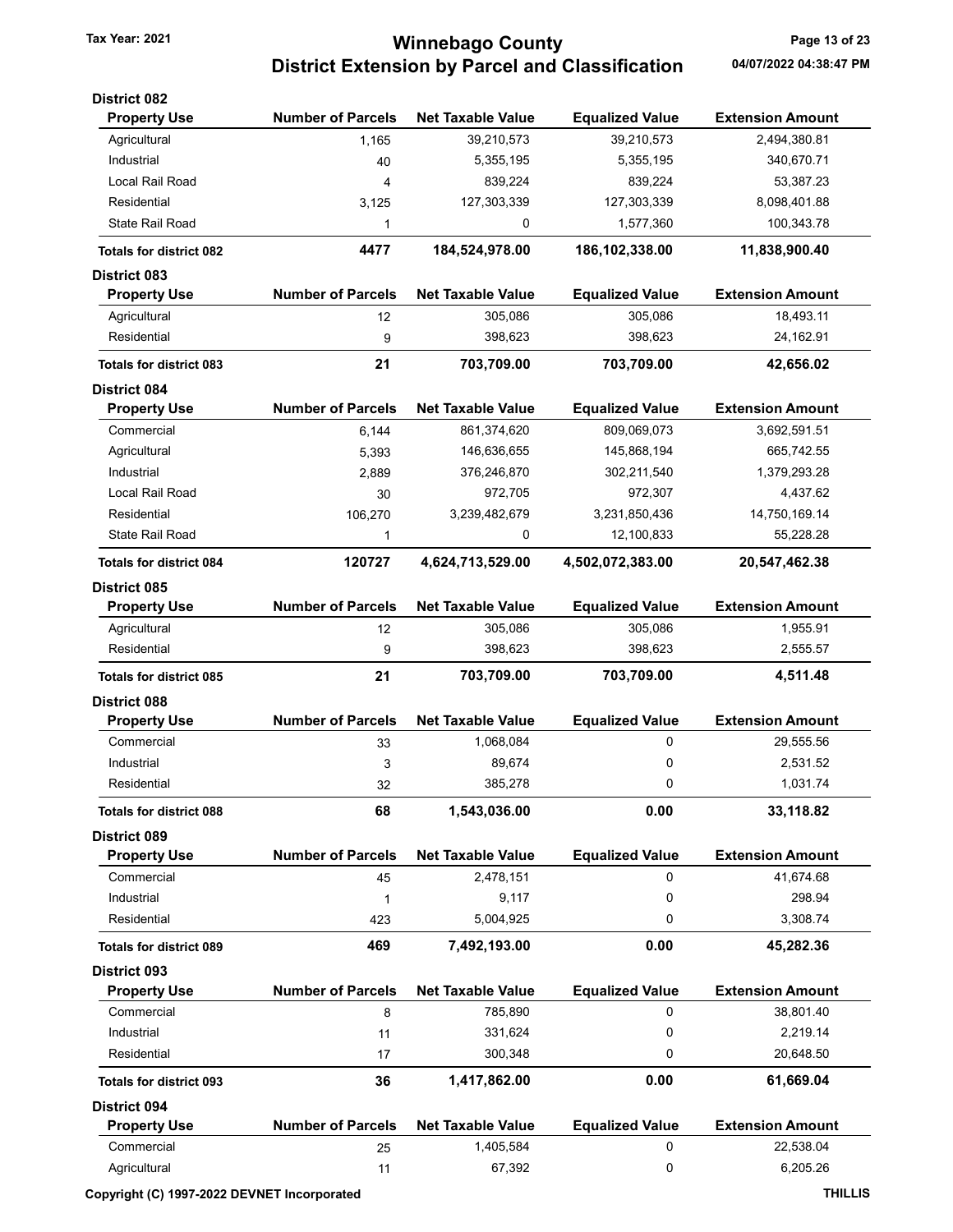## Tax Year: 2021 **Tax Year: 2021 Tax Year: 2021 Page 14 of 23** District Extension by Parcel and Classification 04/07/2022 04:38:47 PM

| <b>District 094</b>            |                          |                          |                        |                         |
|--------------------------------|--------------------------|--------------------------|------------------------|-------------------------|
| <b>Property Use</b>            | <b>Number of Parcels</b> | <b>Net Taxable Value</b> | <b>Equalized Value</b> | <b>Extension Amount</b> |
| Industrial                     | 106                      | 34,234,201               | 0                      | 1,453,141.36            |
| <b>Totals for district 094</b> | 142                      | 35,707,177.00            | 0.00                   | 1,481,884.66            |
| <b>District 098</b>            |                          |                          |                        |                         |
| <b>Property Use</b>            | <b>Number of Parcels</b> | <b>Net Taxable Value</b> | <b>Equalized Value</b> | <b>Extension Amount</b> |
| Commercial                     | 26                       | 9,627,869                | 0                      | 878,745.30              |
| Residential                    | 4                        | 13,174                   | 0                      | 274.30                  |
| <b>Totals for district 098</b> | 30                       | 9,641,043.00             | 0.00                   | 879,019.60              |
| <b>District 101</b>            |                          |                          |                        |                         |
| <b>Property Use</b>            | <b>Number of Parcels</b> | <b>Net Taxable Value</b> | <b>Equalized Value</b> | <b>Extension Amount</b> |
| Commercial                     | 38                       | 2,614,592                | 2,614,592              | 1,045.83                |
| Agricultural                   | 1,100                    | 31,824,863               | 31,824,863             | 12,730.02               |
| Residential                    | 1,093                    | 40,312,843               | 40,312,843             | 16,125.03               |
| <b>Totals for district 101</b> | 2231                     | 74,752,298.00            | 74,752,298.00          | 29,900.88               |
| <b>District 102</b>            |                          |                          |                        |                         |
| <b>Property Use</b>            | <b>Number of Parcels</b> | <b>Net Taxable Value</b> | <b>Equalized Value</b> | <b>Extension Amount</b> |
| Commercial                     | 84                       | 4,568,008                | 4,349,783              | 1,679.01                |
| Agricultural                   | 807                      | 19,918,632               | 19,918,632             | 7,688.53                |
| Industrial                     | 15                       | 449,256                  | 292,121                | 112.75                  |
| Residential                    | 2,056                    | 57,416,218               | 57,329,247             | 22,127.07               |
| <b>Totals for district 102</b> | 2962                     | 82,352,114.00            | 81,889,783.00          | 31,607.36               |
| <b>District 104</b>            |                          |                          |                        |                         |
| <b>Property Use</b>            | <b>Number of Parcels</b> | <b>Net Taxable Value</b> | <b>Equalized Value</b> | <b>Extension Amount</b> |
| Commercial                     | 20                       | 1,010,927                | 0                      | 104,531.38              |
| Industrial                     | 41                       | 662,982                  | 0                      | 16,765.40               |
| Residential                    | 45                       | 359,427                  | 0                      | 20,524.28               |
| <b>Totals for district 104</b> | 106                      | 2,033,336.00             | 0.00                   | 141,821.06              |
| <b>District 105</b>            |                          |                          |                        |                         |
| <b>Property Use</b>            | <b>Number of Parcels</b> | <b>Net Taxable Value</b> | <b>Equalized Value</b> | <b>Extension Amount</b> |
| Residential                    | 26                       | 492,756                  | 0                      | 59,920.52               |
| <b>Totals for district 105</b> | 26                       | 492,756.00               | 0.00                   | 59,920.52               |
| District 106                   |                          |                          |                        |                         |
| <b>Property Use</b>            | <b>Number of Parcels</b> | <b>Net Taxable Value</b> | <b>Equalized Value</b> | <b>Extension Amount</b> |
| Commercial                     | 47                       | 1,100,721                | 0                      | 21,057.42               |
| Industrial                     | 10                       | 307,341                  | 0                      | 15,162.48               |
| Residential                    | 26                       | 327,673                  | 0                      | 8,392.22                |
| <b>Totals for district 106</b> | 83                       | 1,735,735.00             | 0.00                   | 44,612.12               |
| <b>District 107</b>            |                          |                          |                        |                         |
| <b>Property Use</b>            | <b>Number of Parcels</b> | <b>Net Taxable Value</b> | <b>Equalized Value</b> | <b>Extension Amount</b> |
| Commercial                     | 14                       | 1,046,818                | 0                      | 123, 176.74             |
| Residential                    | 73                       | 886,302                  | 0                      | 105,734.78              |
| <b>Totals for district 107</b> | 87                       | 1,933,120.00             | 0.00                   | 228,911.52              |
| <b>District 110</b>            |                          |                          |                        |                         |
| <b>Property Use</b>            | <b>Number of Parcels</b> | <b>Net Taxable Value</b> | <b>Equalized Value</b> | <b>Extension Amount</b> |
| Commercial                     | 14                       | 1,218,721                | 1,218,721              | 2,265.61                |
| Agricultural                   | 504                      | 15,375,715               | 15,375,715             | 28,583.50               |
|                                |                          |                          |                        |                         |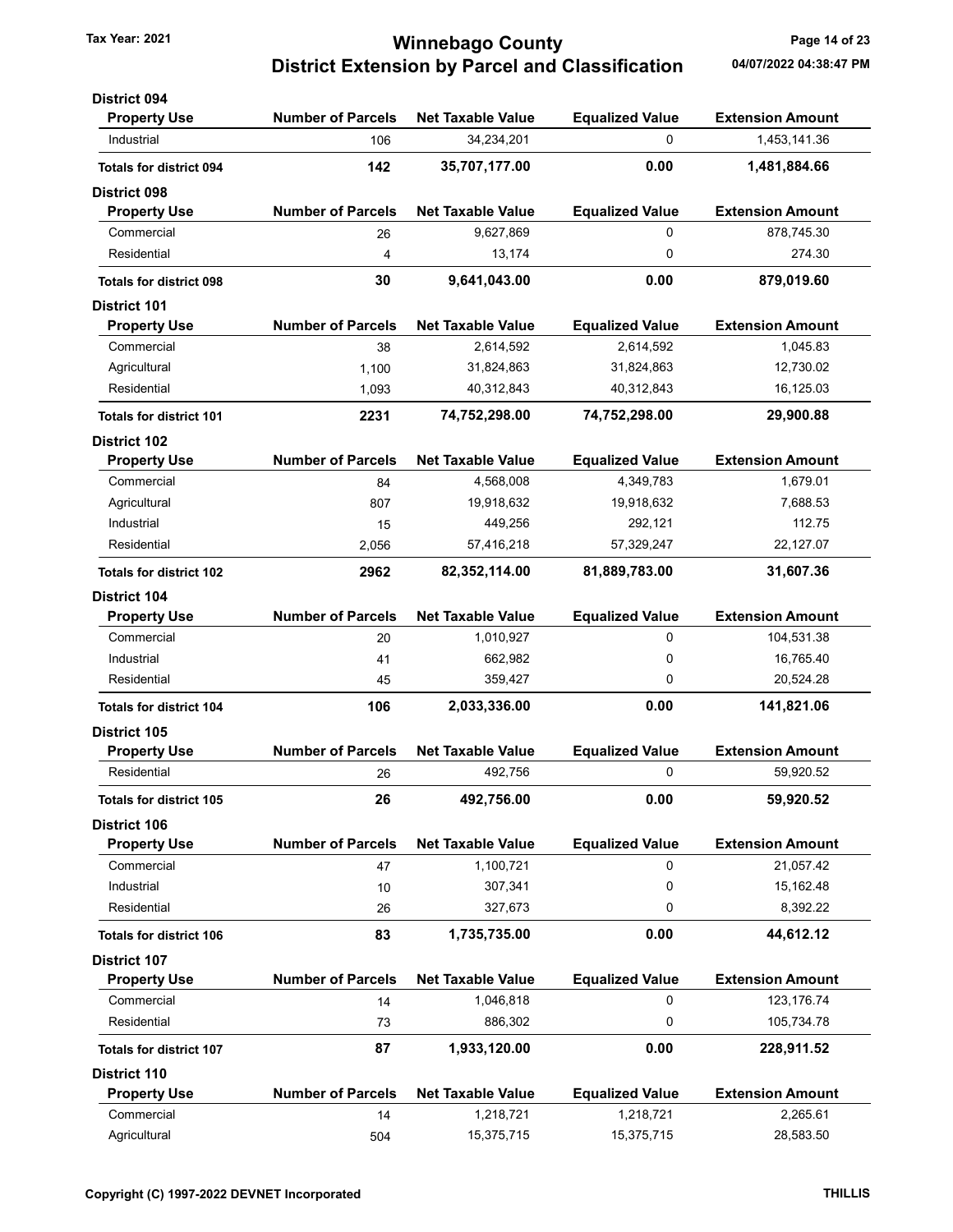# Tax Year: 2021 **120 COUNTY** Tax Year: 2021 **Page 15 of 23** District Extension by Parcel and Classification 04/07/2022 04:38:47 PM

| <b>Number of Parcels</b><br><b>Extension Amount</b><br><b>Property Use</b><br><b>Net Taxable Value</b><br><b>Equalized Value</b><br>14,194,052<br>26,386.72<br>Residential<br>14,194,052<br>353<br>871<br>30,788,488.00<br>30,788,488.00<br>57,235.83<br><b>Totals for district 110</b><br><b>Number of Parcels</b><br><b>Net Taxable Value</b><br><b>Equalized Value</b><br><b>Extension Amount</b><br><b>Property Use</b><br>46,290,074<br>112,901.44<br>Commercial<br>46,290,074<br>320<br>15,118.44<br>Agricultural<br>6,229,978<br>6,198,593<br>258<br>Industrial<br>55,531,954<br>43,713,045<br>106,616.09<br>296<br>Residential<br>224,326,223<br>224,326,223<br>547, 131.72<br>6,109<br><b>State Rail Road</b><br>0<br>1,802,318<br>4,395.86<br>1<br>6984<br>322,330,253.00<br>332,378,229.00<br>786,163.55<br><b>Totals for district 111</b><br><b>Number of Parcels</b><br><b>Net Taxable Value</b><br><b>Equalized Value</b><br><b>Extension Amount</b><br><b>Property Use</b><br>10,653.24<br>Commercial<br>4,144,953<br>3,926,728<br>79<br>Agricultural<br>11,178,421<br>11,178,421<br>30,326.98<br>408<br>764.26<br>Industrial<br>438,834<br>281,699<br>14<br>75,515.52<br>Residential<br>27,921,509<br>27,834,538<br>1,167<br>1668<br>43,683,717.00<br>43,221,386.00<br>117,260.00<br><b>Totals for district 112</b><br><b>Number of Parcels</b><br><b>Net Taxable Value</b><br><b>Equalized Value</b><br><b>Extension Amount</b><br><b>Property Use</b><br>Commercial<br>99,092,135<br>82,334,464<br>36,227.12<br>538<br>3,365,537<br>1,480.91<br>Agricultural<br>3,518,596<br>198<br>22,855.40<br>Industrial<br>91,918,759<br>51,943,979<br>482<br>Residential<br>548,831,513<br>547,685,145<br>240,981.90<br>14,862<br>16080<br>743,361,003.00<br>685,329,125.00<br>301,545.33<br><b>Totals for district 113</b><br><b>Number of Parcels</b><br><b>Extension Amount</b><br><b>Property Use</b><br><b>Net Taxable Value</b><br><b>Equalized Value</b><br>569.93<br>Commercial<br>298,866<br>298,866<br>4<br>Agricultural<br>7,797,518<br>7,797,518<br>14,869.99<br>327<br>Residential<br>224<br>9,295,496<br>9,295,496<br>17,726.57<br>555<br>17,391,880.00<br>17,391,880.00<br>33,166.49<br><b>Totals for district 114</b><br><b>Number of Parcels</b><br><b>Net Taxable Value</b><br><b>Equalized Value</b><br><b>Extension Amount</b><br><b>Property Use</b><br>Commercial<br>423,055<br>423,055<br>776.31<br>5<br>Agricultural<br>8,740,362<br>8,740,362<br>16,038.57<br>401<br>Industrial<br>10,422<br>10,422<br>19.12<br>1<br>Residential<br>54,122.81<br>29,494,709<br>29,494,709<br>889<br>1296<br>38,668,548.00<br>38,668,548.00<br>70,956.81<br><b>Totals for district 115</b><br><b>Number of Parcels</b><br><b>Net Taxable Value</b><br><b>Equalized Value</b><br><b>Extension Amount</b><br><b>Property Use</b><br>Commercial<br>1,407,286<br>1,407,286<br>2,669.64<br>33<br>Agricultural<br>11,303,599<br>11,303,599<br>21,442.93<br>420<br>Industrial<br>11,802,132<br>11,802,132<br>22,388.63<br>42<br>135,420.69<br>Residential<br>71,386,822<br>71,386,822<br>1,668<br><b>State Rail Road</b><br>0<br>673,332<br>1,277.32<br>1 | <b>District 110</b>            |      |               |               |            |
|-------------------------------------------------------------------------------------------------------------------------------------------------------------------------------------------------------------------------------------------------------------------------------------------------------------------------------------------------------------------------------------------------------------------------------------------------------------------------------------------------------------------------------------------------------------------------------------------------------------------------------------------------------------------------------------------------------------------------------------------------------------------------------------------------------------------------------------------------------------------------------------------------------------------------------------------------------------------------------------------------------------------------------------------------------------------------------------------------------------------------------------------------------------------------------------------------------------------------------------------------------------------------------------------------------------------------------------------------------------------------------------------------------------------------------------------------------------------------------------------------------------------------------------------------------------------------------------------------------------------------------------------------------------------------------------------------------------------------------------------------------------------------------------------------------------------------------------------------------------------------------------------------------------------------------------------------------------------------------------------------------------------------------------------------------------------------------------------------------------------------------------------------------------------------------------------------------------------------------------------------------------------------------------------------------------------------------------------------------------------------------------------------------------------------------------------------------------------------------------------------------------------------------------------------------------------------------------------------------------------------------------------------------------------------------------------------------------------------------------------------------------------------------------------------------------------------------------------------------------------------------------------------------------------------------------------------------------------------------------------------------------------------------------------------------------------------------------------------------------------------------------------------------------------|--------------------------------|------|---------------|---------------|------------|
|                                                                                                                                                                                                                                                                                                                                                                                                                                                                                                                                                                                                                                                                                                                                                                                                                                                                                                                                                                                                                                                                                                                                                                                                                                                                                                                                                                                                                                                                                                                                                                                                                                                                                                                                                                                                                                                                                                                                                                                                                                                                                                                                                                                                                                                                                                                                                                                                                                                                                                                                                                                                                                                                                                                                                                                                                                                                                                                                                                                                                                                                                                                                                                   |                                |      |               |               |            |
|                                                                                                                                                                                                                                                                                                                                                                                                                                                                                                                                                                                                                                                                                                                                                                                                                                                                                                                                                                                                                                                                                                                                                                                                                                                                                                                                                                                                                                                                                                                                                                                                                                                                                                                                                                                                                                                                                                                                                                                                                                                                                                                                                                                                                                                                                                                                                                                                                                                                                                                                                                                                                                                                                                                                                                                                                                                                                                                                                                                                                                                                                                                                                                   |                                |      |               |               |            |
|                                                                                                                                                                                                                                                                                                                                                                                                                                                                                                                                                                                                                                                                                                                                                                                                                                                                                                                                                                                                                                                                                                                                                                                                                                                                                                                                                                                                                                                                                                                                                                                                                                                                                                                                                                                                                                                                                                                                                                                                                                                                                                                                                                                                                                                                                                                                                                                                                                                                                                                                                                                                                                                                                                                                                                                                                                                                                                                                                                                                                                                                                                                                                                   |                                |      |               |               |            |
|                                                                                                                                                                                                                                                                                                                                                                                                                                                                                                                                                                                                                                                                                                                                                                                                                                                                                                                                                                                                                                                                                                                                                                                                                                                                                                                                                                                                                                                                                                                                                                                                                                                                                                                                                                                                                                                                                                                                                                                                                                                                                                                                                                                                                                                                                                                                                                                                                                                                                                                                                                                                                                                                                                                                                                                                                                                                                                                                                                                                                                                                                                                                                                   | <b>District 111</b>            |      |               |               |            |
|                                                                                                                                                                                                                                                                                                                                                                                                                                                                                                                                                                                                                                                                                                                                                                                                                                                                                                                                                                                                                                                                                                                                                                                                                                                                                                                                                                                                                                                                                                                                                                                                                                                                                                                                                                                                                                                                                                                                                                                                                                                                                                                                                                                                                                                                                                                                                                                                                                                                                                                                                                                                                                                                                                                                                                                                                                                                                                                                                                                                                                                                                                                                                                   |                                |      |               |               |            |
|                                                                                                                                                                                                                                                                                                                                                                                                                                                                                                                                                                                                                                                                                                                                                                                                                                                                                                                                                                                                                                                                                                                                                                                                                                                                                                                                                                                                                                                                                                                                                                                                                                                                                                                                                                                                                                                                                                                                                                                                                                                                                                                                                                                                                                                                                                                                                                                                                                                                                                                                                                                                                                                                                                                                                                                                                                                                                                                                                                                                                                                                                                                                                                   |                                |      |               |               |            |
|                                                                                                                                                                                                                                                                                                                                                                                                                                                                                                                                                                                                                                                                                                                                                                                                                                                                                                                                                                                                                                                                                                                                                                                                                                                                                                                                                                                                                                                                                                                                                                                                                                                                                                                                                                                                                                                                                                                                                                                                                                                                                                                                                                                                                                                                                                                                                                                                                                                                                                                                                                                                                                                                                                                                                                                                                                                                                                                                                                                                                                                                                                                                                                   |                                |      |               |               |            |
|                                                                                                                                                                                                                                                                                                                                                                                                                                                                                                                                                                                                                                                                                                                                                                                                                                                                                                                                                                                                                                                                                                                                                                                                                                                                                                                                                                                                                                                                                                                                                                                                                                                                                                                                                                                                                                                                                                                                                                                                                                                                                                                                                                                                                                                                                                                                                                                                                                                                                                                                                                                                                                                                                                                                                                                                                                                                                                                                                                                                                                                                                                                                                                   |                                |      |               |               |            |
|                                                                                                                                                                                                                                                                                                                                                                                                                                                                                                                                                                                                                                                                                                                                                                                                                                                                                                                                                                                                                                                                                                                                                                                                                                                                                                                                                                                                                                                                                                                                                                                                                                                                                                                                                                                                                                                                                                                                                                                                                                                                                                                                                                                                                                                                                                                                                                                                                                                                                                                                                                                                                                                                                                                                                                                                                                                                                                                                                                                                                                                                                                                                                                   |                                |      |               |               |            |
|                                                                                                                                                                                                                                                                                                                                                                                                                                                                                                                                                                                                                                                                                                                                                                                                                                                                                                                                                                                                                                                                                                                                                                                                                                                                                                                                                                                                                                                                                                                                                                                                                                                                                                                                                                                                                                                                                                                                                                                                                                                                                                                                                                                                                                                                                                                                                                                                                                                                                                                                                                                                                                                                                                                                                                                                                                                                                                                                                                                                                                                                                                                                                                   |                                |      |               |               |            |
|                                                                                                                                                                                                                                                                                                                                                                                                                                                                                                                                                                                                                                                                                                                                                                                                                                                                                                                                                                                                                                                                                                                                                                                                                                                                                                                                                                                                                                                                                                                                                                                                                                                                                                                                                                                                                                                                                                                                                                                                                                                                                                                                                                                                                                                                                                                                                                                                                                                                                                                                                                                                                                                                                                                                                                                                                                                                                                                                                                                                                                                                                                                                                                   |                                |      |               |               |            |
|                                                                                                                                                                                                                                                                                                                                                                                                                                                                                                                                                                                                                                                                                                                                                                                                                                                                                                                                                                                                                                                                                                                                                                                                                                                                                                                                                                                                                                                                                                                                                                                                                                                                                                                                                                                                                                                                                                                                                                                                                                                                                                                                                                                                                                                                                                                                                                                                                                                                                                                                                                                                                                                                                                                                                                                                                                                                                                                                                                                                                                                                                                                                                                   | <b>District 112</b>            |      |               |               |            |
|                                                                                                                                                                                                                                                                                                                                                                                                                                                                                                                                                                                                                                                                                                                                                                                                                                                                                                                                                                                                                                                                                                                                                                                                                                                                                                                                                                                                                                                                                                                                                                                                                                                                                                                                                                                                                                                                                                                                                                                                                                                                                                                                                                                                                                                                                                                                                                                                                                                                                                                                                                                                                                                                                                                                                                                                                                                                                                                                                                                                                                                                                                                                                                   |                                |      |               |               |            |
|                                                                                                                                                                                                                                                                                                                                                                                                                                                                                                                                                                                                                                                                                                                                                                                                                                                                                                                                                                                                                                                                                                                                                                                                                                                                                                                                                                                                                                                                                                                                                                                                                                                                                                                                                                                                                                                                                                                                                                                                                                                                                                                                                                                                                                                                                                                                                                                                                                                                                                                                                                                                                                                                                                                                                                                                                                                                                                                                                                                                                                                                                                                                                                   |                                |      |               |               |            |
|                                                                                                                                                                                                                                                                                                                                                                                                                                                                                                                                                                                                                                                                                                                                                                                                                                                                                                                                                                                                                                                                                                                                                                                                                                                                                                                                                                                                                                                                                                                                                                                                                                                                                                                                                                                                                                                                                                                                                                                                                                                                                                                                                                                                                                                                                                                                                                                                                                                                                                                                                                                                                                                                                                                                                                                                                                                                                                                                                                                                                                                                                                                                                                   |                                |      |               |               |            |
|                                                                                                                                                                                                                                                                                                                                                                                                                                                                                                                                                                                                                                                                                                                                                                                                                                                                                                                                                                                                                                                                                                                                                                                                                                                                                                                                                                                                                                                                                                                                                                                                                                                                                                                                                                                                                                                                                                                                                                                                                                                                                                                                                                                                                                                                                                                                                                                                                                                                                                                                                                                                                                                                                                                                                                                                                                                                                                                                                                                                                                                                                                                                                                   |                                |      |               |               |            |
|                                                                                                                                                                                                                                                                                                                                                                                                                                                                                                                                                                                                                                                                                                                                                                                                                                                                                                                                                                                                                                                                                                                                                                                                                                                                                                                                                                                                                                                                                                                                                                                                                                                                                                                                                                                                                                                                                                                                                                                                                                                                                                                                                                                                                                                                                                                                                                                                                                                                                                                                                                                                                                                                                                                                                                                                                                                                                                                                                                                                                                                                                                                                                                   |                                |      |               |               |            |
|                                                                                                                                                                                                                                                                                                                                                                                                                                                                                                                                                                                                                                                                                                                                                                                                                                                                                                                                                                                                                                                                                                                                                                                                                                                                                                                                                                                                                                                                                                                                                                                                                                                                                                                                                                                                                                                                                                                                                                                                                                                                                                                                                                                                                                                                                                                                                                                                                                                                                                                                                                                                                                                                                                                                                                                                                                                                                                                                                                                                                                                                                                                                                                   |                                |      |               |               |            |
|                                                                                                                                                                                                                                                                                                                                                                                                                                                                                                                                                                                                                                                                                                                                                                                                                                                                                                                                                                                                                                                                                                                                                                                                                                                                                                                                                                                                                                                                                                                                                                                                                                                                                                                                                                                                                                                                                                                                                                                                                                                                                                                                                                                                                                                                                                                                                                                                                                                                                                                                                                                                                                                                                                                                                                                                                                                                                                                                                                                                                                                                                                                                                                   | <b>District 113</b>            |      |               |               |            |
|                                                                                                                                                                                                                                                                                                                                                                                                                                                                                                                                                                                                                                                                                                                                                                                                                                                                                                                                                                                                                                                                                                                                                                                                                                                                                                                                                                                                                                                                                                                                                                                                                                                                                                                                                                                                                                                                                                                                                                                                                                                                                                                                                                                                                                                                                                                                                                                                                                                                                                                                                                                                                                                                                                                                                                                                                                                                                                                                                                                                                                                                                                                                                                   |                                |      |               |               |            |
|                                                                                                                                                                                                                                                                                                                                                                                                                                                                                                                                                                                                                                                                                                                                                                                                                                                                                                                                                                                                                                                                                                                                                                                                                                                                                                                                                                                                                                                                                                                                                                                                                                                                                                                                                                                                                                                                                                                                                                                                                                                                                                                                                                                                                                                                                                                                                                                                                                                                                                                                                                                                                                                                                                                                                                                                                                                                                                                                                                                                                                                                                                                                                                   |                                |      |               |               |            |
|                                                                                                                                                                                                                                                                                                                                                                                                                                                                                                                                                                                                                                                                                                                                                                                                                                                                                                                                                                                                                                                                                                                                                                                                                                                                                                                                                                                                                                                                                                                                                                                                                                                                                                                                                                                                                                                                                                                                                                                                                                                                                                                                                                                                                                                                                                                                                                                                                                                                                                                                                                                                                                                                                                                                                                                                                                                                                                                                                                                                                                                                                                                                                                   |                                |      |               |               |            |
|                                                                                                                                                                                                                                                                                                                                                                                                                                                                                                                                                                                                                                                                                                                                                                                                                                                                                                                                                                                                                                                                                                                                                                                                                                                                                                                                                                                                                                                                                                                                                                                                                                                                                                                                                                                                                                                                                                                                                                                                                                                                                                                                                                                                                                                                                                                                                                                                                                                                                                                                                                                                                                                                                                                                                                                                                                                                                                                                                                                                                                                                                                                                                                   |                                |      |               |               |            |
|                                                                                                                                                                                                                                                                                                                                                                                                                                                                                                                                                                                                                                                                                                                                                                                                                                                                                                                                                                                                                                                                                                                                                                                                                                                                                                                                                                                                                                                                                                                                                                                                                                                                                                                                                                                                                                                                                                                                                                                                                                                                                                                                                                                                                                                                                                                                                                                                                                                                                                                                                                                                                                                                                                                                                                                                                                                                                                                                                                                                                                                                                                                                                                   |                                |      |               |               |            |
|                                                                                                                                                                                                                                                                                                                                                                                                                                                                                                                                                                                                                                                                                                                                                                                                                                                                                                                                                                                                                                                                                                                                                                                                                                                                                                                                                                                                                                                                                                                                                                                                                                                                                                                                                                                                                                                                                                                                                                                                                                                                                                                                                                                                                                                                                                                                                                                                                                                                                                                                                                                                                                                                                                                                                                                                                                                                                                                                                                                                                                                                                                                                                                   |                                |      |               |               |            |
|                                                                                                                                                                                                                                                                                                                                                                                                                                                                                                                                                                                                                                                                                                                                                                                                                                                                                                                                                                                                                                                                                                                                                                                                                                                                                                                                                                                                                                                                                                                                                                                                                                                                                                                                                                                                                                                                                                                                                                                                                                                                                                                                                                                                                                                                                                                                                                                                                                                                                                                                                                                                                                                                                                                                                                                                                                                                                                                                                                                                                                                                                                                                                                   | <b>District 114</b>            |      |               |               |            |
|                                                                                                                                                                                                                                                                                                                                                                                                                                                                                                                                                                                                                                                                                                                                                                                                                                                                                                                                                                                                                                                                                                                                                                                                                                                                                                                                                                                                                                                                                                                                                                                                                                                                                                                                                                                                                                                                                                                                                                                                                                                                                                                                                                                                                                                                                                                                                                                                                                                                                                                                                                                                                                                                                                                                                                                                                                                                                                                                                                                                                                                                                                                                                                   |                                |      |               |               |            |
|                                                                                                                                                                                                                                                                                                                                                                                                                                                                                                                                                                                                                                                                                                                                                                                                                                                                                                                                                                                                                                                                                                                                                                                                                                                                                                                                                                                                                                                                                                                                                                                                                                                                                                                                                                                                                                                                                                                                                                                                                                                                                                                                                                                                                                                                                                                                                                                                                                                                                                                                                                                                                                                                                                                                                                                                                                                                                                                                                                                                                                                                                                                                                                   |                                |      |               |               |            |
|                                                                                                                                                                                                                                                                                                                                                                                                                                                                                                                                                                                                                                                                                                                                                                                                                                                                                                                                                                                                                                                                                                                                                                                                                                                                                                                                                                                                                                                                                                                                                                                                                                                                                                                                                                                                                                                                                                                                                                                                                                                                                                                                                                                                                                                                                                                                                                                                                                                                                                                                                                                                                                                                                                                                                                                                                                                                                                                                                                                                                                                                                                                                                                   |                                |      |               |               |            |
|                                                                                                                                                                                                                                                                                                                                                                                                                                                                                                                                                                                                                                                                                                                                                                                                                                                                                                                                                                                                                                                                                                                                                                                                                                                                                                                                                                                                                                                                                                                                                                                                                                                                                                                                                                                                                                                                                                                                                                                                                                                                                                                                                                                                                                                                                                                                                                                                                                                                                                                                                                                                                                                                                                                                                                                                                                                                                                                                                                                                                                                                                                                                                                   |                                |      |               |               |            |
|                                                                                                                                                                                                                                                                                                                                                                                                                                                                                                                                                                                                                                                                                                                                                                                                                                                                                                                                                                                                                                                                                                                                                                                                                                                                                                                                                                                                                                                                                                                                                                                                                                                                                                                                                                                                                                                                                                                                                                                                                                                                                                                                                                                                                                                                                                                                                                                                                                                                                                                                                                                                                                                                                                                                                                                                                                                                                                                                                                                                                                                                                                                                                                   |                                |      |               |               |            |
|                                                                                                                                                                                                                                                                                                                                                                                                                                                                                                                                                                                                                                                                                                                                                                                                                                                                                                                                                                                                                                                                                                                                                                                                                                                                                                                                                                                                                                                                                                                                                                                                                                                                                                                                                                                                                                                                                                                                                                                                                                                                                                                                                                                                                                                                                                                                                                                                                                                                                                                                                                                                                                                                                                                                                                                                                                                                                                                                                                                                                                                                                                                                                                   | <b>District 115</b>            |      |               |               |            |
|                                                                                                                                                                                                                                                                                                                                                                                                                                                                                                                                                                                                                                                                                                                                                                                                                                                                                                                                                                                                                                                                                                                                                                                                                                                                                                                                                                                                                                                                                                                                                                                                                                                                                                                                                                                                                                                                                                                                                                                                                                                                                                                                                                                                                                                                                                                                                                                                                                                                                                                                                                                                                                                                                                                                                                                                                                                                                                                                                                                                                                                                                                                                                                   |                                |      |               |               |            |
|                                                                                                                                                                                                                                                                                                                                                                                                                                                                                                                                                                                                                                                                                                                                                                                                                                                                                                                                                                                                                                                                                                                                                                                                                                                                                                                                                                                                                                                                                                                                                                                                                                                                                                                                                                                                                                                                                                                                                                                                                                                                                                                                                                                                                                                                                                                                                                                                                                                                                                                                                                                                                                                                                                                                                                                                                                                                                                                                                                                                                                                                                                                                                                   |                                |      |               |               |            |
|                                                                                                                                                                                                                                                                                                                                                                                                                                                                                                                                                                                                                                                                                                                                                                                                                                                                                                                                                                                                                                                                                                                                                                                                                                                                                                                                                                                                                                                                                                                                                                                                                                                                                                                                                                                                                                                                                                                                                                                                                                                                                                                                                                                                                                                                                                                                                                                                                                                                                                                                                                                                                                                                                                                                                                                                                                                                                                                                                                                                                                                                                                                                                                   |                                |      |               |               |            |
|                                                                                                                                                                                                                                                                                                                                                                                                                                                                                                                                                                                                                                                                                                                                                                                                                                                                                                                                                                                                                                                                                                                                                                                                                                                                                                                                                                                                                                                                                                                                                                                                                                                                                                                                                                                                                                                                                                                                                                                                                                                                                                                                                                                                                                                                                                                                                                                                                                                                                                                                                                                                                                                                                                                                                                                                                                                                                                                                                                                                                                                                                                                                                                   |                                |      |               |               |            |
|                                                                                                                                                                                                                                                                                                                                                                                                                                                                                                                                                                                                                                                                                                                                                                                                                                                                                                                                                                                                                                                                                                                                                                                                                                                                                                                                                                                                                                                                                                                                                                                                                                                                                                                                                                                                                                                                                                                                                                                                                                                                                                                                                                                                                                                                                                                                                                                                                                                                                                                                                                                                                                                                                                                                                                                                                                                                                                                                                                                                                                                                                                                                                                   |                                |      |               |               |            |
|                                                                                                                                                                                                                                                                                                                                                                                                                                                                                                                                                                                                                                                                                                                                                                                                                                                                                                                                                                                                                                                                                                                                                                                                                                                                                                                                                                                                                                                                                                                                                                                                                                                                                                                                                                                                                                                                                                                                                                                                                                                                                                                                                                                                                                                                                                                                                                                                                                                                                                                                                                                                                                                                                                                                                                                                                                                                                                                                                                                                                                                                                                                                                                   |                                |      |               |               |            |
|                                                                                                                                                                                                                                                                                                                                                                                                                                                                                                                                                                                                                                                                                                                                                                                                                                                                                                                                                                                                                                                                                                                                                                                                                                                                                                                                                                                                                                                                                                                                                                                                                                                                                                                                                                                                                                                                                                                                                                                                                                                                                                                                                                                                                                                                                                                                                                                                                                                                                                                                                                                                                                                                                                                                                                                                                                                                                                                                                                                                                                                                                                                                                                   | <b>District 116</b>            |      |               |               |            |
|                                                                                                                                                                                                                                                                                                                                                                                                                                                                                                                                                                                                                                                                                                                                                                                                                                                                                                                                                                                                                                                                                                                                                                                                                                                                                                                                                                                                                                                                                                                                                                                                                                                                                                                                                                                                                                                                                                                                                                                                                                                                                                                                                                                                                                                                                                                                                                                                                                                                                                                                                                                                                                                                                                                                                                                                                                                                                                                                                                                                                                                                                                                                                                   |                                |      |               |               |            |
|                                                                                                                                                                                                                                                                                                                                                                                                                                                                                                                                                                                                                                                                                                                                                                                                                                                                                                                                                                                                                                                                                                                                                                                                                                                                                                                                                                                                                                                                                                                                                                                                                                                                                                                                                                                                                                                                                                                                                                                                                                                                                                                                                                                                                                                                                                                                                                                                                                                                                                                                                                                                                                                                                                                                                                                                                                                                                                                                                                                                                                                                                                                                                                   |                                |      |               |               |            |
|                                                                                                                                                                                                                                                                                                                                                                                                                                                                                                                                                                                                                                                                                                                                                                                                                                                                                                                                                                                                                                                                                                                                                                                                                                                                                                                                                                                                                                                                                                                                                                                                                                                                                                                                                                                                                                                                                                                                                                                                                                                                                                                                                                                                                                                                                                                                                                                                                                                                                                                                                                                                                                                                                                                                                                                                                                                                                                                                                                                                                                                                                                                                                                   |                                |      |               |               |            |
|                                                                                                                                                                                                                                                                                                                                                                                                                                                                                                                                                                                                                                                                                                                                                                                                                                                                                                                                                                                                                                                                                                                                                                                                                                                                                                                                                                                                                                                                                                                                                                                                                                                                                                                                                                                                                                                                                                                                                                                                                                                                                                                                                                                                                                                                                                                                                                                                                                                                                                                                                                                                                                                                                                                                                                                                                                                                                                                                                                                                                                                                                                                                                                   |                                |      |               |               |            |
|                                                                                                                                                                                                                                                                                                                                                                                                                                                                                                                                                                                                                                                                                                                                                                                                                                                                                                                                                                                                                                                                                                                                                                                                                                                                                                                                                                                                                                                                                                                                                                                                                                                                                                                                                                                                                                                                                                                                                                                                                                                                                                                                                                                                                                                                                                                                                                                                                                                                                                                                                                                                                                                                                                                                                                                                                                                                                                                                                                                                                                                                                                                                                                   |                                |      |               |               |            |
|                                                                                                                                                                                                                                                                                                                                                                                                                                                                                                                                                                                                                                                                                                                                                                                                                                                                                                                                                                                                                                                                                                                                                                                                                                                                                                                                                                                                                                                                                                                                                                                                                                                                                                                                                                                                                                                                                                                                                                                                                                                                                                                                                                                                                                                                                                                                                                                                                                                                                                                                                                                                                                                                                                                                                                                                                                                                                                                                                                                                                                                                                                                                                                   |                                |      |               |               |            |
|                                                                                                                                                                                                                                                                                                                                                                                                                                                                                                                                                                                                                                                                                                                                                                                                                                                                                                                                                                                                                                                                                                                                                                                                                                                                                                                                                                                                                                                                                                                                                                                                                                                                                                                                                                                                                                                                                                                                                                                                                                                                                                                                                                                                                                                                                                                                                                                                                                                                                                                                                                                                                                                                                                                                                                                                                                                                                                                                                                                                                                                                                                                                                                   | <b>Totals for district 116</b> | 2164 | 95,899,839.00 | 96,573,171.00 | 183,199.21 |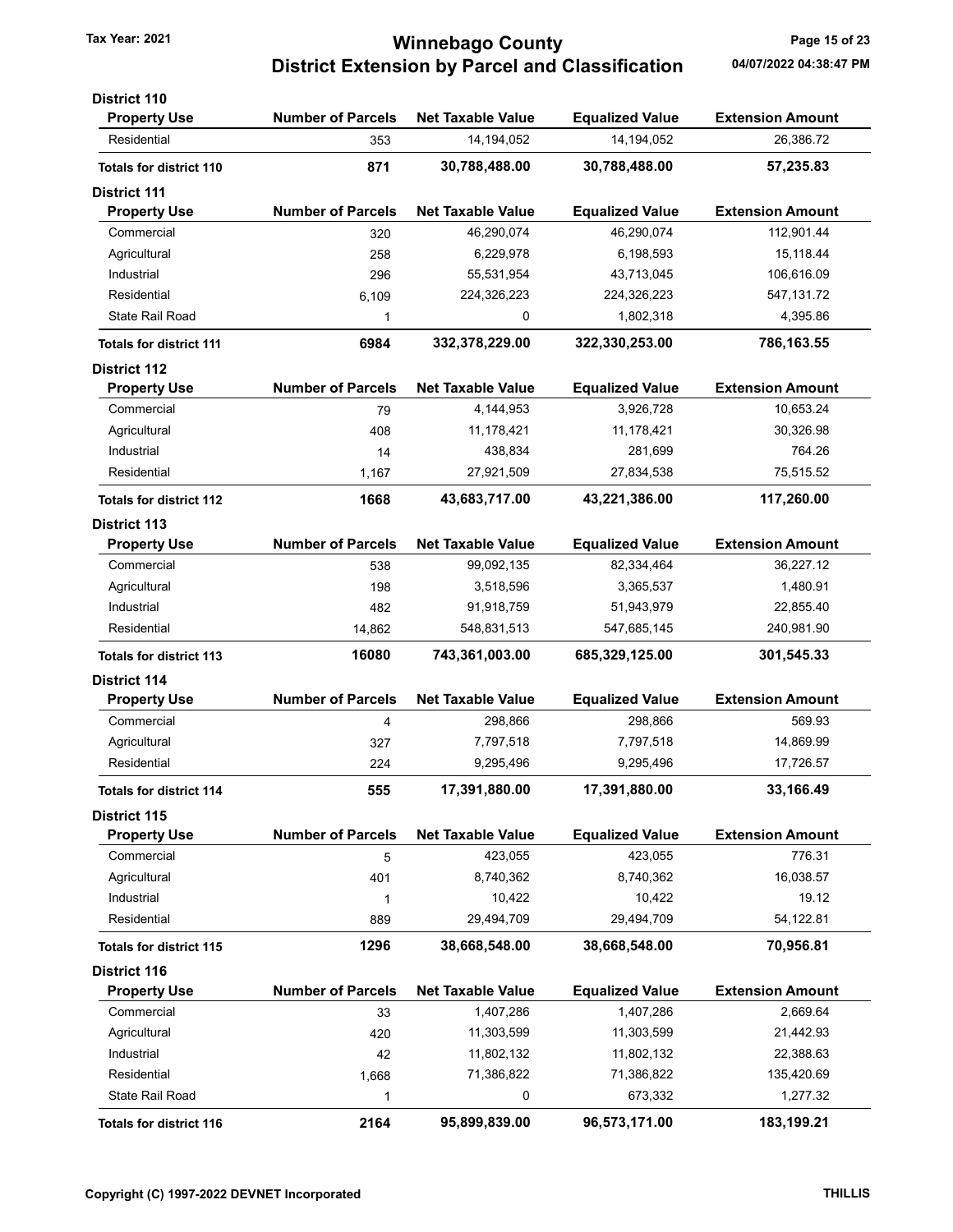# Tax Year: 2021 **120 COUNTY** Tax Year: 2021 **Page 16 of 23** District Extension by Parcel and Classification 04/07/2022 04:38:47 PM

| <b>District 117</b>            |                          |                          |                        |                         |
|--------------------------------|--------------------------|--------------------------|------------------------|-------------------------|
| <b>Property Use</b>            | <b>Number of Parcels</b> | <b>Net Taxable Value</b> | <b>Equalized Value</b> | <b>Extension Amount</b> |
| Commercial                     | 93                       | 3,697,914                | 3,697,914              | 6,530.52                |
| Agricultural                   | 451                      | 12,180,922               | 12,180,922             | 21,511.55               |
| Industrial                     | 44                       | 2,289,286                | 2,289,286              | 4,042.86                |
| Residential                    | 1,682                    | 61,641,328               | 61,641,328             | 108,858.55              |
| <b>Totals for district 117</b> | 2270                     | 79,809,450.00            | 79,809,450.00          | 140,943.48              |
| <b>District 118</b>            |                          |                          |                        |                         |
| <b>Property Use</b>            | <b>Number of Parcels</b> | <b>Net Taxable Value</b> | <b>Equalized Value</b> | <b>Extension Amount</b> |
| Commercial                     | 4,198                    | 597,539,365              | 565,116,613            | 688,312.47              |
| Agricultural                   | 720                      | 13,386,216               | 12,802,199             | 15,593.05               |
| Industrial                     | 1,714                    | 169,482,196              | 150, 177, 650          | 182,916.50              |
| Local Rail Road                | 26                       | 133,481                  | 133,083                | 162.11                  |
| Residential                    | 62,695                   | 1,478,059,749            | 1,471,918,695          | 1,792,795.95            |
| <b>State Rail Road</b>         | 1                        | 0                        | 5,798,410              | 7,062.48                |
| <b>Totals for district 118</b> | 69354                    | 2,258,601,007.00         | 2,205,946,650.00       | 2,686,842.56            |
| <b>District 119</b>            |                          |                          |                        |                         |
| <b>Property Use</b>            | <b>Number of Parcels</b> | <b>Net Taxable Value</b> | <b>Equalized Value</b> | <b>Extension Amount</b> |
| Commercial                     | 338                      | 24,265,468               | 21,769,107             | 31,913.49               |
| Agricultural                   | 355                      | 11,560,438               | 11,560,438             | 16,947.55               |
| Industrial                     | 143                      | 17,476,547               | 15,362,535             | 22,521.46               |
| Residential                    | 5,970                    | 243,659,602              | 243,423,450            | 356,858.65              |
| <b>State Rail Road</b>         | 1                        | 0                        | 1,493,749              | 2,189.84                |
| <b>Totals for district 119</b> | 6807                     | 296,962,055.00           | 293,609,279.00         | 430,430.99              |
| <b>District 120</b>            |                          |                          |                        |                         |
| <b>Property Use</b>            | <b>Number of Parcels</b> | <b>Net Taxable Value</b> | <b>Equalized Value</b> | <b>Extension Amount</b> |
| Commercial                     | 362                      | 70,241,836               | 69,831,298             | 109,076.66              |
| Agricultural                   | 269                      | 7,841,353                | 7,841,353              | 12,248.21               |
| Industrial                     | 124                      | 24, 147, 655             | 23,481,707             | 36,678.38               |
| Residential                    | 7,815                    | 419,195,975              | 419, 174, 277          | 654,750.78              |
| State Rail Road                | 1                        | 0                        | 926,834                | 1,447.74                |
| <b>Totals for district 120</b> | 8571                     | 521,426,819.00           | 521,255,469.00         | 814,201.77              |
| <b>District 121</b>            |                          |                          |                        |                         |
| <b>Property Use</b>            | <b>Number of Parcels</b> | <b>Net Taxable Value</b> | <b>Equalized Value</b> | <b>Extension Amount</b> |
| Commercial                     | 47                       | 3,879,209                | 3,879,209              | 15,342.29               |
| Agricultural                   | 452                      | 15,999,311               | 15,999,311             | 63,277.32               |
| Industrial                     | 4                        | 188,216                  | 188,216                | 744.39                  |
| Local Rail Road                | 2                        | 689                      | 689                    | 2.72                    |
| Residential                    | 243                      | 8,972,306                | 8,972,306              | 35,485.43               |
| <b>State Rail Road</b>         | 1                        | 0                        | 756,151                | 2,990.58                |
| <b>Totals for district 121</b> | 749                      | 29,039,731.00            | 29,795,882.00          | 117,842.73              |
| <b>District 122</b>            |                          |                          |                        |                         |
| <b>Property Use</b>            | <b>Number of Parcels</b> | <b>Net Taxable Value</b> | <b>Equalized Value</b> | <b>Extension Amount</b> |
| Commercial                     | 20                       | 1,097,005                | 1,097,005              | 1,208.90                |
| Agricultural                   | 269                      | 8,651,630                | 8,651,630              | 9,534.16                |
| Residential                    | 516                      | 16,823,295               | 16,823,295             | 18,538.79               |
| <b>Totals for district 122</b> | 805                      | 26,571,930.00            | 26,571,930.00          | 29,281.85               |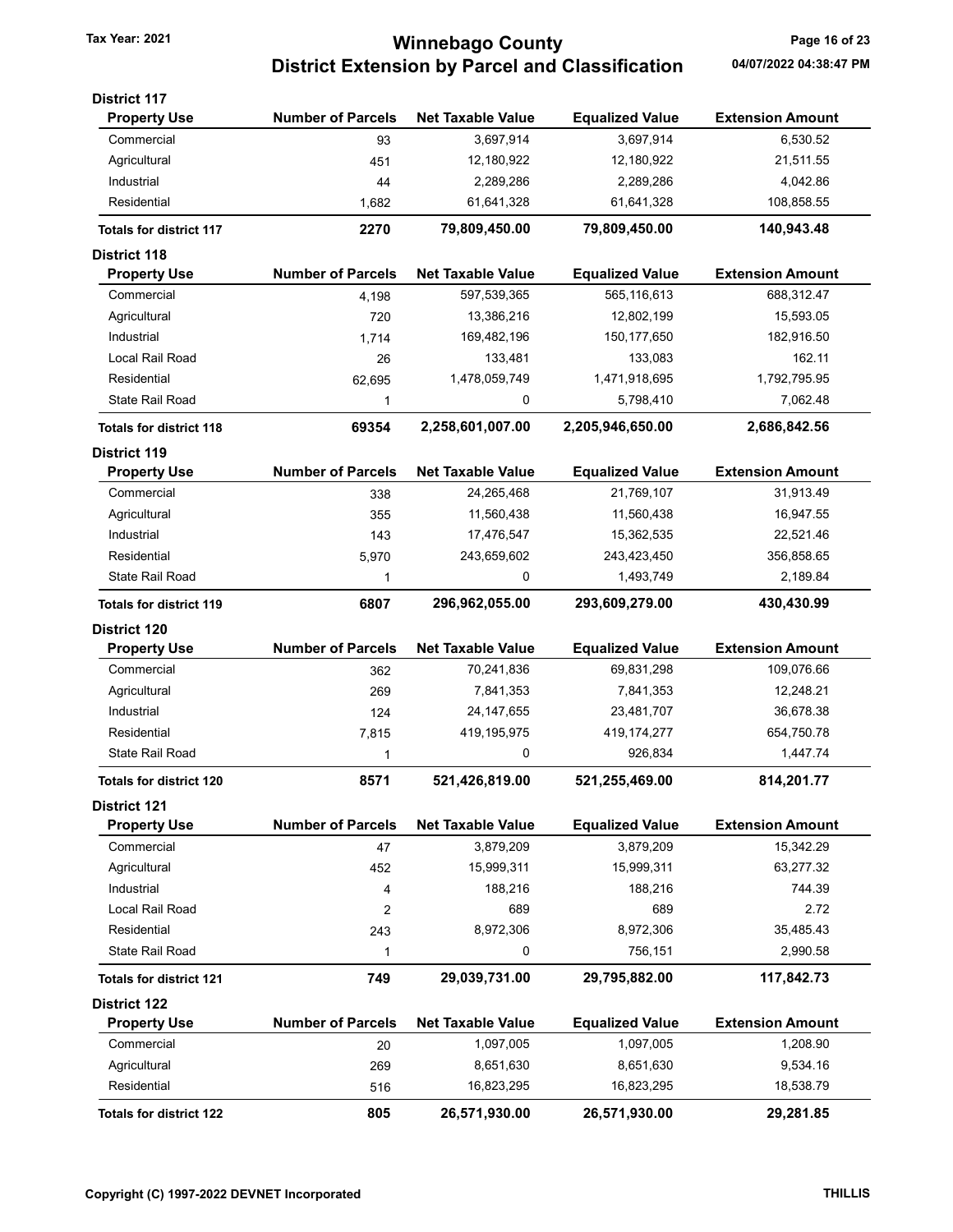# Tax Year: 2021 **120 COUNTY** Tax Year: 2021 **Page 17 of 23** District Extension by Parcel and Classification 04/07/2022 04:38:47 PM

| <b>District 123</b>            |                          |                          |                        |                         |
|--------------------------------|--------------------------|--------------------------|------------------------|-------------------------|
| <b>Property Use</b>            | <b>Number of Parcels</b> | <b>Net Taxable Value</b> | <b>Equalized Value</b> | <b>Extension Amount</b> |
| Commercial                     | 93                       | 7,778,733                | 7,778,733              | 14,071.68               |
| Agricultural                   | 373                      | 13,177,682               | 13,177,682             | 23,838.41               |
| Industrial                     | 25                       | 2,960,869                | 2,960,869              | 5,356.21                |
| Local Rail Road                | $\overline{2}$           | 838,535                  | 838,535                | 1,516.91                |
| Residential                    | 2,086                    | 86,078,723               | 86,078,723             | 155,716.46              |
| <b>State Rail Road</b>         | 1                        | 0                        | 650,039                | 1,175.92                |
| <b>Totals for district 123</b> | 2580                     | 110,834,542.00           | 111,484,581.00         | 201,675.59              |
| <b>District 124</b>            |                          |                          |                        |                         |
| <b>Property Use</b>            | <b>Number of Parcels</b> | <b>Net Taxable Value</b> | <b>Equalized Value</b> | <b>Extension Amount</b> |
| Commercial                     | 140                      | 7,577,123                | 7,577,123              | 3,841.63                |
| Agricultural                   | 903                      | 28,180,233               | 28,180,233             | 14,287.30               |
| Industrial                     | 48                       | 2,477,502                | 2,477,502              | 1,256.13                |
| Local Rail Road                | 2                        | 689                      | 689                    | 0.35                    |
| Residential                    | 1,925                    | 70,613,634               | 70,613,634             | 35,801.13               |
| <b>Totals for district 124</b> | 3018                     | 108,849,181.00           | 108,849,181.00         | 55,186.54               |
| <b>District 125</b>            |                          |                          |                        |                         |
| <b>Property Use</b>            | <b>Number of Parcels</b> | <b>Net Taxable Value</b> | <b>Equalized Value</b> | <b>Extension Amount</b> |
| Commercial                     | 19                       | 1,660,426                | 0                      | 109,585.36              |
| Residential                    | 2                        | 64,775                   | 0                      | 2,189.70                |
| <b>Totals for district 125</b> | 21                       | 1,725,201.00             | 0.00                   | 111,775.06              |
| <b>District 126</b>            |                          |                          |                        |                         |
| <b>Property Use</b>            | <b>Number of Parcels</b> | <b>Net Taxable Value</b> | <b>Equalized Value</b> | <b>Extension Amount</b> |
| Residential                    | 19                       | 302,487                  | 0                      | 28,483.72               |
| <b>Totals for district 126</b> | 19                       | 302,487.00               | 0.00                   | 28,483.72               |
| <b>District 127</b>            |                          |                          |                        |                         |
| <b>Property Use</b>            | <b>Number of Parcels</b> | <b>Net Taxable Value</b> | <b>Equalized Value</b> | <b>Extension Amount</b> |
| Commercial                     | 1                        | 29,040                   | 0                      | 434.86                  |
| Residential                    | 133                      | 2,165,396                | 0                      | 126,552.08              |
|                                |                          |                          |                        |                         |
| <b>Totals for district 127</b> | 134                      | 2,194,436.00             | 0.00                   | 126,986.94              |
| <b>District 128</b>            |                          |                          |                        |                         |
| <b>Property Use</b>            | <b>Number of Parcels</b> | <b>Net Taxable Value</b> | <b>Equalized Value</b> | <b>Extension Amount</b> |
| Industrial                     | 25                       | 2,071,505                | 0                      | 59,438.46               |
| <b>Totals for district 128</b> | 25                       | 2,071,505.00             | 0.00                   | 59,438.46               |
| <b>District 129</b>            |                          |                          |                        |                         |
| <b>Property Use</b>            | <b>Number of Parcels</b> | <b>Net Taxable Value</b> | <b>Equalized Value</b> | <b>Extension Amount</b> |
| Residential                    | 17                       | 355,359                  | 0                      | 42,261.18               |
| <b>Totals for district 129</b> | 17                       | 355,359.00               | 0.00                   | 42,261.18               |
| <b>District 130</b>            |                          |                          |                        |                         |
| <b>Property Use</b>            | <b>Number of Parcels</b> | <b>Net Taxable Value</b> | <b>Equalized Value</b> | <b>Extension Amount</b> |
| Commercial                     | $\mathbf{1}$             | 7,525                    | 0                      | 436.08                  |
| Residential                    | 401                      | 1,850,063                | 0                      | 140,954.56              |
| <b>Totals for district 130</b> | 402                      | 1,857,588.00             | 0.00                   | 141,390.64              |
| <b>District 132</b>            |                          |                          |                        |                         |
| <b>Property Use</b>            | <b>Number of Parcels</b> | <b>Net Taxable Value</b> | <b>Equalized Value</b> | <b>Extension Amount</b> |
| Commercial                     | 175                      | 10,349,405               | 0                      | 108,008.42              |
| Industrial                     | 32                       | 2,761,999                | 0                      | 77,499.04               |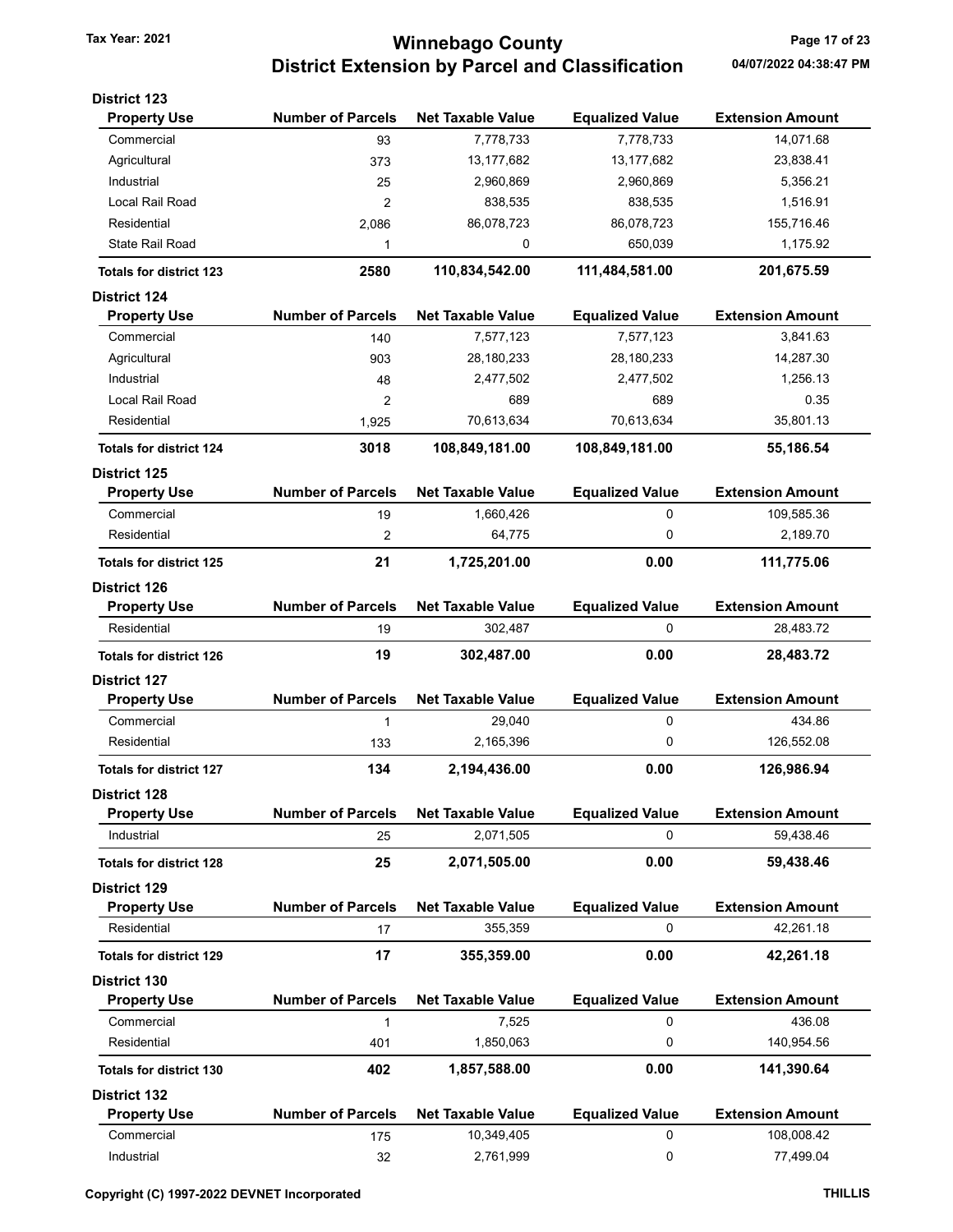## Tax Year: 2021 **1200 COUNTY** Tax Year: 2021 **Page 18 of 23** District Extension by Parcel and Classification 04/07/2022 04:38:47 PM

| <b>Number of Parcels</b><br><b>Net Taxable Value</b><br><b>Equalized Value</b><br><b>Extension Amount</b><br><b>Property Use</b><br>492,015<br>0<br>8.317.44<br>Residential<br>31<br>238<br>0.00<br>13,603,419.00<br>193,824.90<br><b>Totals for district 132</b><br><b>District 133</b><br><b>Number of Parcels</b><br><b>Net Taxable Value</b><br><b>Equalized Value</b><br><b>Extension Amount</b><br><b>Property Use</b><br>Commercial<br>0<br>300,453.02<br>2,813,525<br>8<br>7,797.48<br>Agricultural<br>82,115<br>0<br>8<br>Industrial<br>8,329,915<br>0<br>103,287.32<br>21<br>Residential<br>90,473<br>0<br>3,301.50<br>11<br>0.00<br>414,839.32<br>48<br>11,316,028.00<br><b>Totals for district 133</b><br><b>District 134</b><br><b>Number of Parcels</b><br><b>Net Taxable Value</b><br><b>Equalized Value</b><br><b>Extension Amount</b><br><b>Property Use</b><br>102,485<br>0<br>Commercial<br>7<br>$\overline{7}$<br>102,485.00<br>0.00<br>61.28<br><b>Totals for district 134</b><br><b>District 135</b><br><b>Number of Parcels</b><br><b>Net Taxable Value</b><br><b>Equalized Value</b><br><b>Extension Amount</b><br><b>Property Use</b><br>11,720,966<br>0<br>650,761.18<br>Commercial<br>71<br>0<br>595.62<br>133,681<br>Industrial<br>3<br>59,787.58<br>Residential<br>3,598,160<br>0<br>191<br>0.00<br>265<br>15,452,807.00<br>711,144.38<br><b>Totals for district 135</b><br><b>District 136</b><br><b>Number of Parcels</b><br><b>Net Taxable Value</b><br><b>Equalized Value</b><br><b>Extension Amount</b><br><b>Property Use</b><br>Residential<br>3,256,371<br>3,256,371<br>25,633.00<br>25 | 61.28  |
|------------------------------------------------------------------------------------------------------------------------------------------------------------------------------------------------------------------------------------------------------------------------------------------------------------------------------------------------------------------------------------------------------------------------------------------------------------------------------------------------------------------------------------------------------------------------------------------------------------------------------------------------------------------------------------------------------------------------------------------------------------------------------------------------------------------------------------------------------------------------------------------------------------------------------------------------------------------------------------------------------------------------------------------------------------------------------------------------------------------------------------------------------------------------------------------------------------------------------------------------------------------------------------------------------------------------------------------------------------------------------------------------------------------------------------------------------------------------------------------------------------------------------------------------------------------------------------------------------------------------------|--------|
|                                                                                                                                                                                                                                                                                                                                                                                                                                                                                                                                                                                                                                                                                                                                                                                                                                                                                                                                                                                                                                                                                                                                                                                                                                                                                                                                                                                                                                                                                                                                                                                                                              |        |
|                                                                                                                                                                                                                                                                                                                                                                                                                                                                                                                                                                                                                                                                                                                                                                                                                                                                                                                                                                                                                                                                                                                                                                                                                                                                                                                                                                                                                                                                                                                                                                                                                              |        |
|                                                                                                                                                                                                                                                                                                                                                                                                                                                                                                                                                                                                                                                                                                                                                                                                                                                                                                                                                                                                                                                                                                                                                                                                                                                                                                                                                                                                                                                                                                                                                                                                                              |        |
|                                                                                                                                                                                                                                                                                                                                                                                                                                                                                                                                                                                                                                                                                                                                                                                                                                                                                                                                                                                                                                                                                                                                                                                                                                                                                                                                                                                                                                                                                                                                                                                                                              |        |
|                                                                                                                                                                                                                                                                                                                                                                                                                                                                                                                                                                                                                                                                                                                                                                                                                                                                                                                                                                                                                                                                                                                                                                                                                                                                                                                                                                                                                                                                                                                                                                                                                              |        |
|                                                                                                                                                                                                                                                                                                                                                                                                                                                                                                                                                                                                                                                                                                                                                                                                                                                                                                                                                                                                                                                                                                                                                                                                                                                                                                                                                                                                                                                                                                                                                                                                                              |        |
|                                                                                                                                                                                                                                                                                                                                                                                                                                                                                                                                                                                                                                                                                                                                                                                                                                                                                                                                                                                                                                                                                                                                                                                                                                                                                                                                                                                                                                                                                                                                                                                                                              |        |
|                                                                                                                                                                                                                                                                                                                                                                                                                                                                                                                                                                                                                                                                                                                                                                                                                                                                                                                                                                                                                                                                                                                                                                                                                                                                                                                                                                                                                                                                                                                                                                                                                              |        |
|                                                                                                                                                                                                                                                                                                                                                                                                                                                                                                                                                                                                                                                                                                                                                                                                                                                                                                                                                                                                                                                                                                                                                                                                                                                                                                                                                                                                                                                                                                                                                                                                                              |        |
|                                                                                                                                                                                                                                                                                                                                                                                                                                                                                                                                                                                                                                                                                                                                                                                                                                                                                                                                                                                                                                                                                                                                                                                                                                                                                                                                                                                                                                                                                                                                                                                                                              |        |
|                                                                                                                                                                                                                                                                                                                                                                                                                                                                                                                                                                                                                                                                                                                                                                                                                                                                                                                                                                                                                                                                                                                                                                                                                                                                                                                                                                                                                                                                                                                                                                                                                              |        |
|                                                                                                                                                                                                                                                                                                                                                                                                                                                                                                                                                                                                                                                                                                                                                                                                                                                                                                                                                                                                                                                                                                                                                                                                                                                                                                                                                                                                                                                                                                                                                                                                                              |        |
|                                                                                                                                                                                                                                                                                                                                                                                                                                                                                                                                                                                                                                                                                                                                                                                                                                                                                                                                                                                                                                                                                                                                                                                                                                                                                                                                                                                                                                                                                                                                                                                                                              |        |
|                                                                                                                                                                                                                                                                                                                                                                                                                                                                                                                                                                                                                                                                                                                                                                                                                                                                                                                                                                                                                                                                                                                                                                                                                                                                                                                                                                                                                                                                                                                                                                                                                              |        |
|                                                                                                                                                                                                                                                                                                                                                                                                                                                                                                                                                                                                                                                                                                                                                                                                                                                                                                                                                                                                                                                                                                                                                                                                                                                                                                                                                                                                                                                                                                                                                                                                                              |        |
|                                                                                                                                                                                                                                                                                                                                                                                                                                                                                                                                                                                                                                                                                                                                                                                                                                                                                                                                                                                                                                                                                                                                                                                                                                                                                                                                                                                                                                                                                                                                                                                                                              |        |
|                                                                                                                                                                                                                                                                                                                                                                                                                                                                                                                                                                                                                                                                                                                                                                                                                                                                                                                                                                                                                                                                                                                                                                                                                                                                                                                                                                                                                                                                                                                                                                                                                              |        |
|                                                                                                                                                                                                                                                                                                                                                                                                                                                                                                                                                                                                                                                                                                                                                                                                                                                                                                                                                                                                                                                                                                                                                                                                                                                                                                                                                                                                                                                                                                                                                                                                                              |        |
|                                                                                                                                                                                                                                                                                                                                                                                                                                                                                                                                                                                                                                                                                                                                                                                                                                                                                                                                                                                                                                                                                                                                                                                                                                                                                                                                                                                                                                                                                                                                                                                                                              |        |
|                                                                                                                                                                                                                                                                                                                                                                                                                                                                                                                                                                                                                                                                                                                                                                                                                                                                                                                                                                                                                                                                                                                                                                                                                                                                                                                                                                                                                                                                                                                                                                                                                              |        |
|                                                                                                                                                                                                                                                                                                                                                                                                                                                                                                                                                                                                                                                                                                                                                                                                                                                                                                                                                                                                                                                                                                                                                                                                                                                                                                                                                                                                                                                                                                                                                                                                                              |        |
|                                                                                                                                                                                                                                                                                                                                                                                                                                                                                                                                                                                                                                                                                                                                                                                                                                                                                                                                                                                                                                                                                                                                                                                                                                                                                                                                                                                                                                                                                                                                                                                                                              |        |
|                                                                                                                                                                                                                                                                                                                                                                                                                                                                                                                                                                                                                                                                                                                                                                                                                                                                                                                                                                                                                                                                                                                                                                                                                                                                                                                                                                                                                                                                                                                                                                                                                              |        |
| 25<br>3,256,371.00<br>3,256,371.00<br>25,633.00<br><b>Totals for district 136</b>                                                                                                                                                                                                                                                                                                                                                                                                                                                                                                                                                                                                                                                                                                                                                                                                                                                                                                                                                                                                                                                                                                                                                                                                                                                                                                                                                                                                                                                                                                                                            |        |
| <b>District 137</b>                                                                                                                                                                                                                                                                                                                                                                                                                                                                                                                                                                                                                                                                                                                                                                                                                                                                                                                                                                                                                                                                                                                                                                                                                                                                                                                                                                                                                                                                                                                                                                                                          |        |
| <b>Number of Parcels</b><br><b>Net Taxable Value</b><br><b>Extension Amount</b><br><b>Property Use</b><br><b>Equalized Value</b>                                                                                                                                                                                                                                                                                                                                                                                                                                                                                                                                                                                                                                                                                                                                                                                                                                                                                                                                                                                                                                                                                                                                                                                                                                                                                                                                                                                                                                                                                             |        |
| Commercial<br>2,030,173<br>0<br>145, 177.34<br>1                                                                                                                                                                                                                                                                                                                                                                                                                                                                                                                                                                                                                                                                                                                                                                                                                                                                                                                                                                                                                                                                                                                                                                                                                                                                                                                                                                                                                                                                                                                                                                             |        |
| Residential<br>15,568<br>0<br>1                                                                                                                                                                                                                                                                                                                                                                                                                                                                                                                                                                                                                                                                                                                                                                                                                                                                                                                                                                                                                                                                                                                                                                                                                                                                                                                                                                                                                                                                                                                                                                                              | 0.00   |
| $\mathbf 2$<br>2,045,741.00<br>0.00<br>145, 177.34<br><b>Totals for district 137</b>                                                                                                                                                                                                                                                                                                                                                                                                                                                                                                                                                                                                                                                                                                                                                                                                                                                                                                                                                                                                                                                                                                                                                                                                                                                                                                                                                                                                                                                                                                                                         |        |
| <b>District 138</b>                                                                                                                                                                                                                                                                                                                                                                                                                                                                                                                                                                                                                                                                                                                                                                                                                                                                                                                                                                                                                                                                                                                                                                                                                                                                                                                                                                                                                                                                                                                                                                                                          |        |
| <b>Number of Parcels</b><br><b>Net Taxable Value</b><br><b>Equalized Value</b><br><b>Extension Amount</b><br><b>Property Use</b>                                                                                                                                                                                                                                                                                                                                                                                                                                                                                                                                                                                                                                                                                                                                                                                                                                                                                                                                                                                                                                                                                                                                                                                                                                                                                                                                                                                                                                                                                             |        |
| Commercial<br>2,609,311<br>55,730.36<br>113<br>0                                                                                                                                                                                                                                                                                                                                                                                                                                                                                                                                                                                                                                                                                                                                                                                                                                                                                                                                                                                                                                                                                                                                                                                                                                                                                                                                                                                                                                                                                                                                                                             |        |
| Industrial<br>1,077,492<br>0<br>5,169.88<br>53                                                                                                                                                                                                                                                                                                                                                                                                                                                                                                                                                                                                                                                                                                                                                                                                                                                                                                                                                                                                                                                                                                                                                                                                                                                                                                                                                                                                                                                                                                                                                                               |        |
| Local Rail Road<br>5,295<br>0<br>1                                                                                                                                                                                                                                                                                                                                                                                                                                                                                                                                                                                                                                                                                                                                                                                                                                                                                                                                                                                                                                                                                                                                                                                                                                                                                                                                                                                                                                                                                                                                                                                           | 41.44  |
| Residential<br>2,856,444<br>0<br>12,492.34<br>358                                                                                                                                                                                                                                                                                                                                                                                                                                                                                                                                                                                                                                                                                                                                                                                                                                                                                                                                                                                                                                                                                                                                                                                                                                                                                                                                                                                                                                                                                                                                                                            |        |
| 6,548,542.00<br>0.00<br>525<br>73,434.02<br><b>Totals for district 138</b>                                                                                                                                                                                                                                                                                                                                                                                                                                                                                                                                                                                                                                                                                                                                                                                                                                                                                                                                                                                                                                                                                                                                                                                                                                                                                                                                                                                                                                                                                                                                                   |        |
| <b>District 139</b>                                                                                                                                                                                                                                                                                                                                                                                                                                                                                                                                                                                                                                                                                                                                                                                                                                                                                                                                                                                                                                                                                                                                                                                                                                                                                                                                                                                                                                                                                                                                                                                                          |        |
| <b>Number of Parcels</b><br><b>Equalized Value</b><br><b>Extension Amount</b><br><b>Property Use</b><br><b>Net Taxable Value</b>                                                                                                                                                                                                                                                                                                                                                                                                                                                                                                                                                                                                                                                                                                                                                                                                                                                                                                                                                                                                                                                                                                                                                                                                                                                                                                                                                                                                                                                                                             |        |
| 484,329<br>0<br>245.38<br>Industrial<br>2                                                                                                                                                                                                                                                                                                                                                                                                                                                                                                                                                                                                                                                                                                                                                                                                                                                                                                                                                                                                                                                                                                                                                                                                                                                                                                                                                                                                                                                                                                                                                                                    |        |
| $\mathbf 2$<br>484,329.00<br>0.00<br>245.38<br><b>Totals for district 139</b>                                                                                                                                                                                                                                                                                                                                                                                                                                                                                                                                                                                                                                                                                                                                                                                                                                                                                                                                                                                                                                                                                                                                                                                                                                                                                                                                                                                                                                                                                                                                                |        |
| District 140                                                                                                                                                                                                                                                                                                                                                                                                                                                                                                                                                                                                                                                                                                                                                                                                                                                                                                                                                                                                                                                                                                                                                                                                                                                                                                                                                                                                                                                                                                                                                                                                                 |        |
| <b>Number of Parcels</b><br><b>Equalized Value</b><br><b>Extension Amount</b><br><b>Property Use</b><br><b>Net Taxable Value</b>                                                                                                                                                                                                                                                                                                                                                                                                                                                                                                                                                                                                                                                                                                                                                                                                                                                                                                                                                                                                                                                                                                                                                                                                                                                                                                                                                                                                                                                                                             |        |
| 0<br>Commercial<br>26,516<br>1                                                                                                                                                                                                                                                                                                                                                                                                                                                                                                                                                                                                                                                                                                                                                                                                                                                                                                                                                                                                                                                                                                                                                                                                                                                                                                                                                                                                                                                                                                                                                                                               |        |
|                                                                                                                                                                                                                                                                                                                                                                                                                                                                                                                                                                                                                                                                                                                                                                                                                                                                                                                                                                                                                                                                                                                                                                                                                                                                                                                                                                                                                                                                                                                                                                                                                              | 304.76 |
| 122,363.88<br>Industrial<br>3,006,480<br>0<br>14                                                                                                                                                                                                                                                                                                                                                                                                                                                                                                                                                                                                                                                                                                                                                                                                                                                                                                                                                                                                                                                                                                                                                                                                                                                                                                                                                                                                                                                                                                                                                                             |        |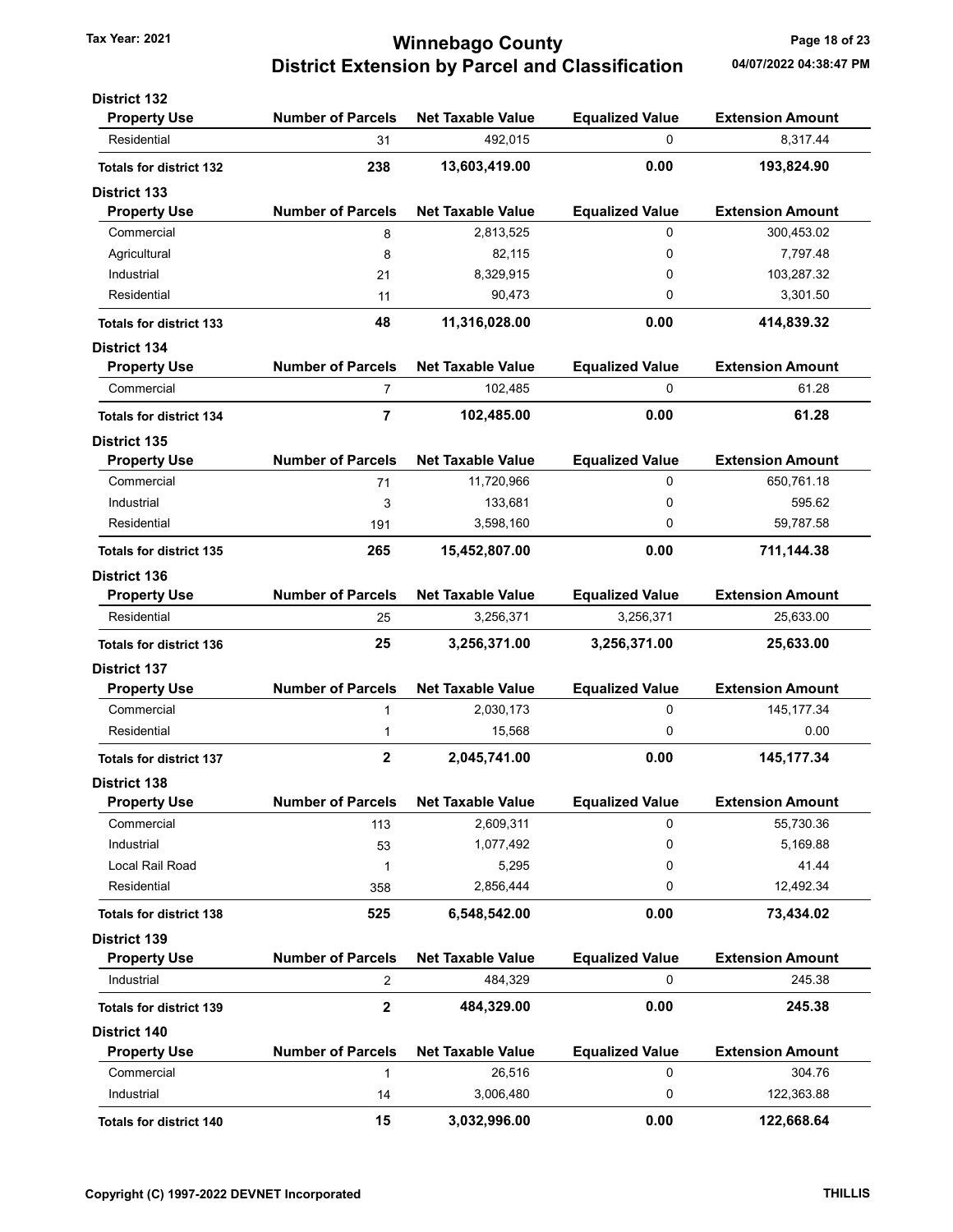# Tax Year: 2021 **120 COUNTY** Tax Year: 2021 **Page 19 of 23** District Extension by Parcel and Classification 04/07/2022 04:38:47 PM

| <b>District 141</b>                        |                          |                          |                        |                         |
|--------------------------------------------|--------------------------|--------------------------|------------------------|-------------------------|
| <b>Property Use</b>                        | <b>Number of Parcels</b> | <b>Net Taxable Value</b> | <b>Equalized Value</b> | <b>Extension Amount</b> |
| Commercial                                 | 24                       | 3,374,463                | 0                      | 50,915.48               |
| Industrial                                 | 59                       | 12,146,581               | $\mathbf 0$            | 67,706.38               |
| Residential                                | 43                       | 596,607                  | 0                      | 7,058.48                |
| <b>Totals for district 141</b>             | 126                      | 16,117,651.00            | 0.00                   | 125,680.34              |
| <b>District 142</b>                        |                          |                          |                        |                         |
| <b>Property Use</b>                        | <b>Number of Parcels</b> | <b>Net Taxable Value</b> | <b>Equalized Value</b> | <b>Extension Amount</b> |
| Commercial                                 | 120                      | 12,676,918               | 0                      | 576,636.22              |
| Industrial                                 | $\overline{2}$           | 90,636                   | 0                      | 705.72                  |
| Residential                                | 202                      | 1,759,525                | 0                      | 16,432.10               |
| <b>Totals for district 142</b>             | 324                      | 14,527,079.00            | 0.00                   | 593,774.04              |
| <b>District 143</b>                        |                          |                          |                        |                         |
| <b>Property Use</b>                        | <b>Number of Parcels</b> | <b>Net Taxable Value</b> | <b>Equalized Value</b> | <b>Extension Amount</b> |
| Commercial                                 | 204                      | 5,181,321                | 0                      | 63,091.30               |
| Industrial                                 | 50                       | 2,354,372                | 0                      | 22,219.16               |
| Local Rail Road                            | 1                        | 784                      | 0                      | 1.96                    |
| Residential                                | 614                      | 5,965,838                | 0                      | 8,220.04                |
| <b>Totals for district 143</b>             | 869                      | 13,502,315.00            | 0.00                   | 93,532.46               |
| <b>District 144</b>                        |                          |                          |                        |                         |
| <b>Property Use</b>                        | <b>Number of Parcels</b> | <b>Net Taxable Value</b> | <b>Equalized Value</b> | <b>Extension Amount</b> |
| Commercial                                 | 112                      | 6,831,651                | 0                      | 422,558.62              |
| Industrial                                 | 50                       | 2,341,877                | 0                      | 9,922.98                |
| Local Rail Road                            | 1                        | 2,200                    | 0                      | 5.40                    |
| Residential                                | 341                      | 3,673,698                | 0                      | 47,989.86               |
| <b>Totals for district 144</b>             | 504                      | 12,849,426.00            | 0.00                   | 480,476.86              |
| <b>District 145</b>                        |                          |                          |                        |                         |
| <b>Property Use</b>                        | <b>Number of Parcels</b> | <b>Net Taxable Value</b> | <b>Equalized Value</b> | <b>Extension Amount</b> |
| Residential                                | 1                        | 67,034                   | 0                      | 0.00                    |
| <b>Totals for district 145</b>             | 1                        | 67,034.00                | 0.00                   | 0.00                    |
| District 146                               |                          |                          |                        |                         |
| <b>Property Use</b>                        | <b>Number of Parcels</b> | <b>Net Taxable Value</b> | <b>Equalized Value</b> | <b>Extension Amount</b> |
| Commercial                                 | 7                        | 1,777,618                | 0                      | 118,871.46              |
| Agricultural<br>Industrial                 | 20                       | 34,965                   | 0<br>0                 | 1,721.30<br>444,433.86  |
| Residential                                | 6                        | 8,438,232                |                        | 46,637.40               |
|                                            | 10                       | 506,534                  | 0                      |                         |
| <b>Totals for district 146</b>             | 43                       | 10,757,349.00            | 0.00                   | 611,664.02              |
| <b>District 147</b>                        | <b>Number of Parcels</b> |                          |                        | <b>Extension Amount</b> |
| <b>Property Use</b>                        |                          | <b>Net Taxable Value</b> | <b>Equalized Value</b> |                         |
| Commercial                                 | 1                        | 17,792                   | 0                      | 0.00                    |
| Agricultural<br>Industrial                 | 8                        | 96,830                   | 0<br>0                 | 3,678.08<br>608,187.08  |
| Residential                                | 13                       | 6,737,950<br>18,591      | 0                      | 1,418.96                |
|                                            | 1                        |                          |                        |                         |
| <b>Totals for district 147</b>             | 23                       | 6,871,163.00             | 0.00                   | 613,284.12              |
| <b>District 148</b><br><b>Property Use</b> | <b>Number of Parcels</b> | <b>Net Taxable Value</b> | <b>Equalized Value</b> | <b>Extension Amount</b> |
|                                            |                          |                          | 0                      |                         |
| Agricultural                               | 2                        | 3,200                    |                        | 250.20                  |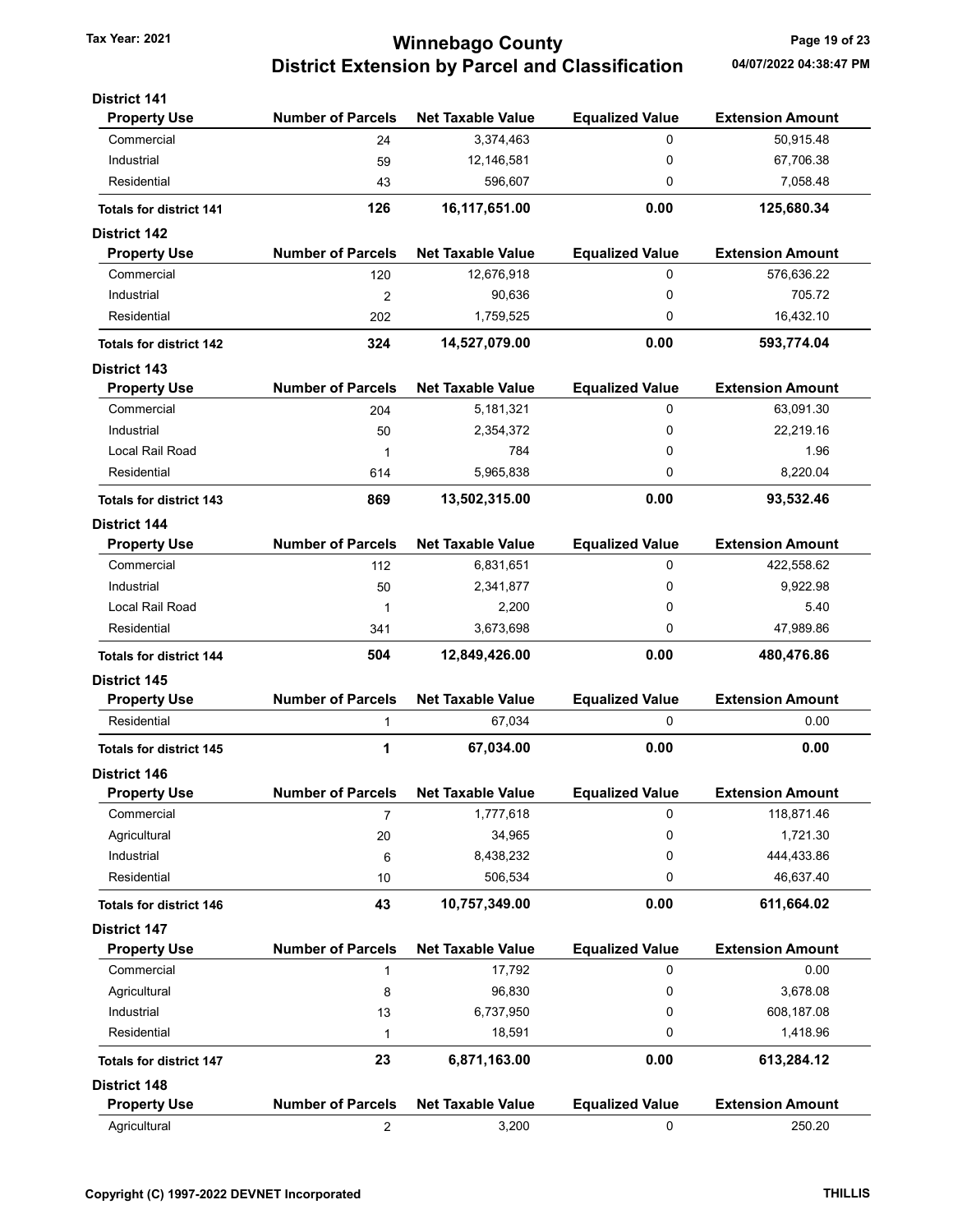## Tax Year: 2021 **120 COUNTY** Tax Year: 2021 **Page 20 of 23** District Extension by Parcel and Classification 04/07/2022 04:38:47 PM

| <b>District 148</b>            |                          |                          |                        |                         |
|--------------------------------|--------------------------|--------------------------|------------------------|-------------------------|
| <b>Property Use</b>            | <b>Number of Parcels</b> | <b>Net Taxable Value</b> | <b>Equalized Value</b> | <b>Extension Amount</b> |
| Industrial                     | 3                        | 1,724,441                | 0                      | 23,184.24               |
| <b>Totals for district 148</b> | 5                        | 1,727,641.00             | 0.00                   | 23,434.44               |
| <b>District 149</b>            |                          |                          |                        |                         |
| <b>Property Use</b>            | <b>Number of Parcels</b> | <b>Net Taxable Value</b> | <b>Equalized Value</b> | <b>Extension Amount</b> |
| Commercial                     | 5                        | 1,938,580                | 0                      | 79,499.78               |
| Agricultural                   | $\overline{2}$           | 3,405                    | 0                      | 0.00                    |
| Industrial                     | 34                       | 12,082,562               | 0                      | 626,867.22              |
| <b>Totals for district 149</b> | 41                       | 14,024,547.00            | 0.00                   | 706,367.00              |
| <b>District 150</b>            |                          |                          |                        |                         |
| <b>Property Use</b>            | <b>Number of Parcels</b> | <b>Net Taxable Value</b> | <b>Equalized Value</b> | <b>Extension Amount</b> |
| Agricultural                   | 23                       | 468,871                  | 0                      | 33,789.86               |
| <b>Totals for district 150</b> | 23                       | 468,871.00               | 0.00                   | 33,789.86               |
| <b>District 151</b>            |                          |                          |                        |                         |
| <b>Property Use</b>            | <b>Number of Parcels</b> | <b>Net Taxable Value</b> | <b>Equalized Value</b> | <b>Extension Amount</b> |
| Commercial                     | 3                        | 589,666                  | 0                      | 3,029.06                |
| Agricultural                   | 27                       | 397,384                  | 0                      | 18,731.64               |
| Industrial                     | 7                        | 12,532,756               | 0                      | 1,132,277.52            |
| Residential                    | 6                        | 215,840                  | 0                      | 2,605.64                |
| <b>Totals for district 151</b> | 43                       | 13,735,646.00            | 0.00                   | 1,156,643.86            |
| <b>District 152</b>            |                          |                          |                        |                         |
| <b>Property Use</b>            | <b>Number of Parcels</b> | <b>Net Taxable Value</b> | <b>Equalized Value</b> | <b>Extension Amount</b> |
| Industrial                     | 4                        | 12,604,618               | 0                      | 1,155,532.98            |
| <b>Totals for district 152</b> | 4                        | 12,604,618.00            | 0.00                   | 1,155,532.98            |
| District 153                   |                          |                          |                        |                         |
| <b>Property Use</b>            | <b>Number of Parcels</b> | <b>Net Taxable Value</b> | <b>Equalized Value</b> | <b>Extension Amount</b> |
| Agricultural                   | 18                       | 183,161                  | 0                      | 8,605.56                |
| Industrial                     | 8                        | 11,536,056               | 0                      | 1,066,305.92            |
| Residential                    | 1                        | 5,272                    | 0                      | 2.16                    |
| <b>Totals for district 153</b> | 27                       | 11,724,489.00            | 0.00                   | 1,074,913.64            |
| <b>District 154</b>            |                          |                          |                        |                         |
| <b>Property Use</b>            | <b>Number of Parcels</b> | <b>Net Taxable Value</b> | <b>Equalized Value</b> | <b>Extension Amount</b> |
| Industrial                     | 1                        | 548,403                  | 0                      | 15,557.02               |
| <b>Totals for district 154</b> | 1                        | 548,403.00               | 0.00                   | 15,557.02               |
| <b>District 155</b>            |                          |                          |                        |                         |
| <b>Property Use</b>            | <b>Number of Parcels</b> | <b>Net Taxable Value</b> | <b>Equalized Value</b> | <b>Extension Amount</b> |
| Commercial                     | 15                       | 5,489,974                | 0                      | 12,243.94               |
| Agricultural                   | 10                       | 9,996                    | 0                      | 16,185.20               |
| <b>Totals for district 155</b> | 25                       | 5,499,970.00             | 0.00                   | 28,429.14               |
| <b>District 156</b>            |                          |                          |                        |                         |
| <b>Property Use</b>            | <b>Number of Parcels</b> | <b>Net Taxable Value</b> | <b>Equalized Value</b> | <b>Extension Amount</b> |
| Residential                    | 1                        | 4,055                    | 4,055                  | 653.34                  |
| <b>Totals for district 156</b> | 1                        | 4,055.00                 | 4,055.00               | 653.34                  |
| <b>District 157</b>            |                          |                          |                        |                         |
| <b>Property Use</b>            | <b>Number of Parcels</b> | <b>Net Taxable Value</b> | <b>Equalized Value</b> | <b>Extension Amount</b> |
| Commercial                     | 8                        | 653,460                  | 0                      | 61,442.22               |
| Industrial                     | 1                        | 40,027                   | 0                      | 0.00                    |
|                                |                          |                          |                        |                         |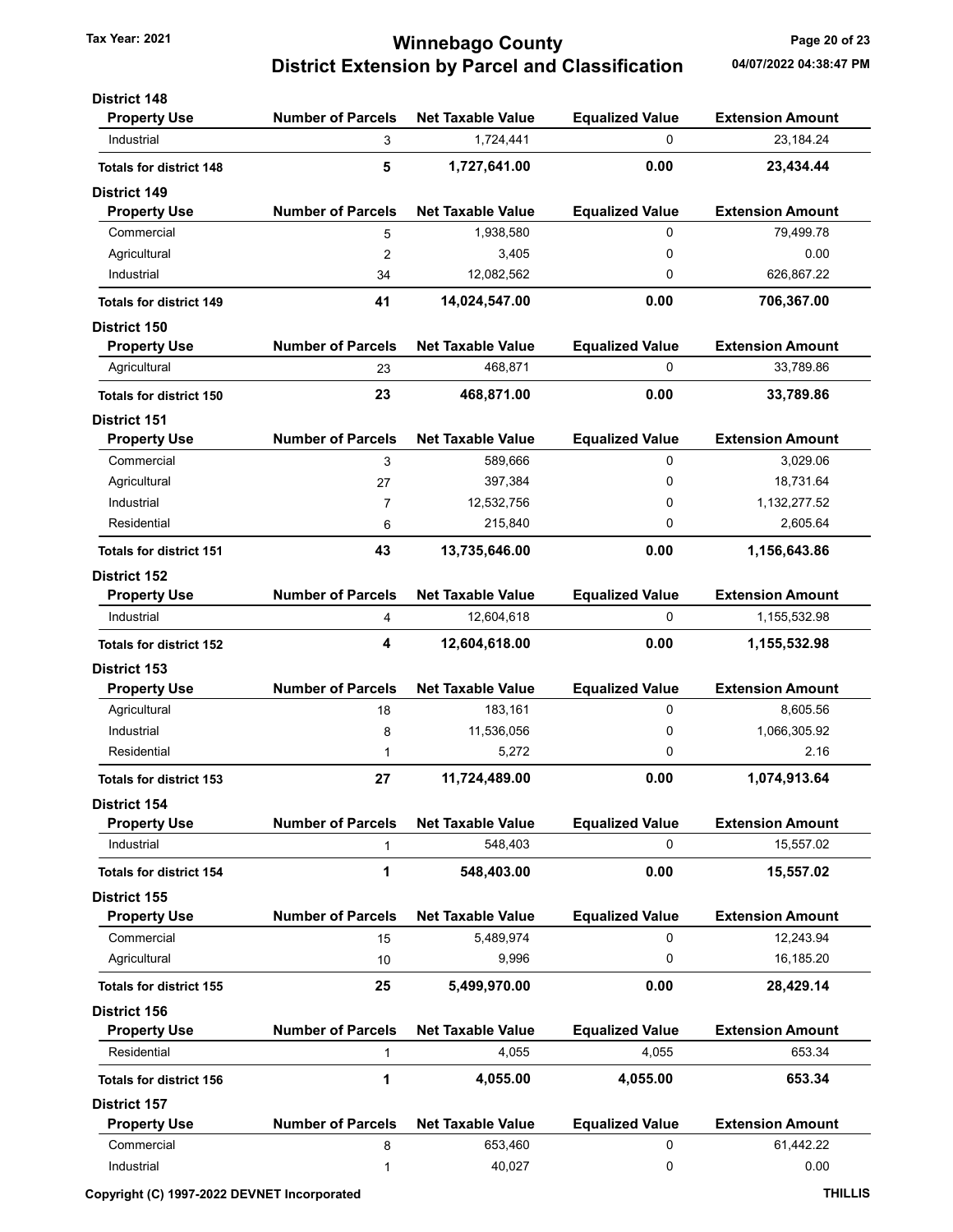## Tax Year: 2021 **120 COUNTY** Tax Year: 2021 **Page 21 of 23** District Extension by Parcel and Classification 04/07/2022 04:38:47 PM

| <b>Property Use</b><br><b>Number of Parcels</b><br><b>Net Taxable Value</b><br><b>Equalized Value</b><br><b>Extension Amount</b><br>30,154<br>384.36<br>Residential<br>0<br>6<br>15<br>0.00<br>723,641.00<br>61,826.58<br><b>Totals for district 157</b><br><b>Number of Parcels</b><br><b>Net Taxable Value</b><br><b>Equalized Value</b><br><b>Extension Amount</b><br><b>Property Use</b><br>76,311<br>0.00<br>Agricultural<br>0<br>6<br>0<br>0.00<br>Industrial<br>11,849,198<br>3<br>9<br>0.00<br>0.00<br>11,925,509.00<br><b>Totals for district 158</b><br><b>Number of Parcels</b><br><b>Extension Amount</b><br><b>Net Taxable Value</b><br><b>Equalized Value</b><br><b>Property Use</b><br>0<br>748,962.80<br>Commercial<br>43,633,796<br>180<br>3,735<br>0<br>0.00<br>Agricultural<br>3<br>Residential<br>5,846,458<br>0<br>42,611.22<br>173<br>0.00<br>356<br>49,483,989.00<br>791,574.02<br><b>Totals for district 159</b><br><b>Number of Parcels</b><br><b>Extension Amount</b><br><b>Net Taxable Value</b><br><b>Equalized Value</b><br><b>Property Use</b><br>Commercial<br>0<br>5,203,540<br>117,425.42<br>117<br>Industrial<br>2,834,779<br>0<br>74,189.02<br>50<br>992.16<br>60,782<br>0<br>Residential<br>8<br>8,099,101.00<br>0.00<br>192,606.60<br>175<br><b>Totals for district 164</b><br><b>District 165</b><br><b>Number of Parcels</b><br><b>Net Taxable Value</b><br><b>Equalized Value</b><br><b>Extension Amount</b><br><b>Property Use</b><br>Commercial<br>0<br>88,935.98<br>24<br>2,476,311<br>0<br>Industrial<br>3,897,409<br>133,335.44<br>24<br>120,254<br>0<br>2,604.98<br>Residential<br>8<br>0.00<br>56<br>6,493,974.00<br>224,876.40<br><b>Totals for district 165</b><br><b>District 166</b><br><b>Number of Parcels</b><br><b>Net Taxable Value</b><br><b>Equalized Value</b><br><b>Extension Amount</b><br><b>Property Use</b><br>0<br>Commercial<br>4,436,121<br>91,054.26<br>89<br>0<br>Industrial<br>4,079,623<br>84,549.44<br>57<br>573,177<br>0<br>8,387.64<br>Residential<br>44<br>190<br>9,088,921.00<br>0.00<br>183,991.34<br><b>Totals for district 166</b><br><b>District 167</b><br><b>Number of Parcels</b><br><b>Net Taxable Value</b><br><b>Equalized Value</b><br><b>Extension Amount</b><br><b>Property Use</b><br>Commercial<br>4,115,329<br>0<br>66,047.14<br>69<br>Industrial<br>45,982<br>250.86<br>0<br>$\overline{\mathbf{c}}$<br>693,106<br>13,057.56<br>Residential<br>0<br>27<br>4,854,417.00<br>0.00<br>98<br>79,355.56<br><b>Totals for district 167</b><br><b>District 168</b><br><b>Number of Parcels</b><br><b>Net Taxable Value</b><br><b>Equalized Value</b><br><b>Extension Amount</b><br><b>Property Use</b><br>3,706,082<br>438,459.12<br>Commercial<br>0<br>8<br>Industrial<br>770,891<br>4,947.88<br>2<br>0<br>Local Rail Road<br>0<br>0<br>0.00<br>1 | <b>District 157</b>            |    |              |      |            |
|-----------------------------------------------------------------------------------------------------------------------------------------------------------------------------------------------------------------------------------------------------------------------------------------------------------------------------------------------------------------------------------------------------------------------------------------------------------------------------------------------------------------------------------------------------------------------------------------------------------------------------------------------------------------------------------------------------------------------------------------------------------------------------------------------------------------------------------------------------------------------------------------------------------------------------------------------------------------------------------------------------------------------------------------------------------------------------------------------------------------------------------------------------------------------------------------------------------------------------------------------------------------------------------------------------------------------------------------------------------------------------------------------------------------------------------------------------------------------------------------------------------------------------------------------------------------------------------------------------------------------------------------------------------------------------------------------------------------------------------------------------------------------------------------------------------------------------------------------------------------------------------------------------------------------------------------------------------------------------------------------------------------------------------------------------------------------------------------------------------------------------------------------------------------------------------------------------------------------------------------------------------------------------------------------------------------------------------------------------------------------------------------------------------------------------------------------------------------------------------------------------------------------------------------------------------------------------------------------------------------------------------------------------------------------------------------------------------------------------------------------------------------------------------------------------------------------------------------|--------------------------------|----|--------------|------|------------|
|                                                                                                                                                                                                                                                                                                                                                                                                                                                                                                                                                                                                                                                                                                                                                                                                                                                                                                                                                                                                                                                                                                                                                                                                                                                                                                                                                                                                                                                                                                                                                                                                                                                                                                                                                                                                                                                                                                                                                                                                                                                                                                                                                                                                                                                                                                                                                                                                                                                                                                                                                                                                                                                                                                                                                                                                                                         |                                |    |              |      |            |
|                                                                                                                                                                                                                                                                                                                                                                                                                                                                                                                                                                                                                                                                                                                                                                                                                                                                                                                                                                                                                                                                                                                                                                                                                                                                                                                                                                                                                                                                                                                                                                                                                                                                                                                                                                                                                                                                                                                                                                                                                                                                                                                                                                                                                                                                                                                                                                                                                                                                                                                                                                                                                                                                                                                                                                                                                                         |                                |    |              |      |            |
|                                                                                                                                                                                                                                                                                                                                                                                                                                                                                                                                                                                                                                                                                                                                                                                                                                                                                                                                                                                                                                                                                                                                                                                                                                                                                                                                                                                                                                                                                                                                                                                                                                                                                                                                                                                                                                                                                                                                                                                                                                                                                                                                                                                                                                                                                                                                                                                                                                                                                                                                                                                                                                                                                                                                                                                                                                         |                                |    |              |      |            |
|                                                                                                                                                                                                                                                                                                                                                                                                                                                                                                                                                                                                                                                                                                                                                                                                                                                                                                                                                                                                                                                                                                                                                                                                                                                                                                                                                                                                                                                                                                                                                                                                                                                                                                                                                                                                                                                                                                                                                                                                                                                                                                                                                                                                                                                                                                                                                                                                                                                                                                                                                                                                                                                                                                                                                                                                                                         | <b>District 158</b>            |    |              |      |            |
|                                                                                                                                                                                                                                                                                                                                                                                                                                                                                                                                                                                                                                                                                                                                                                                                                                                                                                                                                                                                                                                                                                                                                                                                                                                                                                                                                                                                                                                                                                                                                                                                                                                                                                                                                                                                                                                                                                                                                                                                                                                                                                                                                                                                                                                                                                                                                                                                                                                                                                                                                                                                                                                                                                                                                                                                                                         |                                |    |              |      |            |
|                                                                                                                                                                                                                                                                                                                                                                                                                                                                                                                                                                                                                                                                                                                                                                                                                                                                                                                                                                                                                                                                                                                                                                                                                                                                                                                                                                                                                                                                                                                                                                                                                                                                                                                                                                                                                                                                                                                                                                                                                                                                                                                                                                                                                                                                                                                                                                                                                                                                                                                                                                                                                                                                                                                                                                                                                                         |                                |    |              |      |            |
|                                                                                                                                                                                                                                                                                                                                                                                                                                                                                                                                                                                                                                                                                                                                                                                                                                                                                                                                                                                                                                                                                                                                                                                                                                                                                                                                                                                                                                                                                                                                                                                                                                                                                                                                                                                                                                                                                                                                                                                                                                                                                                                                                                                                                                                                                                                                                                                                                                                                                                                                                                                                                                                                                                                                                                                                                                         |                                |    |              |      |            |
|                                                                                                                                                                                                                                                                                                                                                                                                                                                                                                                                                                                                                                                                                                                                                                                                                                                                                                                                                                                                                                                                                                                                                                                                                                                                                                                                                                                                                                                                                                                                                                                                                                                                                                                                                                                                                                                                                                                                                                                                                                                                                                                                                                                                                                                                                                                                                                                                                                                                                                                                                                                                                                                                                                                                                                                                                                         |                                |    |              |      |            |
|                                                                                                                                                                                                                                                                                                                                                                                                                                                                                                                                                                                                                                                                                                                                                                                                                                                                                                                                                                                                                                                                                                                                                                                                                                                                                                                                                                                                                                                                                                                                                                                                                                                                                                                                                                                                                                                                                                                                                                                                                                                                                                                                                                                                                                                                                                                                                                                                                                                                                                                                                                                                                                                                                                                                                                                                                                         | <b>District 159</b>            |    |              |      |            |
|                                                                                                                                                                                                                                                                                                                                                                                                                                                                                                                                                                                                                                                                                                                                                                                                                                                                                                                                                                                                                                                                                                                                                                                                                                                                                                                                                                                                                                                                                                                                                                                                                                                                                                                                                                                                                                                                                                                                                                                                                                                                                                                                                                                                                                                                                                                                                                                                                                                                                                                                                                                                                                                                                                                                                                                                                                         |                                |    |              |      |            |
|                                                                                                                                                                                                                                                                                                                                                                                                                                                                                                                                                                                                                                                                                                                                                                                                                                                                                                                                                                                                                                                                                                                                                                                                                                                                                                                                                                                                                                                                                                                                                                                                                                                                                                                                                                                                                                                                                                                                                                                                                                                                                                                                                                                                                                                                                                                                                                                                                                                                                                                                                                                                                                                                                                                                                                                                                                         |                                |    |              |      |            |
|                                                                                                                                                                                                                                                                                                                                                                                                                                                                                                                                                                                                                                                                                                                                                                                                                                                                                                                                                                                                                                                                                                                                                                                                                                                                                                                                                                                                                                                                                                                                                                                                                                                                                                                                                                                                                                                                                                                                                                                                                                                                                                                                                                                                                                                                                                                                                                                                                                                                                                                                                                                                                                                                                                                                                                                                                                         |                                |    |              |      |            |
|                                                                                                                                                                                                                                                                                                                                                                                                                                                                                                                                                                                                                                                                                                                                                                                                                                                                                                                                                                                                                                                                                                                                                                                                                                                                                                                                                                                                                                                                                                                                                                                                                                                                                                                                                                                                                                                                                                                                                                                                                                                                                                                                                                                                                                                                                                                                                                                                                                                                                                                                                                                                                                                                                                                                                                                                                                         |                                |    |              |      |            |
|                                                                                                                                                                                                                                                                                                                                                                                                                                                                                                                                                                                                                                                                                                                                                                                                                                                                                                                                                                                                                                                                                                                                                                                                                                                                                                                                                                                                                                                                                                                                                                                                                                                                                                                                                                                                                                                                                                                                                                                                                                                                                                                                                                                                                                                                                                                                                                                                                                                                                                                                                                                                                                                                                                                                                                                                                                         |                                |    |              |      |            |
|                                                                                                                                                                                                                                                                                                                                                                                                                                                                                                                                                                                                                                                                                                                                                                                                                                                                                                                                                                                                                                                                                                                                                                                                                                                                                                                                                                                                                                                                                                                                                                                                                                                                                                                                                                                                                                                                                                                                                                                                                                                                                                                                                                                                                                                                                                                                                                                                                                                                                                                                                                                                                                                                                                                                                                                                                                         | <b>District 164</b>            |    |              |      |            |
|                                                                                                                                                                                                                                                                                                                                                                                                                                                                                                                                                                                                                                                                                                                                                                                                                                                                                                                                                                                                                                                                                                                                                                                                                                                                                                                                                                                                                                                                                                                                                                                                                                                                                                                                                                                                                                                                                                                                                                                                                                                                                                                                                                                                                                                                                                                                                                                                                                                                                                                                                                                                                                                                                                                                                                                                                                         |                                |    |              |      |            |
|                                                                                                                                                                                                                                                                                                                                                                                                                                                                                                                                                                                                                                                                                                                                                                                                                                                                                                                                                                                                                                                                                                                                                                                                                                                                                                                                                                                                                                                                                                                                                                                                                                                                                                                                                                                                                                                                                                                                                                                                                                                                                                                                                                                                                                                                                                                                                                                                                                                                                                                                                                                                                                                                                                                                                                                                                                         |                                |    |              |      |            |
|                                                                                                                                                                                                                                                                                                                                                                                                                                                                                                                                                                                                                                                                                                                                                                                                                                                                                                                                                                                                                                                                                                                                                                                                                                                                                                                                                                                                                                                                                                                                                                                                                                                                                                                                                                                                                                                                                                                                                                                                                                                                                                                                                                                                                                                                                                                                                                                                                                                                                                                                                                                                                                                                                                                                                                                                                                         |                                |    |              |      |            |
|                                                                                                                                                                                                                                                                                                                                                                                                                                                                                                                                                                                                                                                                                                                                                                                                                                                                                                                                                                                                                                                                                                                                                                                                                                                                                                                                                                                                                                                                                                                                                                                                                                                                                                                                                                                                                                                                                                                                                                                                                                                                                                                                                                                                                                                                                                                                                                                                                                                                                                                                                                                                                                                                                                                                                                                                                                         |                                |    |              |      |            |
|                                                                                                                                                                                                                                                                                                                                                                                                                                                                                                                                                                                                                                                                                                                                                                                                                                                                                                                                                                                                                                                                                                                                                                                                                                                                                                                                                                                                                                                                                                                                                                                                                                                                                                                                                                                                                                                                                                                                                                                                                                                                                                                                                                                                                                                                                                                                                                                                                                                                                                                                                                                                                                                                                                                                                                                                                                         |                                |    |              |      |            |
|                                                                                                                                                                                                                                                                                                                                                                                                                                                                                                                                                                                                                                                                                                                                                                                                                                                                                                                                                                                                                                                                                                                                                                                                                                                                                                                                                                                                                                                                                                                                                                                                                                                                                                                                                                                                                                                                                                                                                                                                                                                                                                                                                                                                                                                                                                                                                                                                                                                                                                                                                                                                                                                                                                                                                                                                                                         |                                |    |              |      |            |
|                                                                                                                                                                                                                                                                                                                                                                                                                                                                                                                                                                                                                                                                                                                                                                                                                                                                                                                                                                                                                                                                                                                                                                                                                                                                                                                                                                                                                                                                                                                                                                                                                                                                                                                                                                                                                                                                                                                                                                                                                                                                                                                                                                                                                                                                                                                                                                                                                                                                                                                                                                                                                                                                                                                                                                                                                                         |                                |    |              |      |            |
|                                                                                                                                                                                                                                                                                                                                                                                                                                                                                                                                                                                                                                                                                                                                                                                                                                                                                                                                                                                                                                                                                                                                                                                                                                                                                                                                                                                                                                                                                                                                                                                                                                                                                                                                                                                                                                                                                                                                                                                                                                                                                                                                                                                                                                                                                                                                                                                                                                                                                                                                                                                                                                                                                                                                                                                                                                         |                                |    |              |      |            |
|                                                                                                                                                                                                                                                                                                                                                                                                                                                                                                                                                                                                                                                                                                                                                                                                                                                                                                                                                                                                                                                                                                                                                                                                                                                                                                                                                                                                                                                                                                                                                                                                                                                                                                                                                                                                                                                                                                                                                                                                                                                                                                                                                                                                                                                                                                                                                                                                                                                                                                                                                                                                                                                                                                                                                                                                                                         |                                |    |              |      |            |
|                                                                                                                                                                                                                                                                                                                                                                                                                                                                                                                                                                                                                                                                                                                                                                                                                                                                                                                                                                                                                                                                                                                                                                                                                                                                                                                                                                                                                                                                                                                                                                                                                                                                                                                                                                                                                                                                                                                                                                                                                                                                                                                                                                                                                                                                                                                                                                                                                                                                                                                                                                                                                                                                                                                                                                                                                                         |                                |    |              |      |            |
|                                                                                                                                                                                                                                                                                                                                                                                                                                                                                                                                                                                                                                                                                                                                                                                                                                                                                                                                                                                                                                                                                                                                                                                                                                                                                                                                                                                                                                                                                                                                                                                                                                                                                                                                                                                                                                                                                                                                                                                                                                                                                                                                                                                                                                                                                                                                                                                                                                                                                                                                                                                                                                                                                                                                                                                                                                         |                                |    |              |      |            |
|                                                                                                                                                                                                                                                                                                                                                                                                                                                                                                                                                                                                                                                                                                                                                                                                                                                                                                                                                                                                                                                                                                                                                                                                                                                                                                                                                                                                                                                                                                                                                                                                                                                                                                                                                                                                                                                                                                                                                                                                                                                                                                                                                                                                                                                                                                                                                                                                                                                                                                                                                                                                                                                                                                                                                                                                                                         |                                |    |              |      |            |
|                                                                                                                                                                                                                                                                                                                                                                                                                                                                                                                                                                                                                                                                                                                                                                                                                                                                                                                                                                                                                                                                                                                                                                                                                                                                                                                                                                                                                                                                                                                                                                                                                                                                                                                                                                                                                                                                                                                                                                                                                                                                                                                                                                                                                                                                                                                                                                                                                                                                                                                                                                                                                                                                                                                                                                                                                                         |                                |    |              |      |            |
|                                                                                                                                                                                                                                                                                                                                                                                                                                                                                                                                                                                                                                                                                                                                                                                                                                                                                                                                                                                                                                                                                                                                                                                                                                                                                                                                                                                                                                                                                                                                                                                                                                                                                                                                                                                                                                                                                                                                                                                                                                                                                                                                                                                                                                                                                                                                                                                                                                                                                                                                                                                                                                                                                                                                                                                                                                         |                                |    |              |      |            |
|                                                                                                                                                                                                                                                                                                                                                                                                                                                                                                                                                                                                                                                                                                                                                                                                                                                                                                                                                                                                                                                                                                                                                                                                                                                                                                                                                                                                                                                                                                                                                                                                                                                                                                                                                                                                                                                                                                                                                                                                                                                                                                                                                                                                                                                                                                                                                                                                                                                                                                                                                                                                                                                                                                                                                                                                                                         |                                |    |              |      |            |
|                                                                                                                                                                                                                                                                                                                                                                                                                                                                                                                                                                                                                                                                                                                                                                                                                                                                                                                                                                                                                                                                                                                                                                                                                                                                                                                                                                                                                                                                                                                                                                                                                                                                                                                                                                                                                                                                                                                                                                                                                                                                                                                                                                                                                                                                                                                                                                                                                                                                                                                                                                                                                                                                                                                                                                                                                                         |                                |    |              |      |            |
|                                                                                                                                                                                                                                                                                                                                                                                                                                                                                                                                                                                                                                                                                                                                                                                                                                                                                                                                                                                                                                                                                                                                                                                                                                                                                                                                                                                                                                                                                                                                                                                                                                                                                                                                                                                                                                                                                                                                                                                                                                                                                                                                                                                                                                                                                                                                                                                                                                                                                                                                                                                                                                                                                                                                                                                                                                         |                                |    |              |      |            |
|                                                                                                                                                                                                                                                                                                                                                                                                                                                                                                                                                                                                                                                                                                                                                                                                                                                                                                                                                                                                                                                                                                                                                                                                                                                                                                                                                                                                                                                                                                                                                                                                                                                                                                                                                                                                                                                                                                                                                                                                                                                                                                                                                                                                                                                                                                                                                                                                                                                                                                                                                                                                                                                                                                                                                                                                                                         |                                |    |              |      |            |
|                                                                                                                                                                                                                                                                                                                                                                                                                                                                                                                                                                                                                                                                                                                                                                                                                                                                                                                                                                                                                                                                                                                                                                                                                                                                                                                                                                                                                                                                                                                                                                                                                                                                                                                                                                                                                                                                                                                                                                                                                                                                                                                                                                                                                                                                                                                                                                                                                                                                                                                                                                                                                                                                                                                                                                                                                                         |                                |    |              |      |            |
|                                                                                                                                                                                                                                                                                                                                                                                                                                                                                                                                                                                                                                                                                                                                                                                                                                                                                                                                                                                                                                                                                                                                                                                                                                                                                                                                                                                                                                                                                                                                                                                                                                                                                                                                                                                                                                                                                                                                                                                                                                                                                                                                                                                                                                                                                                                                                                                                                                                                                                                                                                                                                                                                                                                                                                                                                                         |                                |    |              |      |            |
|                                                                                                                                                                                                                                                                                                                                                                                                                                                                                                                                                                                                                                                                                                                                                                                                                                                                                                                                                                                                                                                                                                                                                                                                                                                                                                                                                                                                                                                                                                                                                                                                                                                                                                                                                                                                                                                                                                                                                                                                                                                                                                                                                                                                                                                                                                                                                                                                                                                                                                                                                                                                                                                                                                                                                                                                                                         |                                |    |              |      |            |
|                                                                                                                                                                                                                                                                                                                                                                                                                                                                                                                                                                                                                                                                                                                                                                                                                                                                                                                                                                                                                                                                                                                                                                                                                                                                                                                                                                                                                                                                                                                                                                                                                                                                                                                                                                                                                                                                                                                                                                                                                                                                                                                                                                                                                                                                                                                                                                                                                                                                                                                                                                                                                                                                                                                                                                                                                                         |                                |    |              |      |            |
|                                                                                                                                                                                                                                                                                                                                                                                                                                                                                                                                                                                                                                                                                                                                                                                                                                                                                                                                                                                                                                                                                                                                                                                                                                                                                                                                                                                                                                                                                                                                                                                                                                                                                                                                                                                                                                                                                                                                                                                                                                                                                                                                                                                                                                                                                                                                                                                                                                                                                                                                                                                                                                                                                                                                                                                                                                         |                                |    |              |      |            |
|                                                                                                                                                                                                                                                                                                                                                                                                                                                                                                                                                                                                                                                                                                                                                                                                                                                                                                                                                                                                                                                                                                                                                                                                                                                                                                                                                                                                                                                                                                                                                                                                                                                                                                                                                                                                                                                                                                                                                                                                                                                                                                                                                                                                                                                                                                                                                                                                                                                                                                                                                                                                                                                                                                                                                                                                                                         |                                |    |              |      |            |
|                                                                                                                                                                                                                                                                                                                                                                                                                                                                                                                                                                                                                                                                                                                                                                                                                                                                                                                                                                                                                                                                                                                                                                                                                                                                                                                                                                                                                                                                                                                                                                                                                                                                                                                                                                                                                                                                                                                                                                                                                                                                                                                                                                                                                                                                                                                                                                                                                                                                                                                                                                                                                                                                                                                                                                                                                                         |                                |    |              |      |            |
|                                                                                                                                                                                                                                                                                                                                                                                                                                                                                                                                                                                                                                                                                                                                                                                                                                                                                                                                                                                                                                                                                                                                                                                                                                                                                                                                                                                                                                                                                                                                                                                                                                                                                                                                                                                                                                                                                                                                                                                                                                                                                                                                                                                                                                                                                                                                                                                                                                                                                                                                                                                                                                                                                                                                                                                                                                         |                                |    |              |      |            |
|                                                                                                                                                                                                                                                                                                                                                                                                                                                                                                                                                                                                                                                                                                                                                                                                                                                                                                                                                                                                                                                                                                                                                                                                                                                                                                                                                                                                                                                                                                                                                                                                                                                                                                                                                                                                                                                                                                                                                                                                                                                                                                                                                                                                                                                                                                                                                                                                                                                                                                                                                                                                                                                                                                                                                                                                                                         |                                |    |              |      |            |
|                                                                                                                                                                                                                                                                                                                                                                                                                                                                                                                                                                                                                                                                                                                                                                                                                                                                                                                                                                                                                                                                                                                                                                                                                                                                                                                                                                                                                                                                                                                                                                                                                                                                                                                                                                                                                                                                                                                                                                                                                                                                                                                                                                                                                                                                                                                                                                                                                                                                                                                                                                                                                                                                                                                                                                                                                                         |                                |    |              |      |            |
|                                                                                                                                                                                                                                                                                                                                                                                                                                                                                                                                                                                                                                                                                                                                                                                                                                                                                                                                                                                                                                                                                                                                                                                                                                                                                                                                                                                                                                                                                                                                                                                                                                                                                                                                                                                                                                                                                                                                                                                                                                                                                                                                                                                                                                                                                                                                                                                                                                                                                                                                                                                                                                                                                                                                                                                                                                         | <b>Totals for district 168</b> | 11 | 4,476,973.00 | 0.00 | 443,407.00 |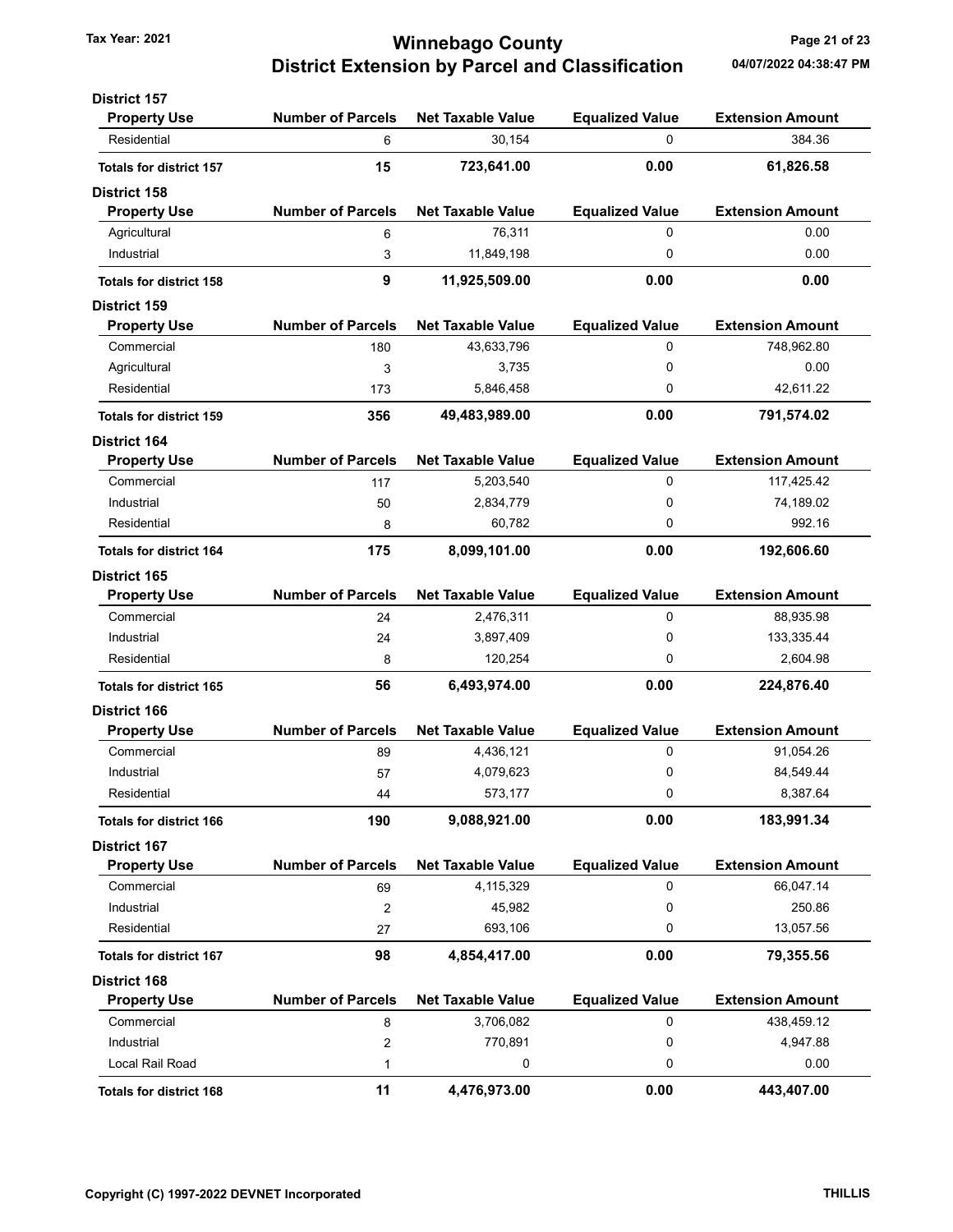## Tax Year: 2021 **1200 COUNTY** Tax Year: 2021 **Page 22 of 23** District Extension by Parcel and Classification 04/07/2022 04:38:47 PM

| <b>District 169</b>            |                          |                          |                        |                         |
|--------------------------------|--------------------------|--------------------------|------------------------|-------------------------|
| <b>Property Use</b>            | <b>Number of Parcels</b> | <b>Net Taxable Value</b> | <b>Equalized Value</b> | <b>Extension Amount</b> |
| Industrial                     | $\mathbf{1}$             | 226,012                  | 60,862                 | 117.78                  |
| <b>Totals for district 169</b> | 1                        | 226,012.00               | 60,862.00              | 117.78                  |
| <b>District 170</b>            |                          |                          |                        |                         |
| <b>Property Use</b>            | <b>Number of Parcels</b> | <b>Net Taxable Value</b> | <b>Equalized Value</b> | <b>Extension Amount</b> |
| Commercial                     | $\mathbf{1}$             | 91,666                   | 0                      | 0.00                    |
| Residential                    | 6                        | 106,637                  | 0                      | 3,730.36                |
| <b>Totals for district 170</b> | $\overline{7}$           | 198,303.00               | 0.00                   | 3,730.36                |
| <b>District 171</b>            |                          |                          |                        |                         |
| <b>Property Use</b>            | <b>Number of Parcels</b> | <b>Net Taxable Value</b> | <b>Equalized Value</b> | <b>Extension Amount</b> |
| Commercial                     | 1                        | 29,329                   | 0                      | 618.72                  |
| Residential                    | 16                       | 178,159                  | 0                      | 4,785.76                |
| <b>Totals for district 171</b> | 17                       | 207,488.00               | 0.00                   | 5,404.48                |
| <b>District 172</b>            |                          |                          |                        |                         |
| <b>Property Use</b>            | <b>Number of Parcels</b> | <b>Net Taxable Value</b> | <b>Equalized Value</b> | <b>Extension Amount</b> |
| Commercial                     | 5                        | 115,222                  | 0                      | 3.513.26                |
| Industrial                     | 4                        | 139,531                  | 0                      | 327.52                  |
| Residential                    | 71                       | 988,177                  | 0                      | 25,352.28               |
| <b>Totals for district 172</b> | 80                       | 1,242,930.00             | 0.00                   | 29,193.06               |
| <b>District 173</b>            |                          |                          |                        |                         |
| <b>Property Use</b>            | <b>Number of Parcels</b> | <b>Net Taxable Value</b> | <b>Equalized Value</b> | <b>Extension Amount</b> |
| Residential                    | 12                       | 186,213                  | 0                      | 2,697.62                |
| <b>Totals for district 173</b> | 12                       | 186,213.00               | 0.00                   | 2,697.62                |
| <b>District 174</b>            |                          |                          |                        |                         |
| <b>Property Use</b>            | <b>Number of Parcels</b> | <b>Net Taxable Value</b> | <b>Equalized Value</b> | <b>Extension Amount</b> |
| Commercial                     | 1                        | 491,817                  | 304,604                | 305.43                  |
| <b>Totals for district 174</b> | 1                        | 491,817.00               | 304,604.00             | 305.43                  |
| <b>District 175</b>            |                          |                          |                        |                         |
| <b>Property Use</b>            | <b>Number of Parcels</b> | <b>Net Taxable Value</b> | <b>Equalized Value</b> | <b>Extension Amount</b> |
| Agricultural                   | 9                        | 43,173                   | 0                      | 0.00                    |
| Industrial                     | $\overline{7}$           | 11,526,113               | 0                      | 0.00                    |
| <b>Totals for district 175</b> | 16                       | 11,569,286.00            | 0.00                   | 0.00                    |
| <b>District 176</b>            |                          |                          |                        |                         |
| <b>Property Use</b>            | <b>Number of Parcels</b> | <b>Net Taxable Value</b> | <b>Equalized Value</b> | <b>Extension Amount</b> |
| Commercial                     | 5                        | 3,499,019                | 0                      | 0.00                    |
| Industrial                     | 6                        | 171,416                  | 0                      | 0.00                    |
| <b>Totals for district 176</b> | 11                       | 3,670,435.00             | 0.00                   | 0.00                    |
| <b>District 177</b>            |                          |                          |                        |                         |
| <b>Property Use</b>            | <b>Number of Parcels</b> | <b>Net Taxable Value</b> | <b>Equalized Value</b> | <b>Extension Amount</b> |
| Commercial                     | 20                       | 376,800                  | 0                      | 11,718.84               |
| <b>Totals for district 177</b> | 20                       | 376,800.00               | 0.00                   | 11,718.84               |
| <b>District 178</b>            |                          |                          |                        |                         |
| <b>Property Use</b>            | <b>Number of Parcels</b> | <b>Net Taxable Value</b> | <b>Equalized Value</b> | <b>Extension Amount</b> |
| Industrial                     | 3                        | 252,408                  | 0                      | 1,690.28                |
| <b>Totals for district 178</b> | 3                        | 252,408.00               | 0.00                   | 1,690.28                |
|                                |                          |                          |                        |                         |